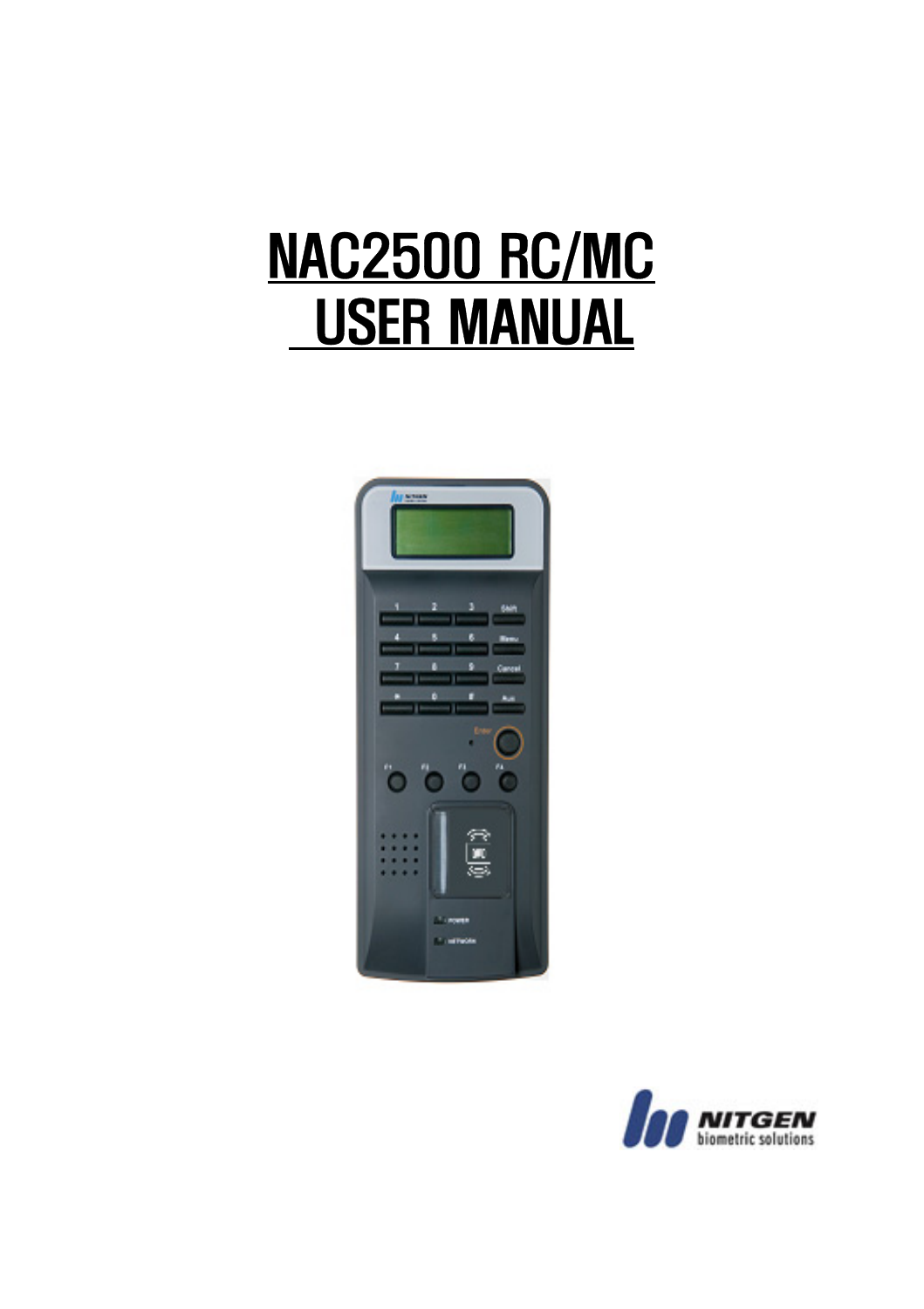

- ⓒ Copyright 2003-2008 NITGEN Co., Ltd. All rights reserved
- Reproduction of part or all of the contents in any form is prohibited other than in accordance with the permissions.
- Product specification can be changed and upgraded to improve functionality without prior notice.
- NITGEN, NITGEN logo are registered trademark of NITGEN.

#### **To Contact Us**

Tel. +82-80-060-1600 (Toll Free) Fax. +82-2-513-2191 E-mail: customer@nitgen.com URL: http://www.nitgen.com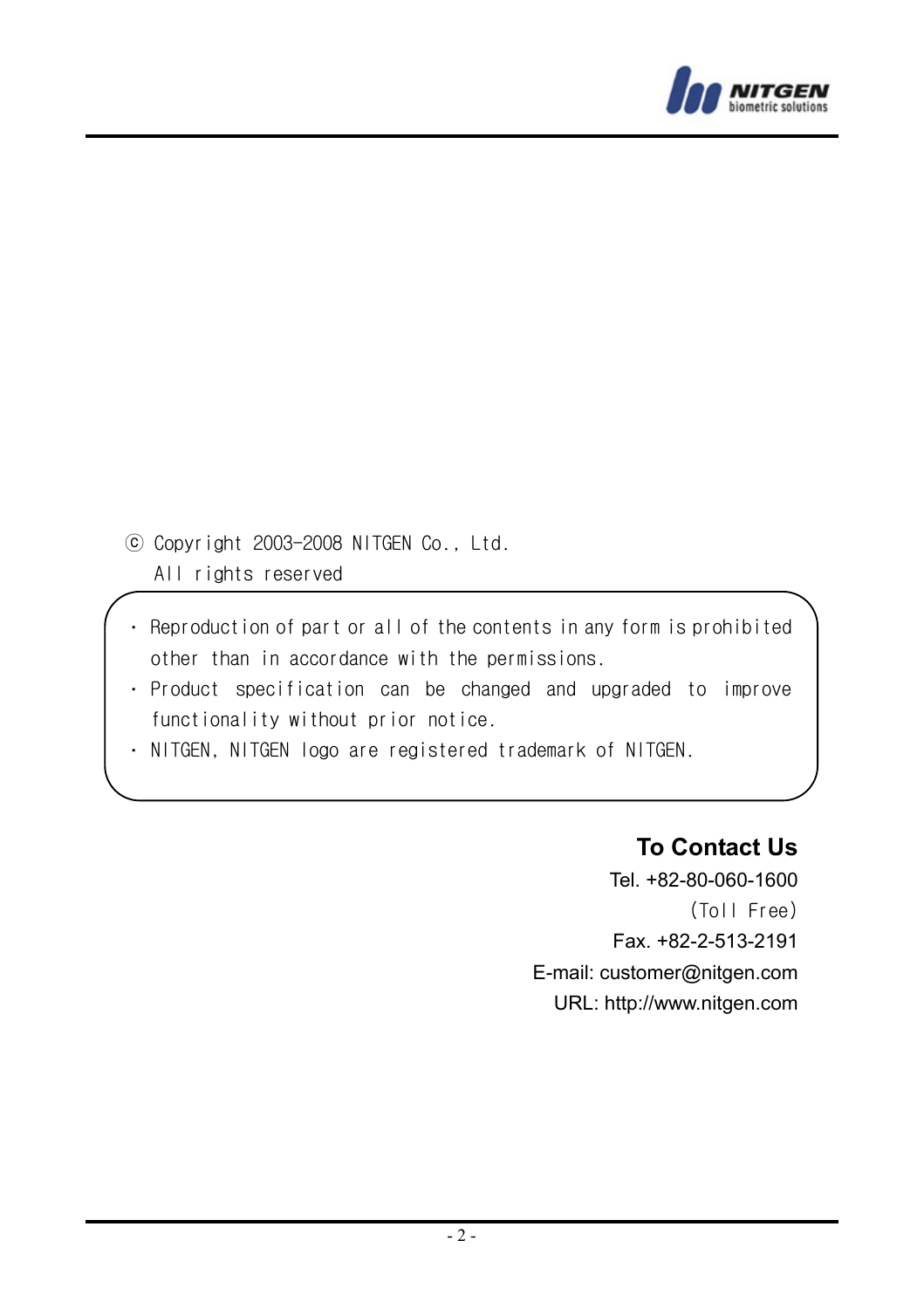

# Table of Contents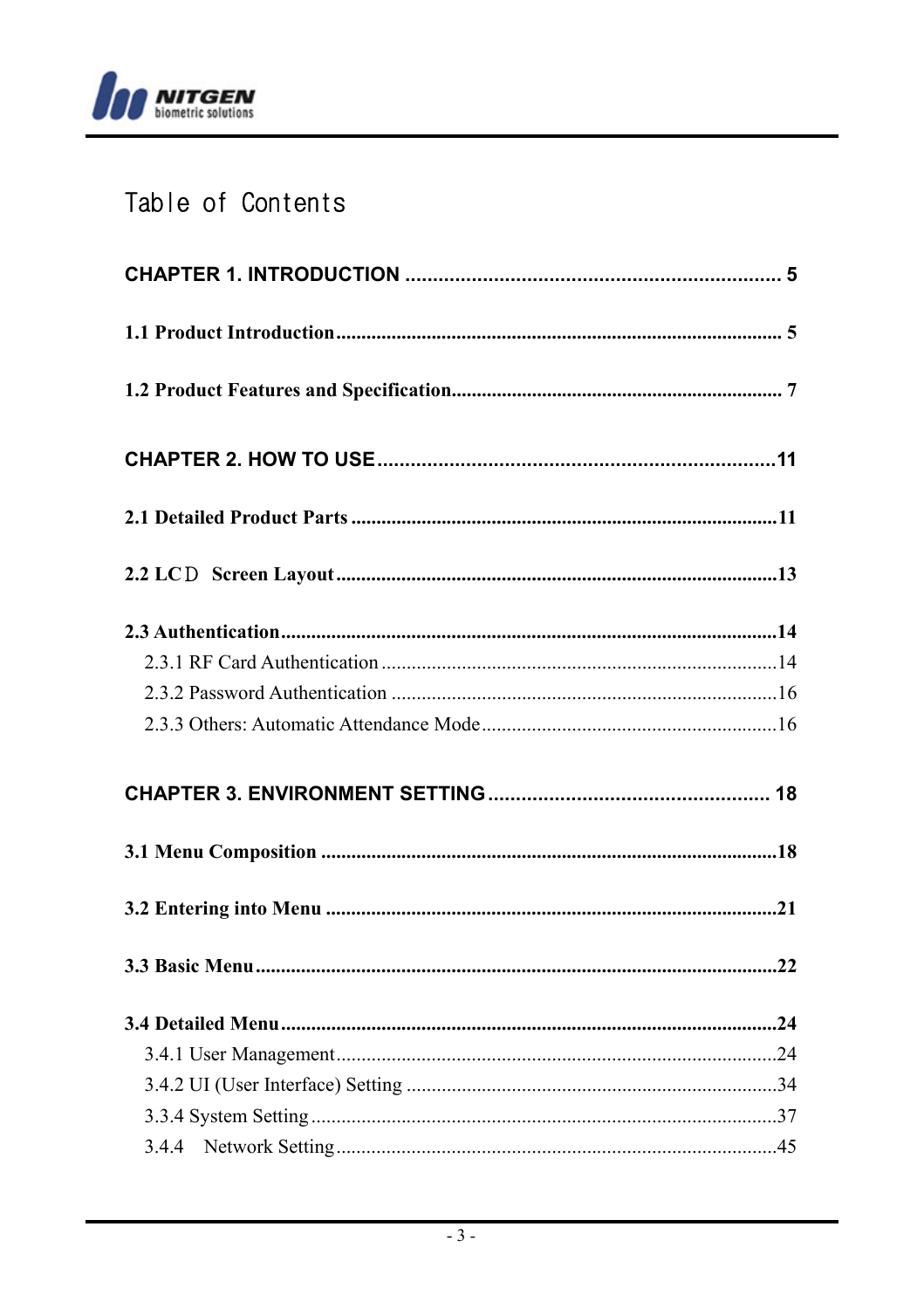

#### **APPENDIX 1: NETWORK CONNECTION ERROR AND SOLUTIONS..... 57**

#### **APPENDIX 2: TERMINAL INITIALIZATION ERROR AND SOLUTIONS .. 59**

# **APPENDIX 4: WIEGAND PROTOCOL FORMAT ...................................... 61**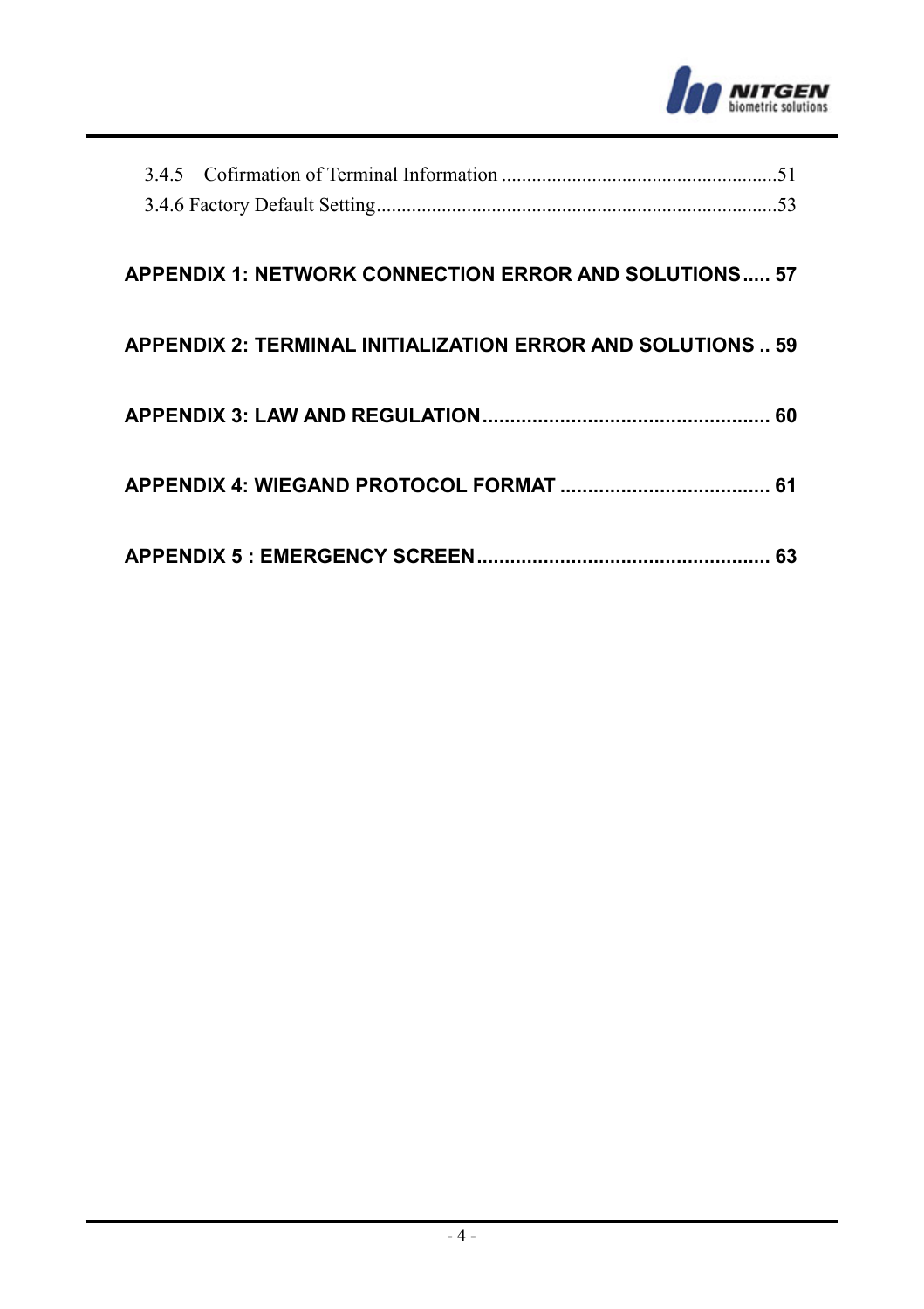

# Chapter 1. Introduction

# 1.1 Product Introduction

# Overview

The use of biometrics system continuously increases in various authentication systems and in areas that require a higher level of security because of its ease of use and economical benefits. Among a number of biometrics system, a fingerprint recognition system is not only easy to use but also enables economical product development. It takes up the most part of the market as it allows a wide variety of application. NITGEN, a leader in the fingerprint recognition area, has provided fingerprint recognition solutions for the management of PC security, knowledge, safe, access control, electronic payment and financial clearings. Continuous R&D activities and quality management ensure that NITGEN meets evolving needs and demands of the market and the customers.

NITGEN access control system is a culmination of world-renowned technologies from NITGEN including fingerprint recognition algorithms, optical sensor, embedded design and software applications. Unlike legacy access control systems that use only password and ID card, it provides the ease of use and tight security with no risk of forgetting password, stolen cards or forgery. The system is designed to provide maximum operational efficiency over the network by enabling remote monitoring on terminals that have been independent so far.

NITGEN access control system allows various combinations of FR card, password and fingerprints. It also meets the common set of requirements and special needs in the corporate and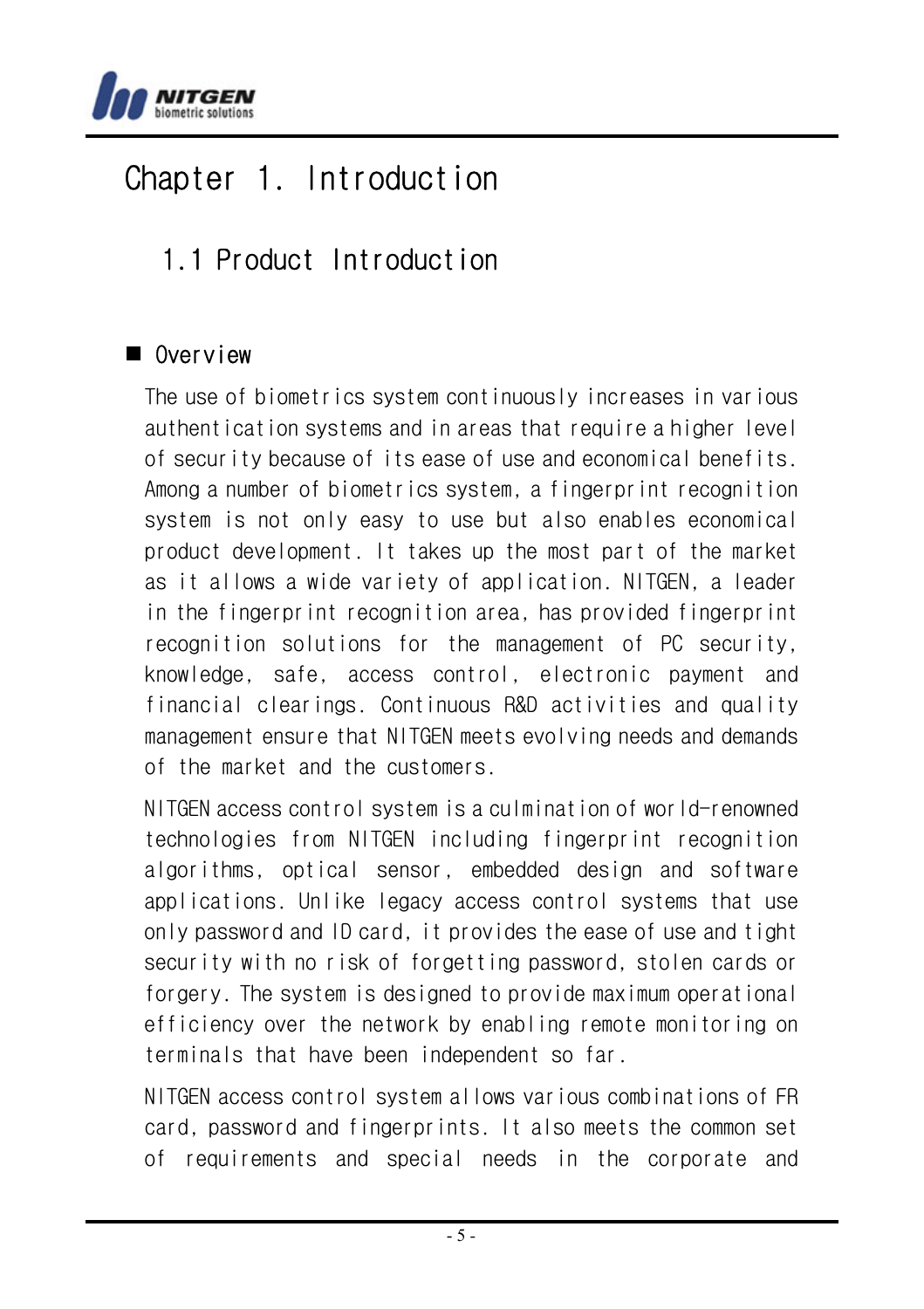

government sectors with such functions as shortened ID, 1:N matching and voice guidelines.

This manual describes how to use NITGEN access control terminal NAC-2500 RC/MC.



# System Components

|           | Main Features                                                                                                                                |
|-----------|----------------------------------------------------------------------------------------------------------------------------------------------|
| Server PC | 1. Server S/W : Access Sever<br>2. Terminal communication,<br>log<br>data<br>collection<br>3. user information & log DB<br>4. authentication |
| Client PC | 1. Client S/W : Remote Manager/Monitor                                                                                                       |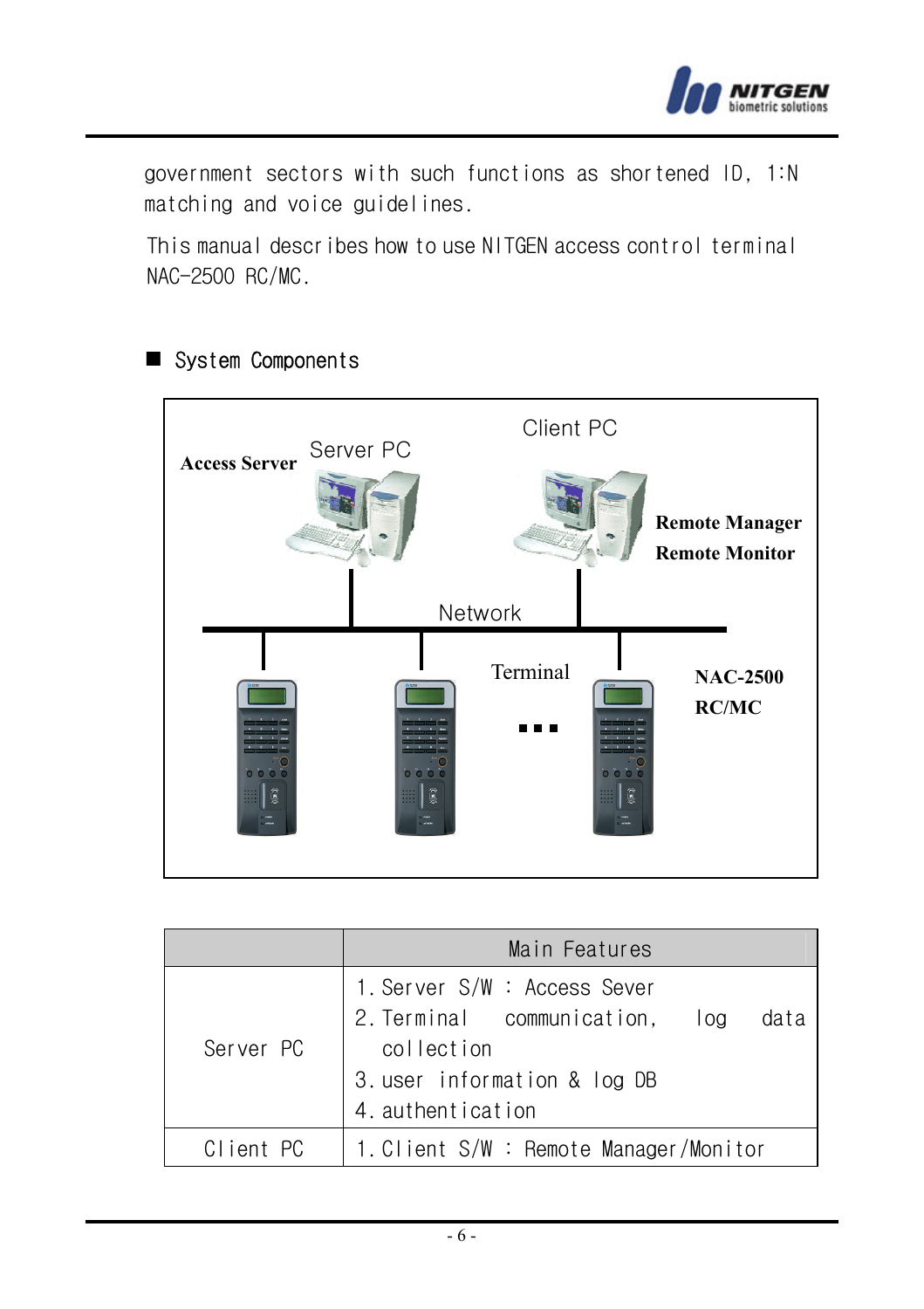

|                                    | 2. user registration and other management<br>3. Terminal status and event monitoring |
|------------------------------------|--------------------------------------------------------------------------------------|
| Terminal<br>(NAC-2500<br>$RC/MC$ ) | 1. user check and authentication<br>2. access door control                           |

 NITGEN access control terminal(NAC-2500 RC/MC) can be used alone for full functionality or can be used in connection with the network together with admin programs (Access Server, Remote Manager, Remote Monitor) in order to reduce the number of terminals and to ensure an easier and a more effective management. Server S/Wand Client S/W can be placed within one PC.

# 1.2 Product Features and Specification

### Product Features

NITGEN access control system (NAC-2500 RC/MC) has the following features.

① access control and management on small & medium number of users

② a combination of various authentication methods (password, RF card)

③ network-based access control on terminals for multiple users

④ easy remote management on the system (Server/Client PC can be separated)

⑤ view on user's access history and various additional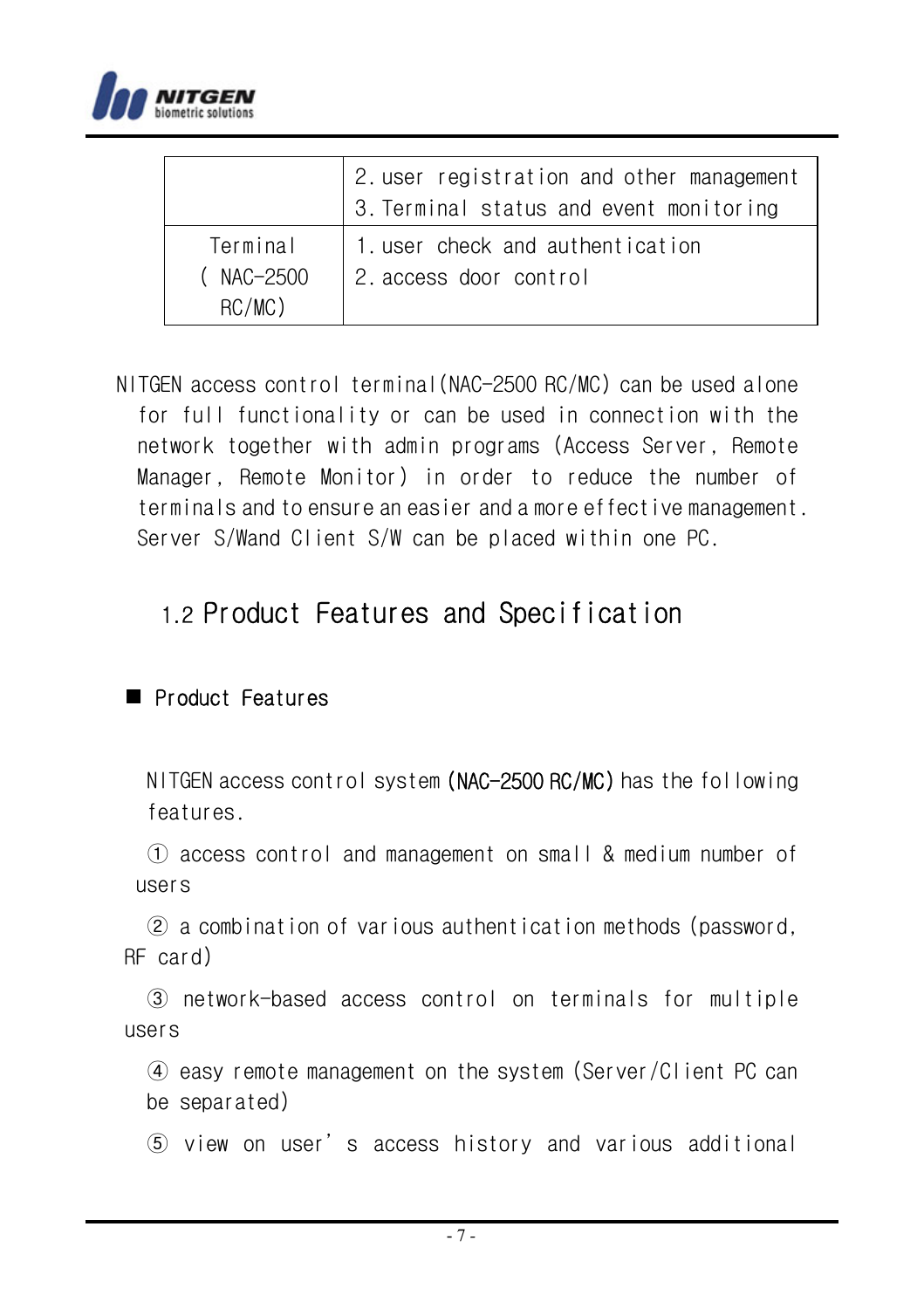

functions

- ⑥ real-time access monitoring
- ⑦ access control by period and time
- ⑧ SDK (S/W Developer's Kit) for the development of application programs such as attendance management program (separate)
- ⑨ high-speed 1:N authentication

| Specification                     | Details                         |
|-----------------------------------|---------------------------------|
| Connection<br>Terminal            | Maximum 255 units               |
| Remote<br>Management              | 8 concurrent accesses to server |
| #<br>of Users to be<br>Registered | 10,000 users                    |
| Network                           | TCP/IP, 10M bps                 |
| Authentication<br>Type            | RF card .Password               |

# System Specification (Connected to Server)

Note) Enterprise version software

- Unlimited terminal access. (Proportional to system capacity)
- Unlimited number of registered users. (Proportional to system capacity)
- $\blacksquare$  1:1 server authentication only.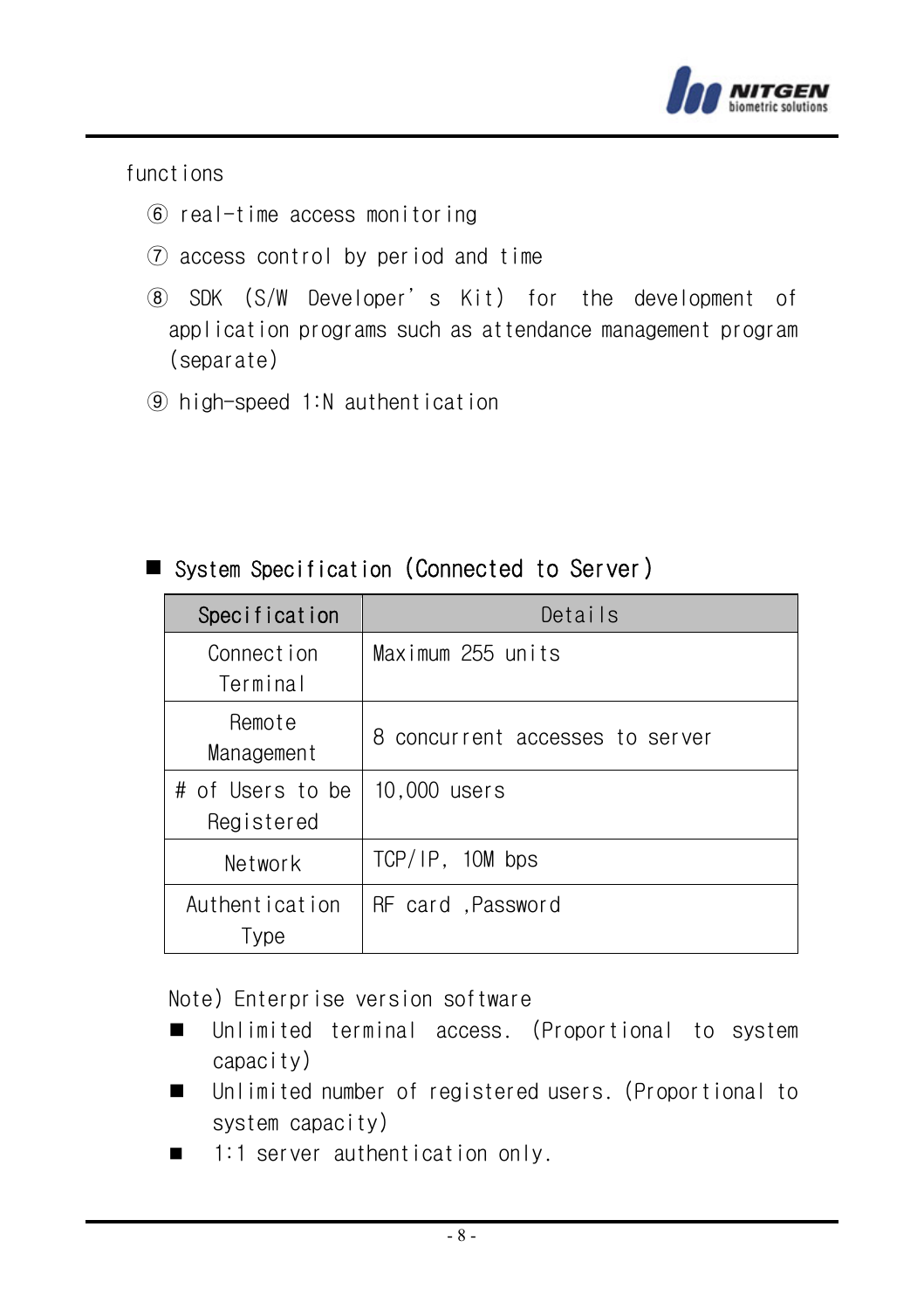

# Detailed Specification: Terminal

| Funct ion                |               | Spec.                                                                                                                                                                                                                 |
|--------------------------|---------------|-----------------------------------------------------------------------------------------------------------------------------------------------------------------------------------------------------------------------|
|                          | Type          | 128 * 32 Dots LCD                                                                                                                                                                                                     |
| Display                  | Language      | Default: Korean, English,<br>Japanese, Chinese, Spanish,<br>French, Thai, Indonesian<br>Additional: Korean, English,<br>Portugee, Polish, Swedish,<br>Arabic, Farsi                                                   |
| Authentication           | Algorithm     | less than 0.1%,<br>FRR:<br>FAR: less than 0.001%                                                                                                                                                                      |
| # of registered<br>users | Terminal      | 10,000                                                                                                                                                                                                                |
|                          | TCP/IP        | 10 base-T Ethernet<br>(optional)                                                                                                                                                                                      |
|                          | <b>RS-485</b> | Max. 115200bps<br>(Custom requirement)                                                                                                                                                                                |
| Communication            | Wiegand       | 1. Input: provided with the<br>use of external card reader<br>2. Output<br>2.1 Access Controller<br>mode: Facility Code<br>and ID<br>2.2 Reader mode:<br>Values read from Card<br>reader<br>※4 characters only for ID |
| Size                     | Case          | 90 (W)* 200 (L)* 48 (H) mm                                                                                                                                                                                            |
| Door support             |               | Dead Bolt / Strike / EM Lock / auto door                                                                                                                                                                              |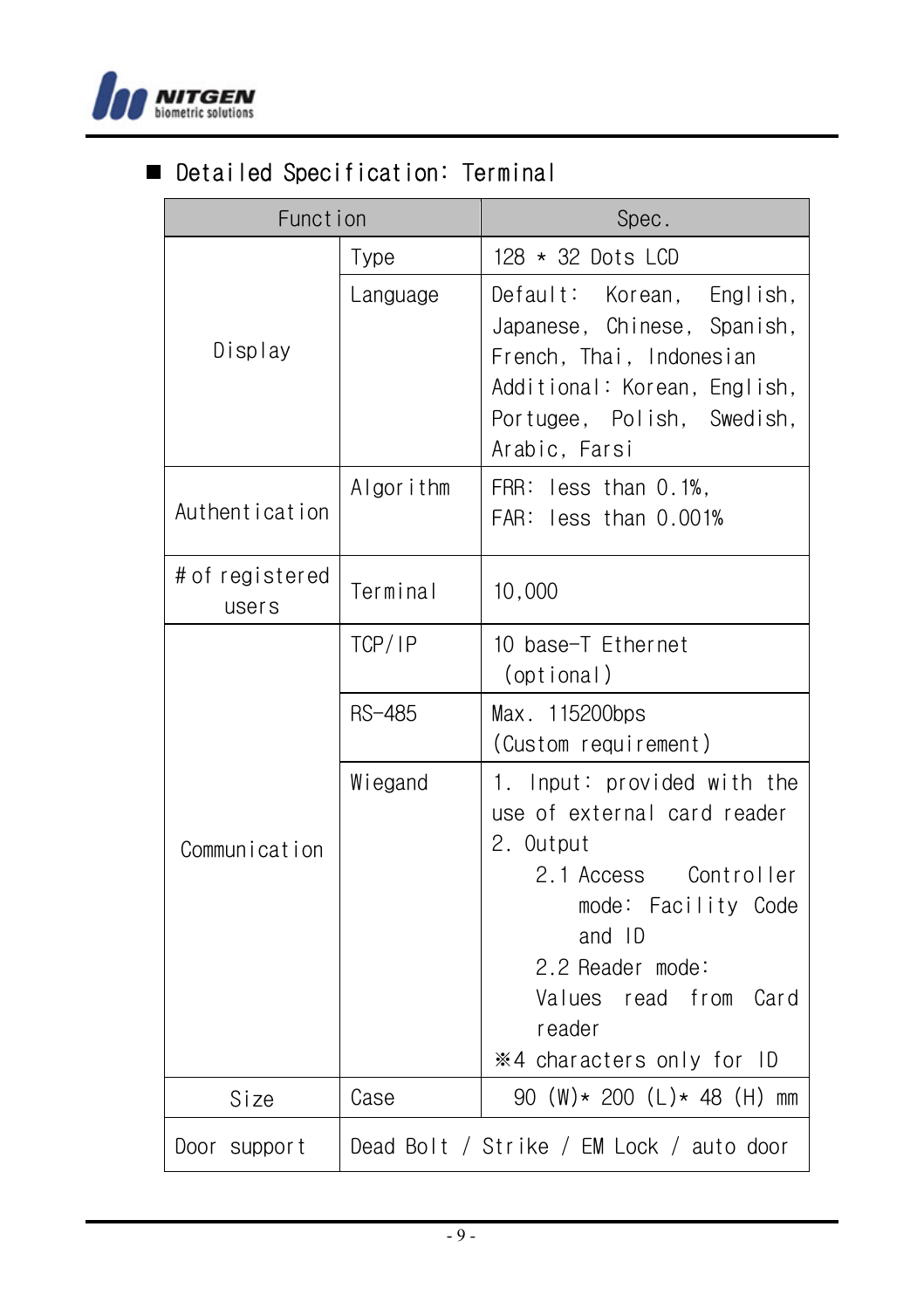

|             | Adapter 1                                         | In: AC 100V ~ 240V, 50/60 Hz<br>Out: DC 12V, 3A (24V OK) |  |
|-------------|---------------------------------------------------|----------------------------------------------------------|--|
| Power       | Adapter 2                                         | In: AC 100V $\sim$ 240V, 50/60 Hz<br>Out: DC 5V, 3A      |  |
|             |                                                   | Guidelines recorded in voice                             |  |
| Additional  | Firmware Download                                 |                                                          |  |
| Funct ion   | ID length $(4 \sim 15$ digits)                    |                                                          |  |
|             | Authentication results to be displayed in<br>I FD |                                                          |  |
|             | Network Board                                     |                                                          |  |
| Optional    | Door Control Board                                |                                                          |  |
|             | RF Module<br>(125KHz HID, 13.56MHz Mifare)        |                                                          |  |
|             | Storage                                           | $-25^{\circ}\text{C} \sim 65^{\circ}\text{C}$            |  |
| Temperature | Operation                                         | $-20^{\circ}$ C ~ 60°C (with no dew<br>condensation)     |  |
|             | Storage                                           | 15% ~ 90% RH                                             |  |
| Humidity    | Operation                                         | $25\% \sim 85\%$ RH                                      |  |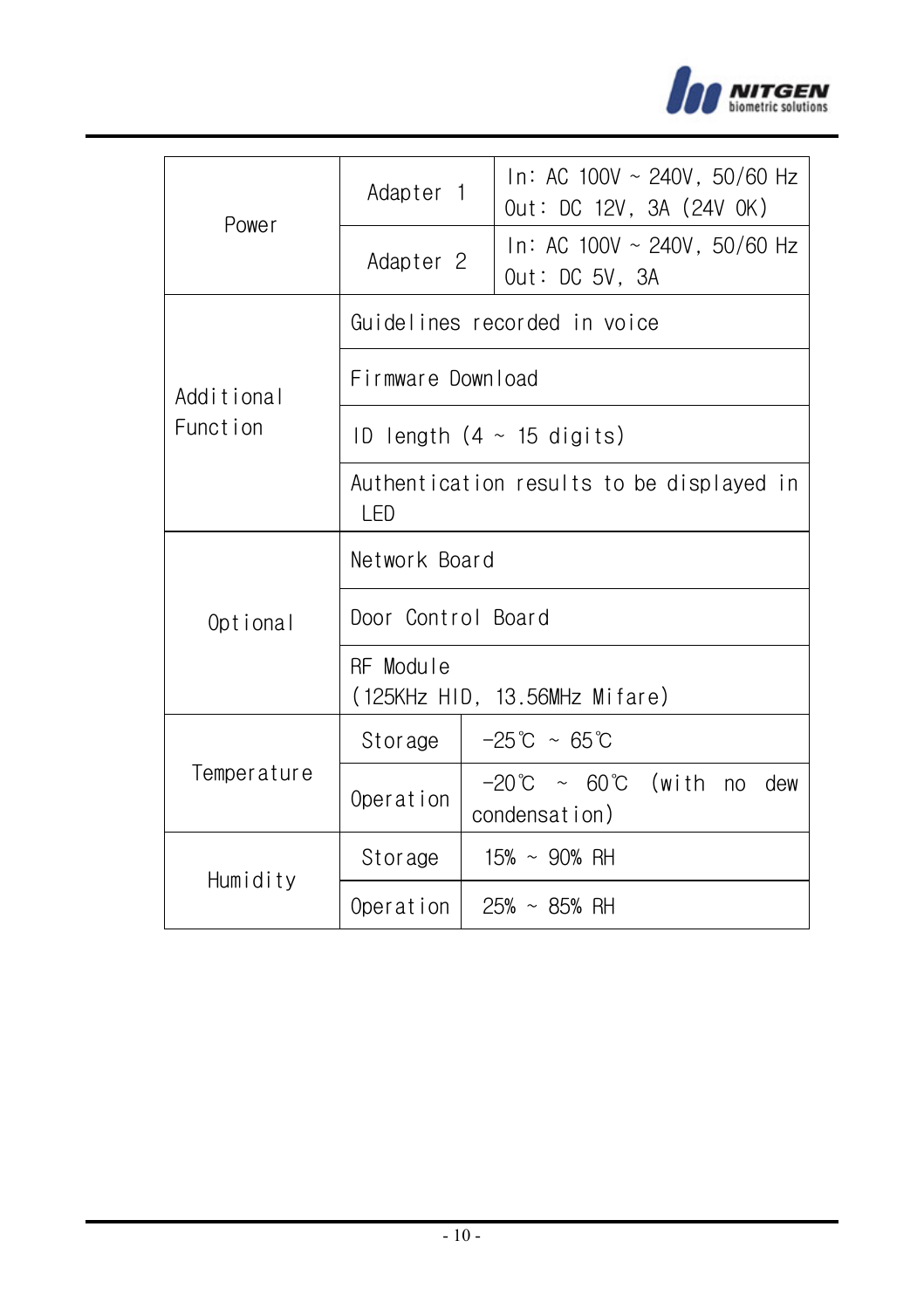

# Chapter 2. How to Use

# 2.1 Detailed Product Parts



① LCD: All activities are displayed with text message.

② Key pad: Used for ID input and environment setting. Details are as follows.

| Kev        | Description        |
|------------|--------------------|
| $0 \sim Q$ | To type in numbers |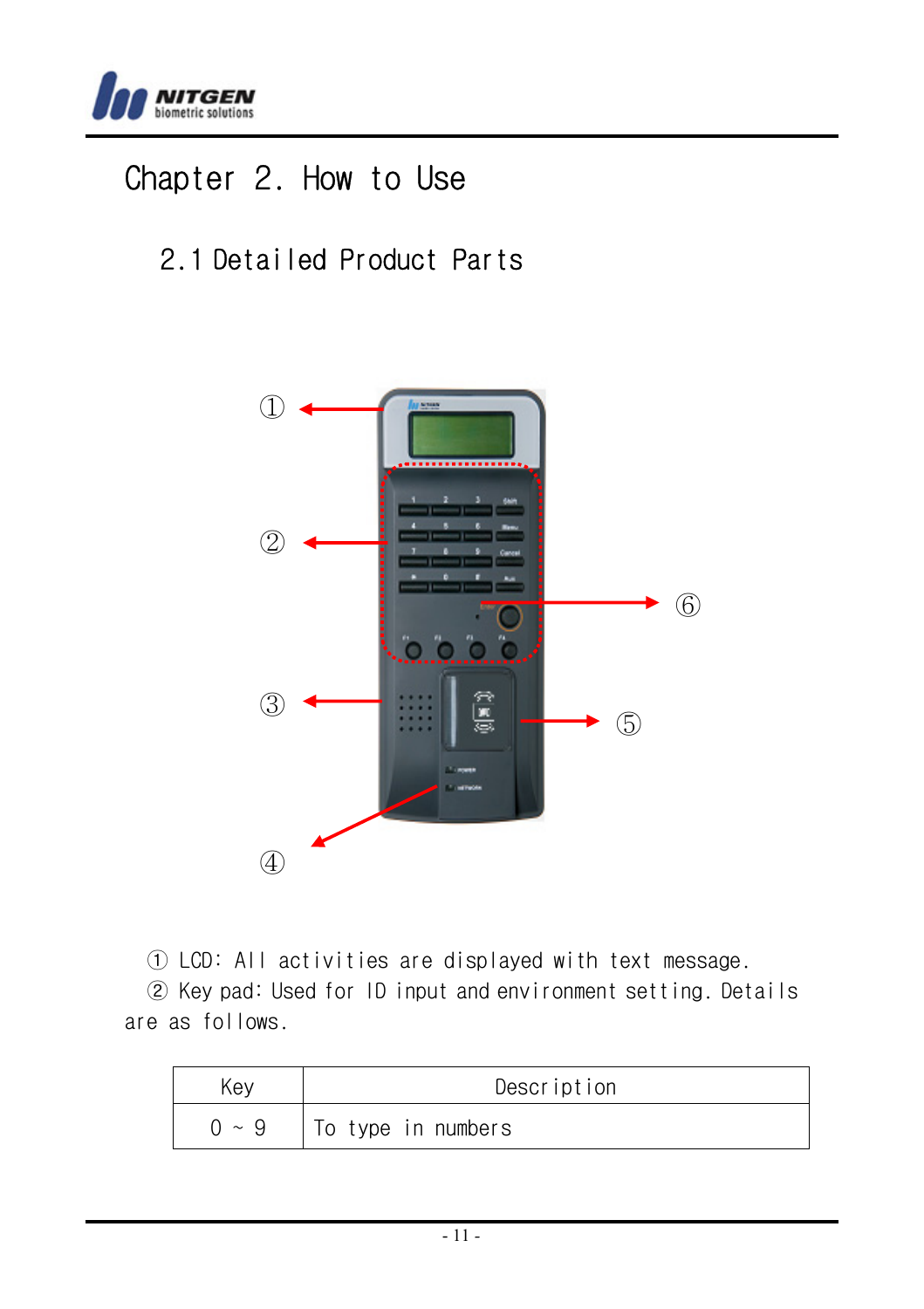

| $\star$ , #  | To move a curser up and down for menu selection<br>and to change direction.<br>$\star$ (Backward), #(Forward)                                                                    |
|--------------|----------------------------------------------------------------------------------------------------------------------------------------------------------------------------------|
| Enter        | To complete ID type-in or environment setting.                                                                                                                                   |
| Delete       | To erase typed-in numbers one by one or to move<br>to higher level in menu.                                                                                                      |
| Menu         | To set or change an environment.                                                                                                                                                 |
| $F1 \sim F4$ | User-customizable buttons that can be used for<br>attendance management including<br>arrival/leave/go-out/return. F1~F4 can be set<br>freely depending on software requirements. |
| <b>SHIFT</b> | <b>Reserved</b>                                                                                                                                                                  |
| AUX.         | <b>Reserved</b>                                                                                                                                                                  |

③ Speaker: Used for recorded voice guidelines and warnings.

④ LED lamp: Showing operations of the terminal. Each lamp represents the followings.

| Function       | Operation                                                                              | Color     |
|----------------|----------------------------------------------------------------------------------------|-----------|
| Authentication | To display the results of<br>authentication. Green for<br>success and red for failure. | Green/red |
| Power          | To display power status wit LED<br>on for power on.                                    | Red       |
| Network        | To display network connection<br>with LED on for network<br>connected.                 | Green     |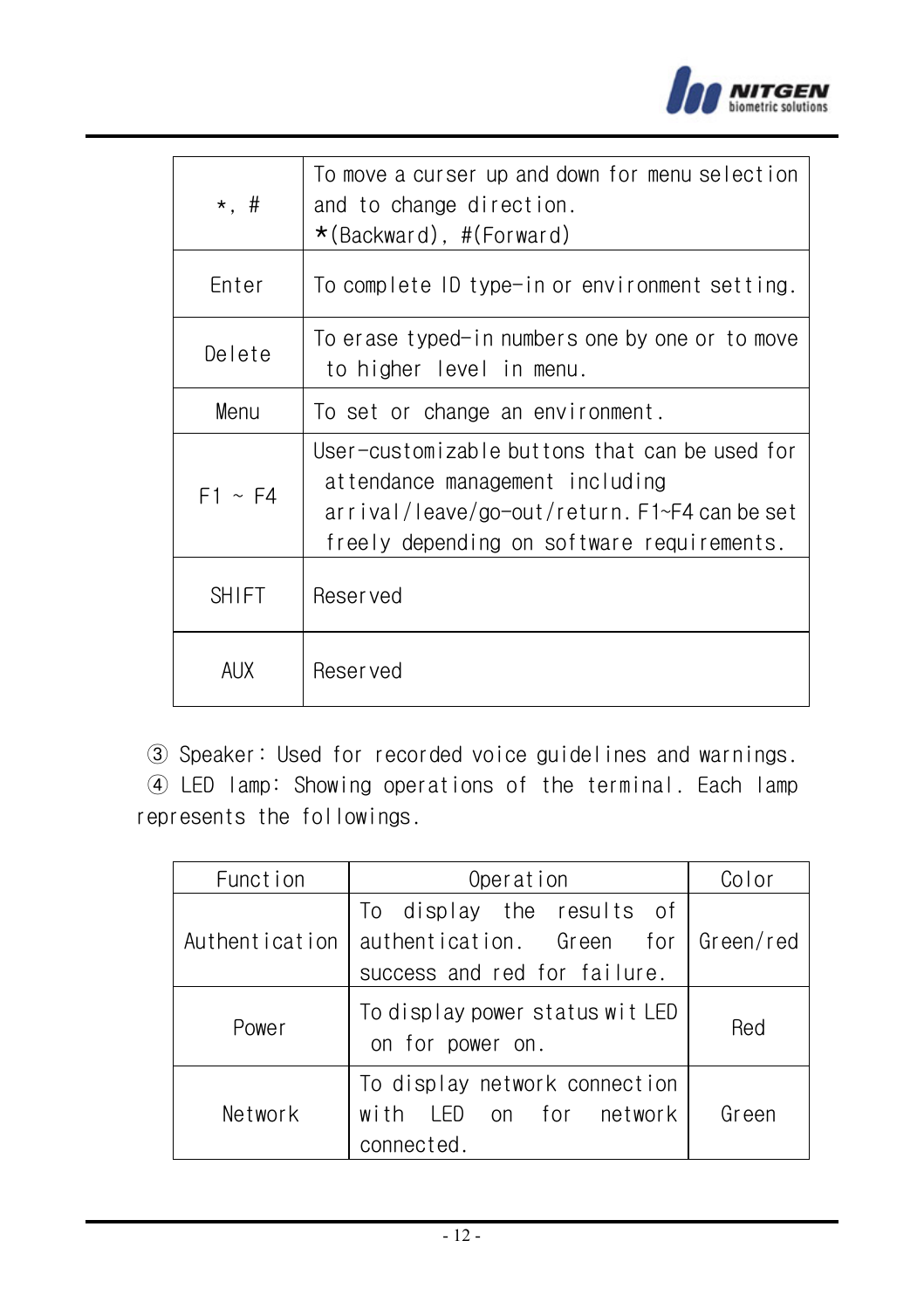

⑤ RF Card input window : To contact or approach RF Card input window. Without operation of keypad, RF Card Number will be automatically input by approaching or contacting RF Card input window.

⑥ Reset switch: To reset the terminal if the terminal is not in normal operation unexpectedly.

# 2.2 LCD Screen Layout

# Initial Screen of Terminal

The initial screen of terminal is as follows. The bottom line displays current date and time.

|  |  |  |                             |  | Contact RF Card |  |  |
|--|--|--|-----------------------------|--|-----------------|--|--|
|  |  |  | $1 \t3 \t3 \t4 \t6 \t1 \t7$ |  |                 |  |  |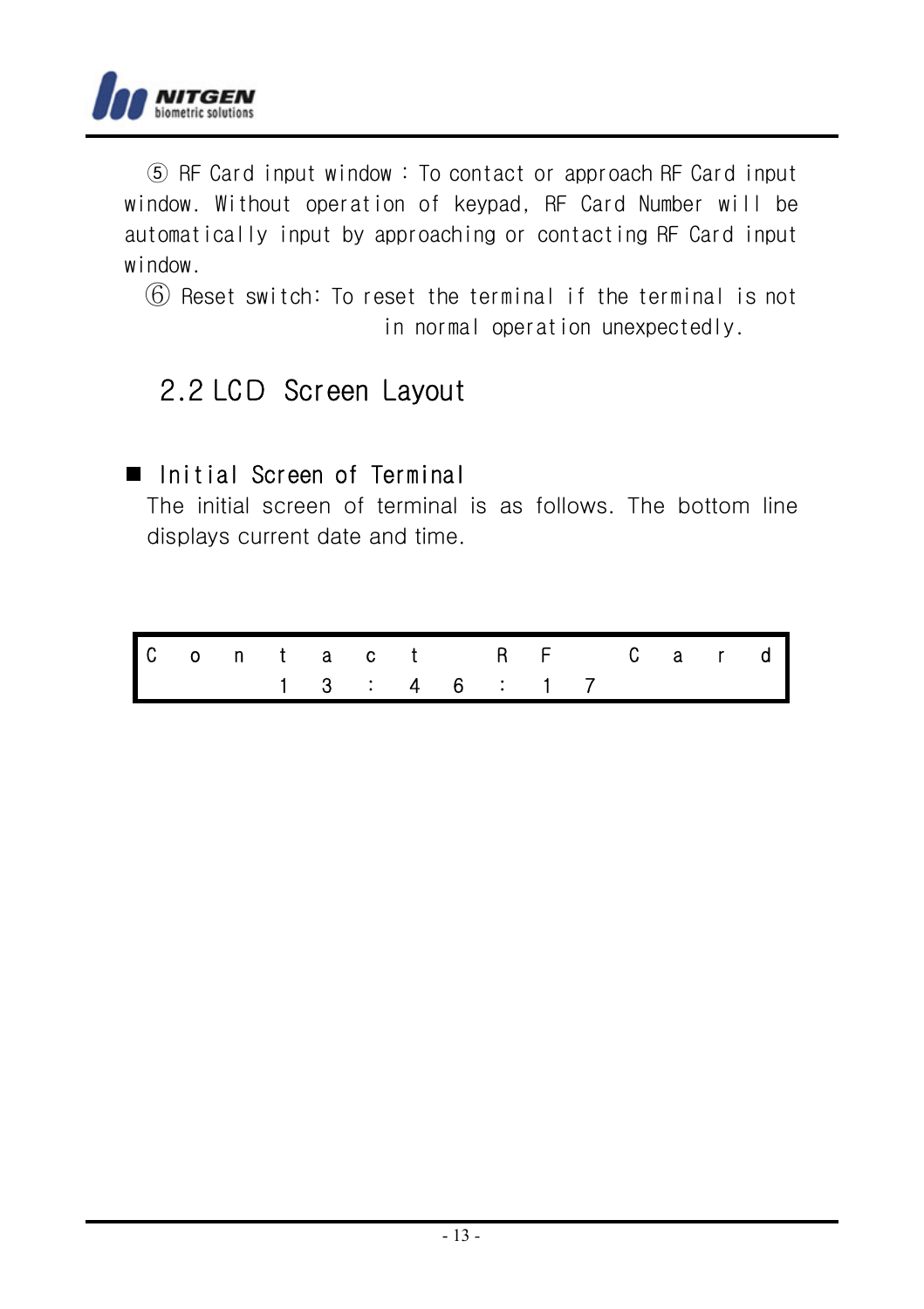

# 2.3 Authentication

NITGEN Access Control System recognizes password, and RF CARD (optional) for authentication. Users can get authentication by freely choosing any method depending on their own environment.

# **2.3.1 RF Card Authentication**

User identity is confirmed through a RF CARD that he or she has. By registering RF CARD numbers in the system, the use of lost or stolen card can be prevented. To initiate authentication by using a RF CARD, you can either contact RF card when the initial screen appears or contact RF card when the following message is displayed after typing in user ID.

1) 1:1 Authentication

Input your ID in the initial screen of terminal. (Please input full ID)

|  | 1 2 3 4 |  |  |  |  |  |
|--|---------|--|--|--|--|--|

When the screen changes as follows, to contact or approach with RF Card .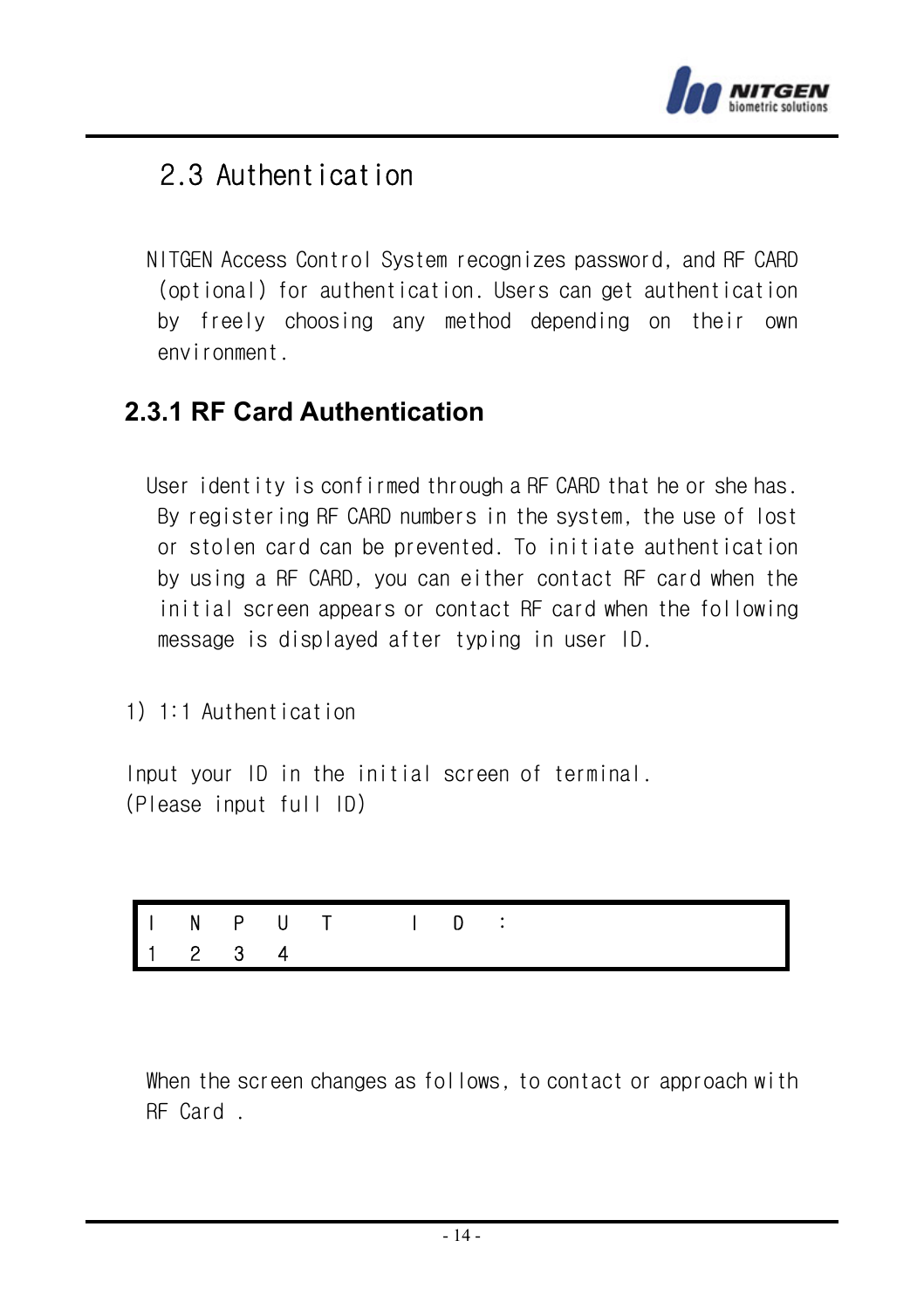

|  |  |  | COntact RF Card |  |  |  |
|--|--|--|-----------------|--|--|--|
|  |  |  |                 |  |  |  |

인증이 성공되면 다음과 같은 메시지가 출력됩니다.

The following message is displayed if authentication is successful.

|--|

#### 2) 1:N Authentication

In the initial screen of terminal, contact or approach the RF Card Window with RF Card.

|  |  |  |  |                 |  | Contact RF Card |  |  |
|--|--|--|--|-----------------|--|-----------------|--|--|
|  |  |  |  | 1 3 : 4 6 : 1 7 |  |                 |  |  |

The following message displays if authentication is successful.

|  |  |  | Success! |  |
|--|--|--|----------|--|
|  |  |  |          |  |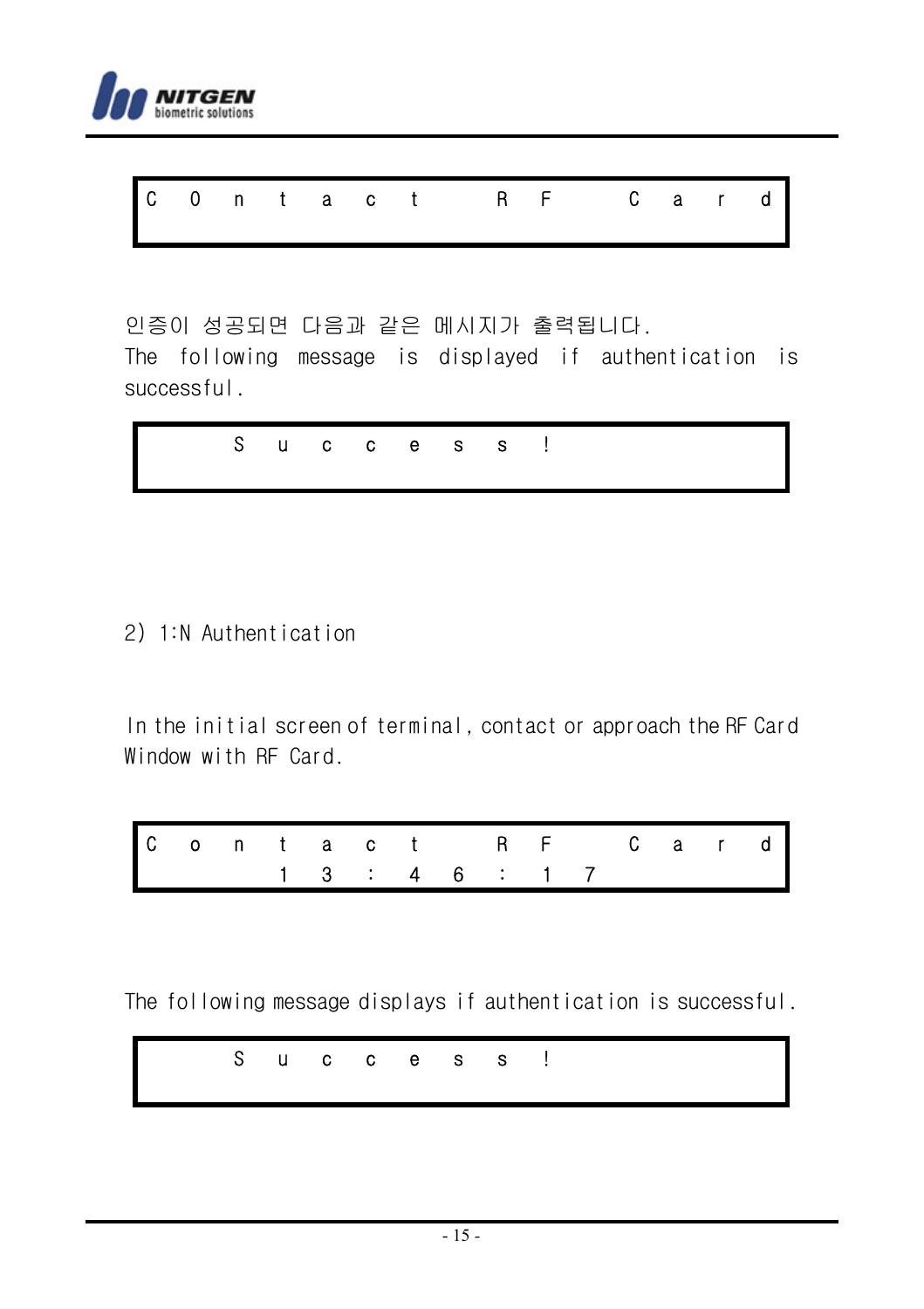

# **2.3.2 Password Authentication**

It checks the right to access by using 4~8 digit password and it is used in special occasions including damaged fingerprint.

| INPUT ID:<br>$\vert$ 1<br>2 3 4 |
|---------------------------------|
|---------------------------------|

|  | INPUT Passwd |  |  |  |  |  |  |
|--|--------------|--|--|--|--|--|--|
|  | <b>.</b>     |  |  |  |  |  |  |

Password can be set up to 8 digits.

# **2.3.3 Others: Automatic Attendance Mode**

The result of attendance can automatically remain in log history only with general 1:N authentication. When a specific attendance status is repeated many times, the user does not need to take trouble to press the same function key (F1~F4) each time.

In an automatic attendance mode, the initial screen changes as follows and when the 1:N match is tried, the authentication result is automatically attached with the relevant attendance status.



To set or delete the automatic attendance mode, please take the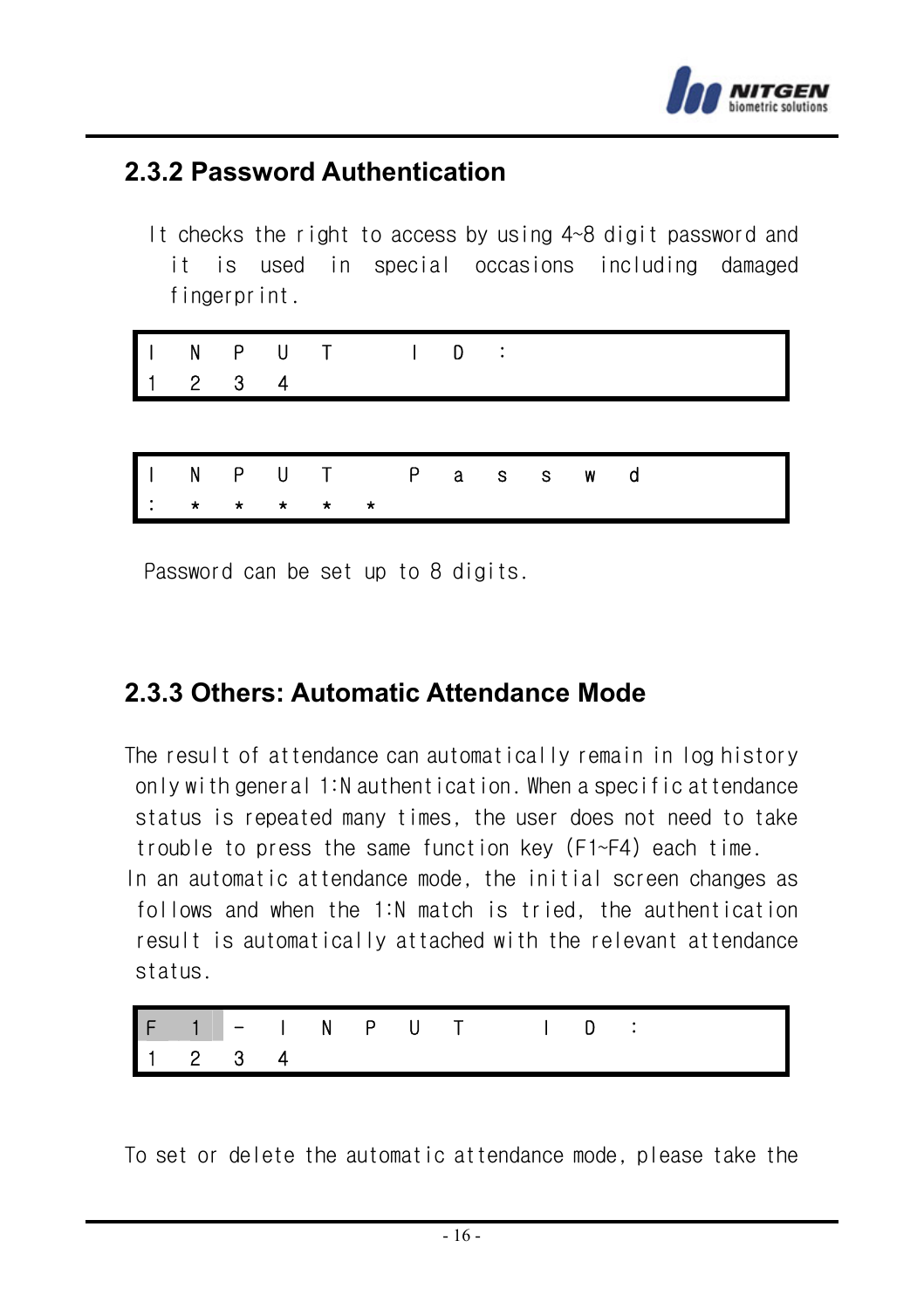

following steps.

- 1) To set the mode: Please press an appropriate function key (F1~F4) for more than 5 seconds when the initial screen appears to set the automatic attendance mode for each key. When setting is completed, you will hear a setting tone.
- 2) To delete the mode: The automatic attendance mode is deleted if you press the DELETE key for more than 5 seconds. When deletion is completed, you will hear a deletion tone.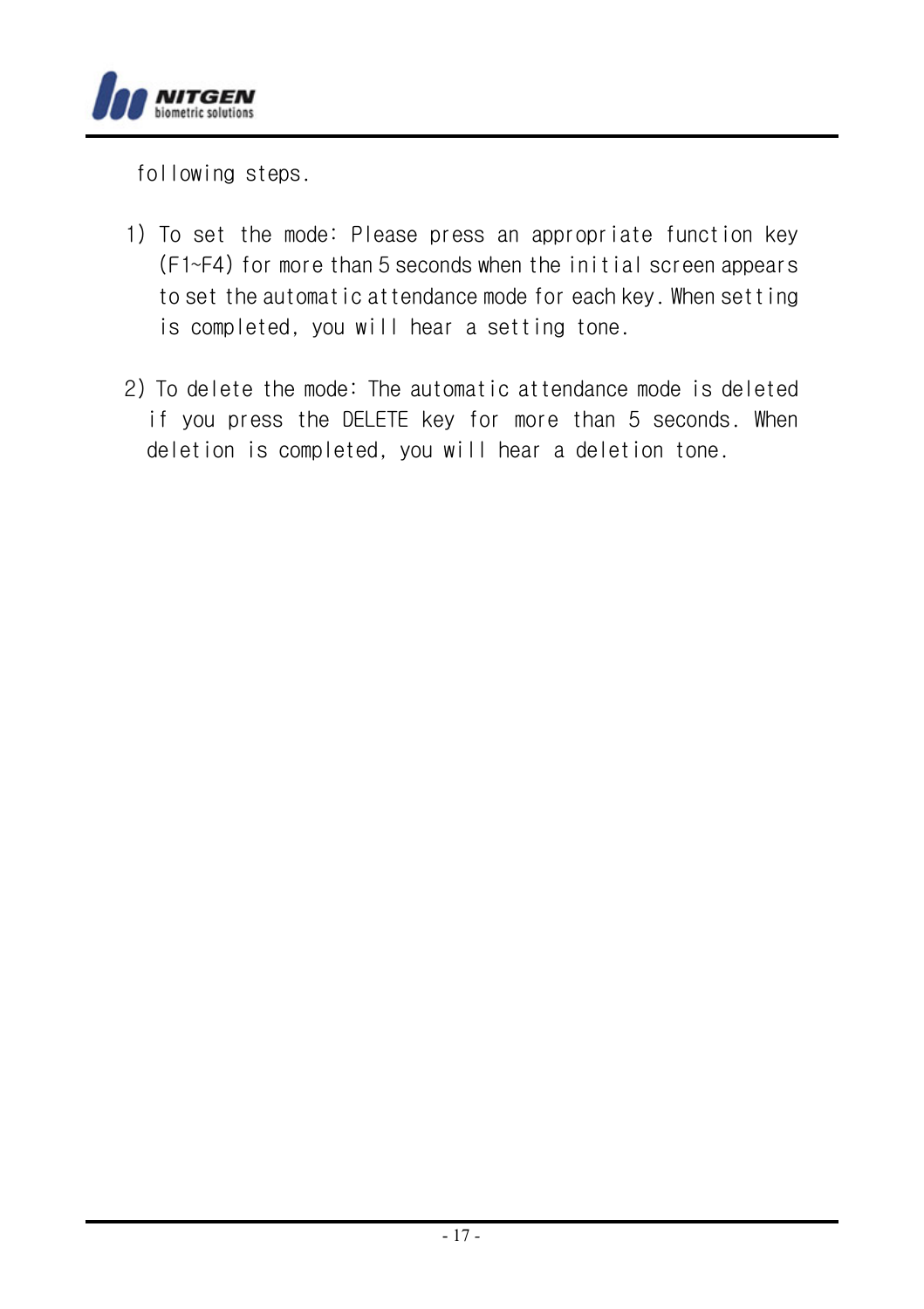

# Chapter 3. Environment Setting

# 3.1 Menu Composition

The following table shows the entire menu composition of terminal. The menu is helpful in setting initial environment, user registration, fingerprint recognition device, and network. To use the menu, please press the menu button on the key pad of Terminal.

You can not set up below menus remarked with Grey color in NAC-2500 RC/MC Terminal.

Please refer to chapter 3 for user registration, information change, user deletion, number of registered users and version-related information.

|                | <b>Higher menu</b> |                | <b>Detailed Menu</b>     |                | <b>Sub menu</b>     |
|----------------|--------------------|----------------|--------------------------|----------------|---------------------|
| $\mathbf{1}$   | User               |                | User registration        |                |                     |
|                | Management         | $\overline{2}$ | User info change         |                |                     |
|                |                    | 3              | User deletion            |                |                     |
|                |                    | $\overline{4}$ | Deletion of all users    |                |                     |
| $\overline{2}$ | <b>Fingerprint</b> | 1              | <b>Sensor brightness</b> |                | $(1 - 100)$         |
|                | sensor setting     | $\overline{2}$ | <b>Security level</b>    | 1              | $1:1$ mode          |
|                |                    |                |                          | $\overline{2}$ | $1:N$ mode          |
|                |                    |                |                          |                | (Please try menu 3  |
|                |                    |                |                          |                | times after setting |
|                |                    |                |                          |                | number 1)           |
|                |                    | 3              | Capture mode             |                |                     |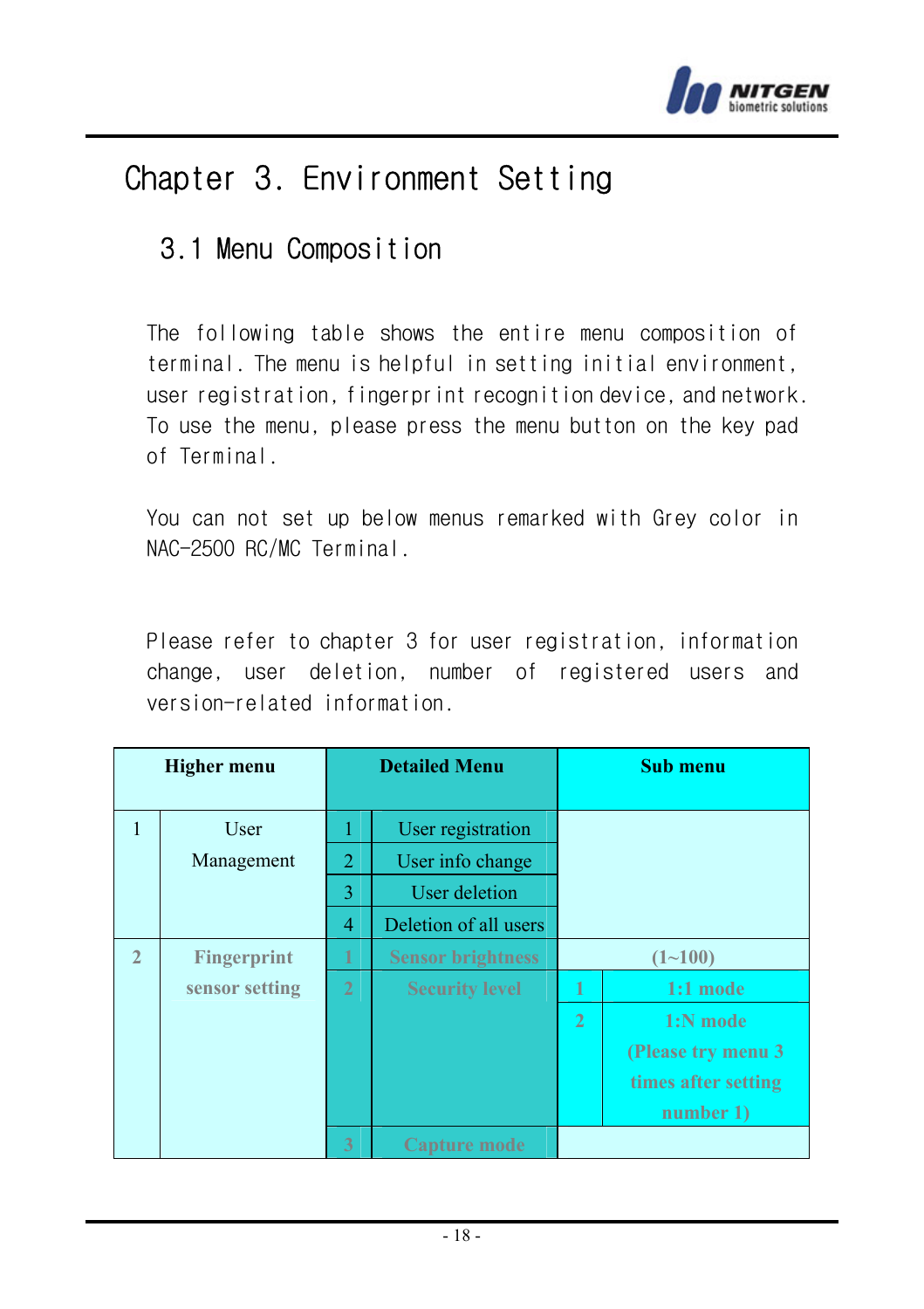

|                |                       | 4              | <b>Time setting for</b> |                |                       |
|----------------|-----------------------|----------------|-------------------------|----------------|-----------------------|
|                |                       |                | fingerprint input       |                |                       |
|                |                       | $\overline{5}$ | <b>AUTO-ON</b> setting  |                |                       |
|                |                       | $\overline{6}$ | 1:N time setting        | 1              | Whether to use 1:N    |
|                |                       |                |                         |                | time setting or not   |
|                |                       |                |                         | $\overline{2}$ | <b>Time setting</b>   |
|                |                       |                |                         |                | ("time setting")      |
|                |                       |                |                         |                | possible only when it |
|                |                       |                |                         |                | is on)                |
| $\overline{3}$ | UI setting            | $\mathbf{1}$   | Language                |                |                       |
|                |                       | $\overline{2}$ | Voice guideline         |                |                       |
|                |                       | $\overline{3}$ | <b>Button</b> tone      |                |                       |
| $\overline{4}$ | <b>System Setting</b> | $\mathbf{1}$   | Log storing             |                |                       |
|                |                       | $\overline{2}$ | RF card                 |                |                       |
|                |                       | 3              | <b>WIEGAND</b>          | 1              | <b>OFF</b>            |
|                |                       |                |                         | $\overline{c}$ | 26BIT                 |
|                |                       |                |                         | $\overline{3}$ | 34BIT                 |
|                |                       | $\overline{4}$ | Function key setting    |                |                       |
|                |                       | 5              | Authentication          |                |                       |
|                |                       |                | mode                    |                |                       |
|                |                       | 6              | Time setting            |                |                       |
|                |                       | $\overline{7}$ | Terminal mode           |                |                       |
|                |                       | 8              | Time zone               |                |                       |
| 5              | <b>Network</b>        | 1              | <b>Terminal ID</b>      |                |                       |
|                |                       | $\overline{2}$ | TCP/IP                  | 1              | DHCP yes or no?       |
|                |                       |                |                         | $\overline{2}$ | <b>Terminal IP</b>    |
|                |                       |                |                         | 3              | <b>Sebnet Mask</b>    |
|                |                       |                |                         | $\overline{4}$ | Gateway               |
|                |                       |                |                         | 5              | Server IP             |
|                |                       | $\overline{3}$ | Time limit              |                |                       |
|                |                       | $\overline{4}$ | Port setting            |                |                       |
| 6              | Information           | $\mathbf{1}$   | Number of users         |                |                       |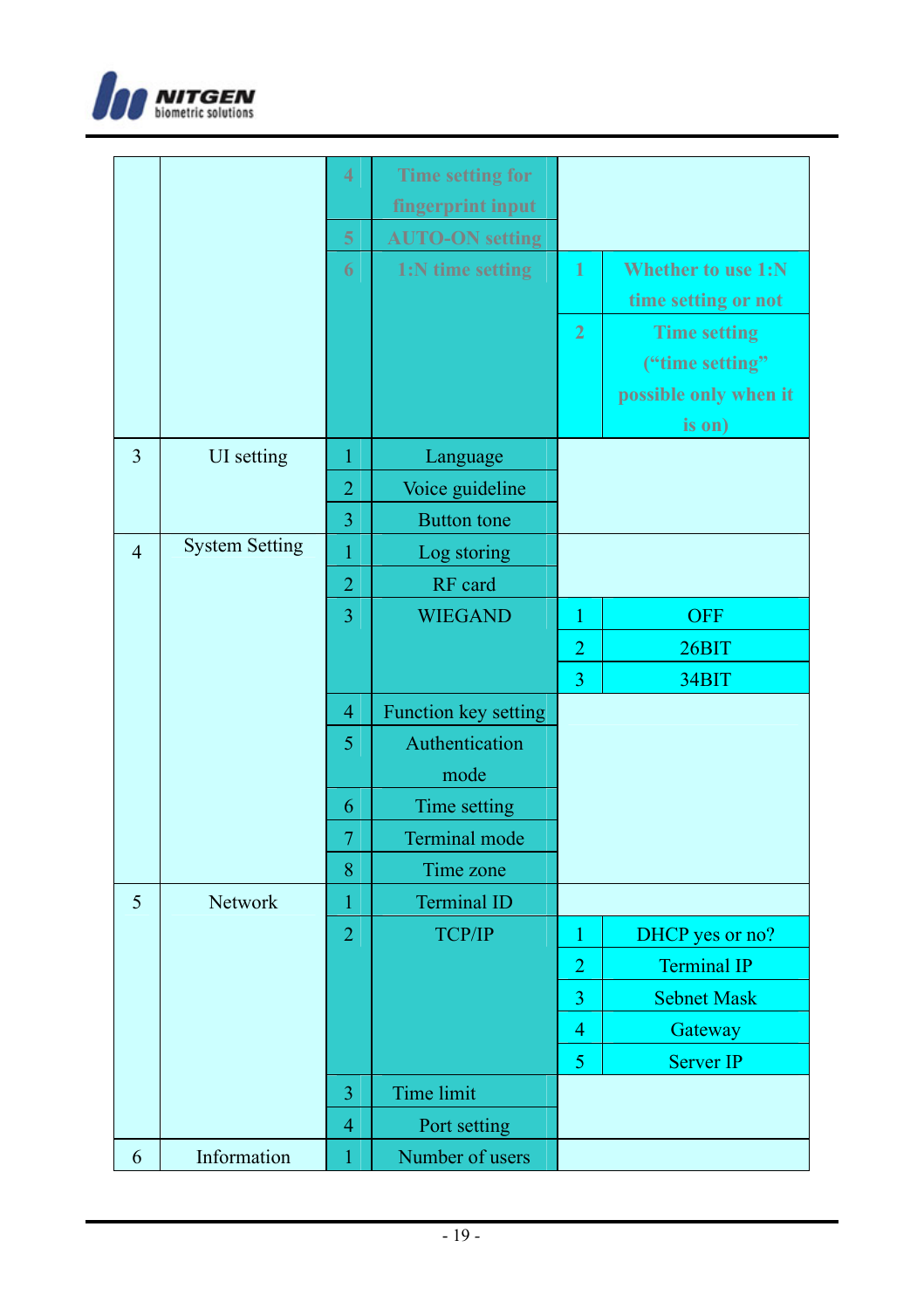

|   |                 | 2 | Firmware version |
|---|-----------------|---|------------------|
| 7 | Factory default |   | <b>DB</b> Format |
|   |                 | 2 | Factory format   |
|   |                 | 3 | Number of        |
|   |                 |   | registered       |
|   |                 |   | fingerprints     |
|   |                 | 4 | Number of        |
|   |                 |   | characters in ID |
|   |                 |   | Reset terminal   |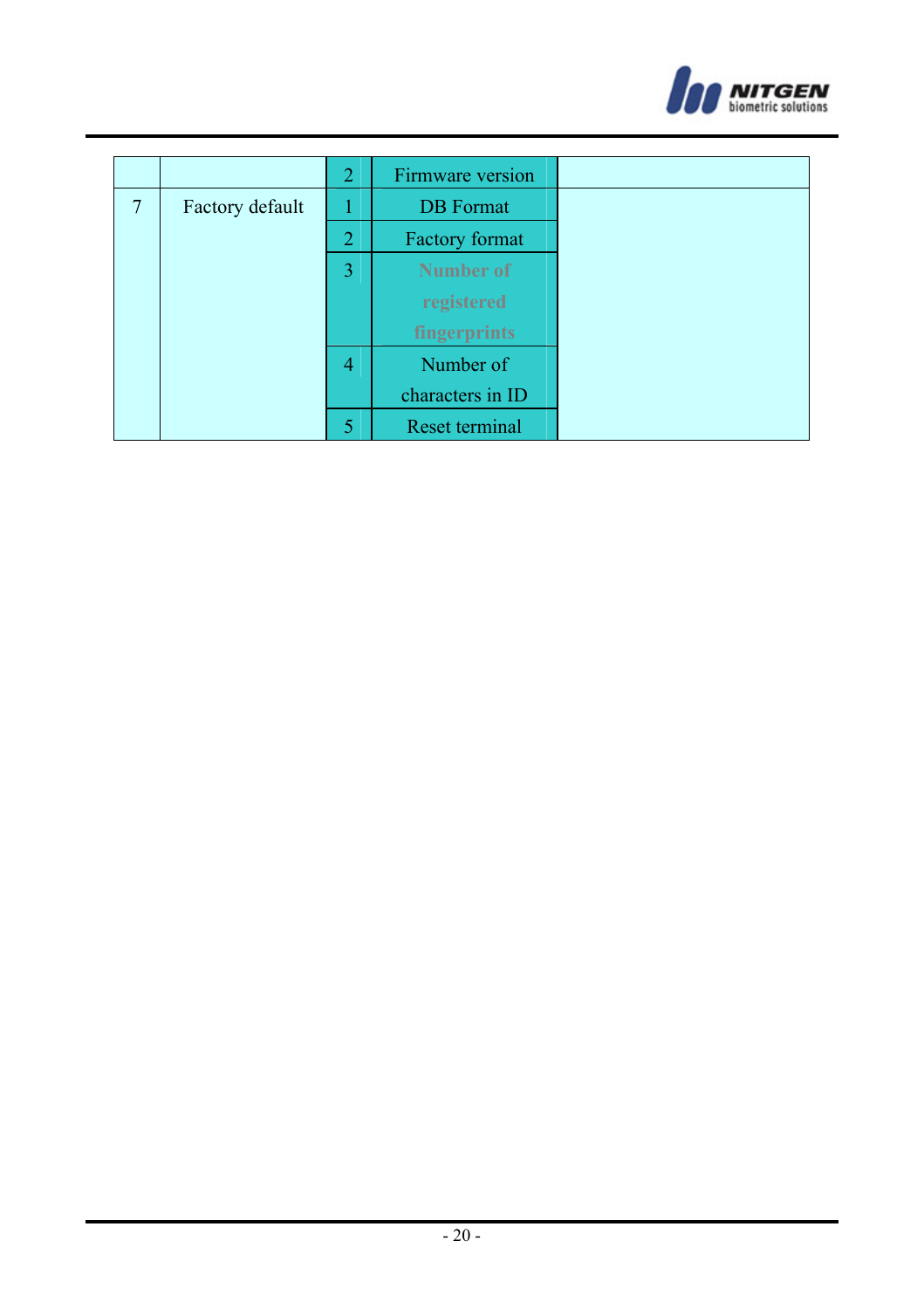

# 3.2 Entering into Menu

# **Master Authentication**

At the time of initial installation of terminals, environment can be set without master's authentication. However, master authentication is a must in order to change environment settings after master setting. To view menu, please press a master button which will display the following screen for master authentication. You can see the menu after inputting the ID of master and conduction authentication with selected authentication methods including password and RF.

|  |  | I N P U T M A S T E R I D<br>1 2 3 4 |  |  |  |  |  |
|--|--|--------------------------------------|--|--|--|--|--|
|  |  |                                      |  |  |  |  |  |

 For an independently installed terminal that does not use any network, an initially registered user will be automatically registered as master. Please refer to chapter 3 "user registration" for detailed registration method. During the initial user registration, default values at "authority setting" will be set as master.

 $\triangle$  When using network, an initially registered user can choose between either a master or a normal user. It is the same as a registration process for normal users.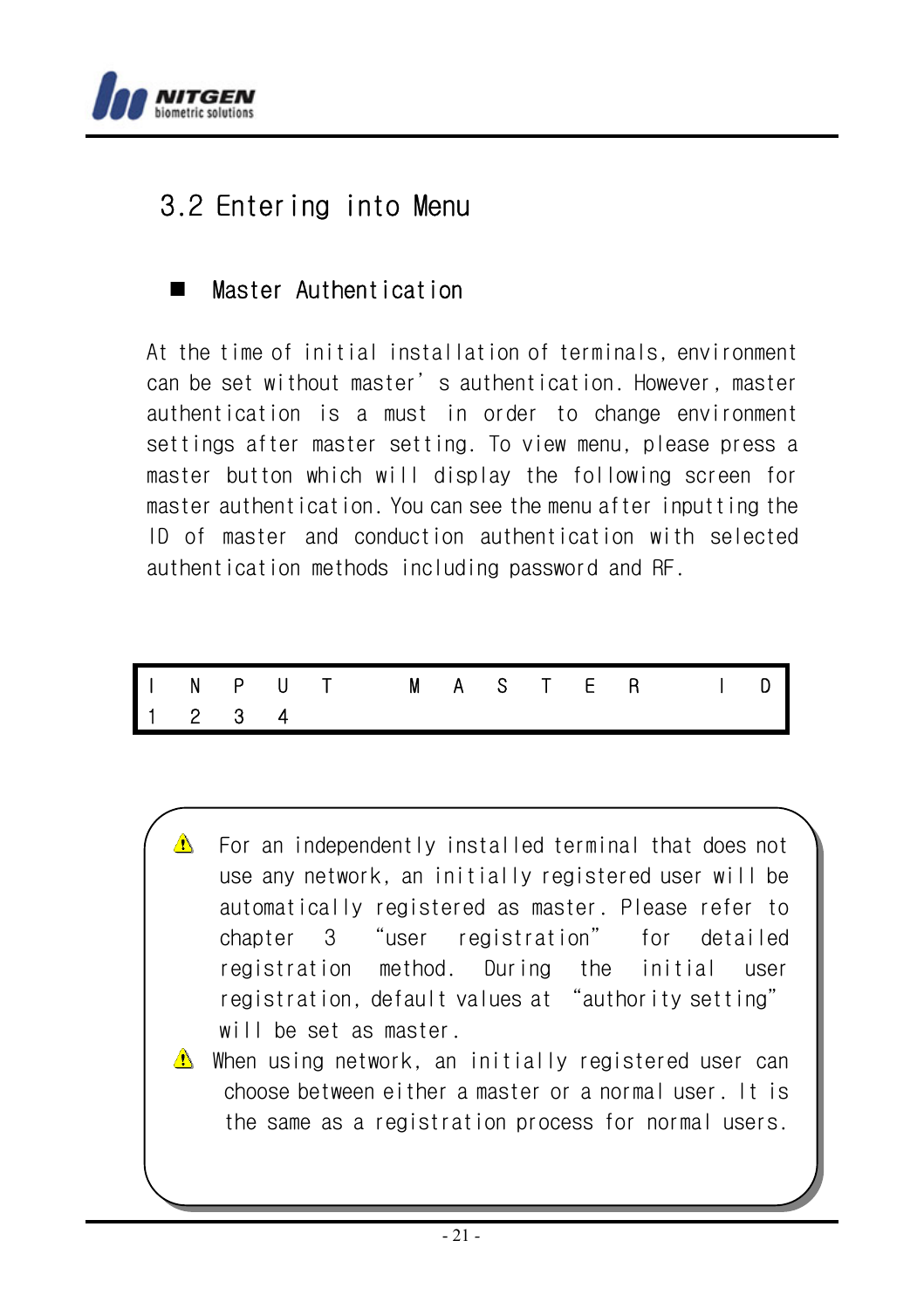

# Result Display

The following message is displayed if master authentication is successful. After one second, you can enter into the menu. However, you will get a failure message when the authentication is not successful which is same as the failure message for general authentication failure.



# 3.3 Basic Menu

The following screen is enabled after pressing a menu button at the initial screen of terminal and if master authentication is successful. You can choose basic menu by pressing #, \* keys or number keys.



The following explains the basic menu. If you press ENTER in the basic menu, you can move to detailed menu which is a sub menu of each basic menu. Please press DELETE to go back to the basic menu from detailed menu or to go back to the initial screen from the basic menu.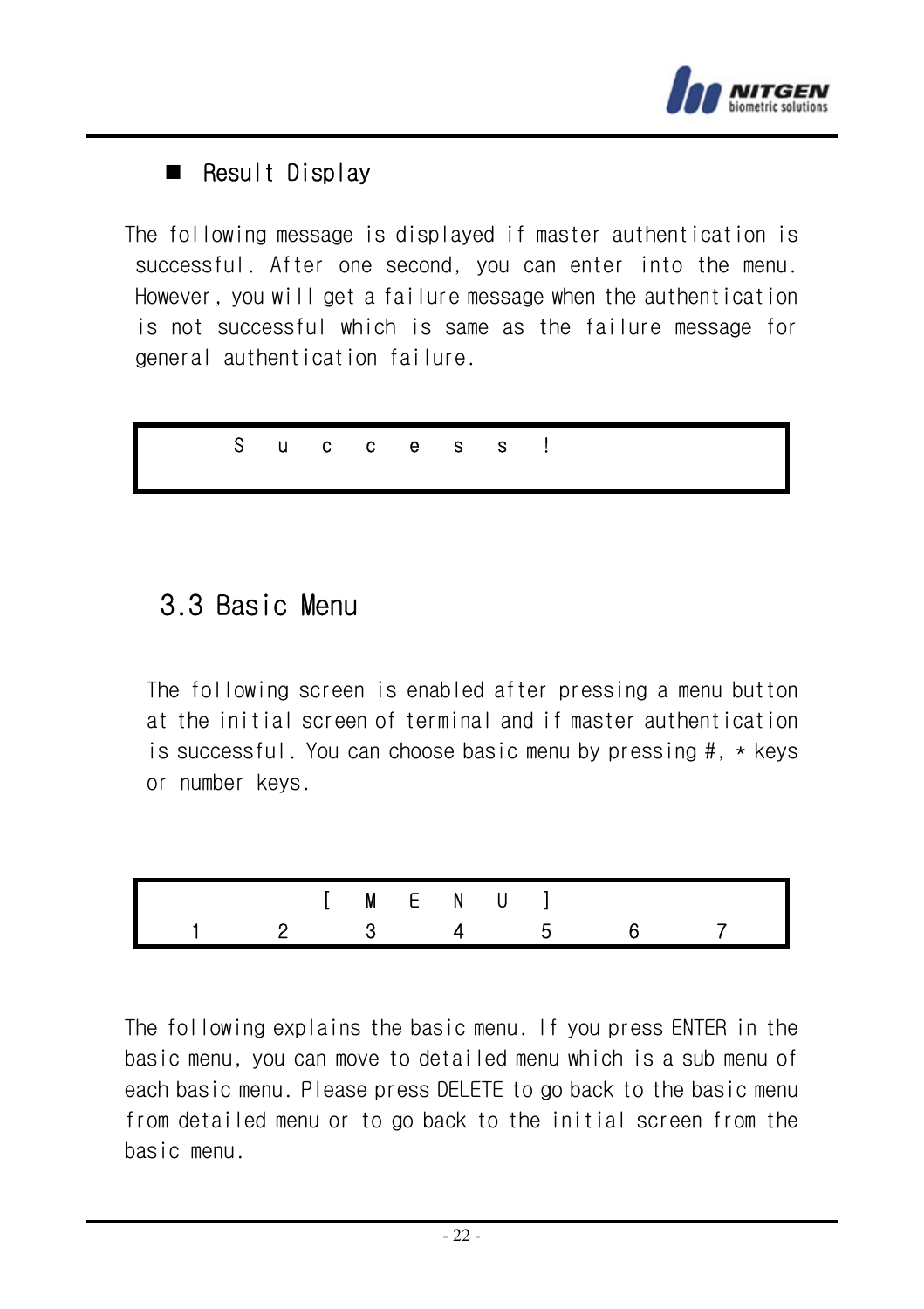

The higher menu has the following 7 categories.

| U<br>$\mathbf{1}$ | S            | $\mathbf{e}% _{t}\left( t\right)$<br>$\overline{2}$ | $\mathbf{r}$ | $\bf 3$                           | M                  | $\mathbf a$<br>$\overline{\mathbf{4}}$  | n            | $\bf a$<br>5              | g            | $\mathbf{e}% _{t}\left( t\right)$<br>6 | $\mathsf{r}$ | $\overline{7}$                |
|-------------------|--------------|-----------------------------------------------------|--------------|-----------------------------------|--------------------|-----------------------------------------|--------------|---------------------------|--------------|----------------------------------------|--------------|-------------------------------|
|                   |              | U                                                   | $\mathsf{I}$ |                                   | 0                  | p                                       | t            | $\mathbf{i}$              | 0            | n                                      |              |                               |
| 1                 |              | $\overline{c}$                                      |              | $\ensuremath{\mathsf{3}}$         |                    | $\overline{\mathbf{4}}$                 |              | 5                         |              | 6                                      |              | $\overline{7}$                |
| S<br>$\mathbf{1}$ | y -          | $\overline{c}$                                      | s t          | $\mathbf{e}$<br>3                 | $\pmb{\mathsf{m}}$ | $\overline{\mathbf{4}}$                 | 0            | p<br>5                    | $-t$         | $\mathbf{I}$<br>6                      | 0            | n<br>$\overline{7}$           |
|                   |              |                                                     | N            | $\mathbf{e}% _{t}\left( t\right)$ | $\mathbf t$        | W                                       | $\mathbf{o}$ | $\mathbf{r}$              | $-$ k $-$    |                                        |              |                               |
| $\mathbf{1}$      |              | $\overline{2}$                                      |              | $\bf 3$                           |                    | $\overline{\mathbf{4}}$                 |              | 5                         |              | 6                                      |              | $\overline{7}$                |
| 1                 | $\mathsf{I}$ | $\boldsymbol{\mathsf{n}}$<br>$\overline{c}$         | $-f$         | $\mathbf{o}$<br>$\bf 3$           | $\mathsf{r}$       | $\mathsf m$<br>$\overline{\mathbf{4}}$  | a            | $\mathbf t$<br>$\sqrt{5}$ | $\mathbf{I}$ | $\mathbf 0$<br>$6\phantom{a}$          | $\sf n$      | $\overline{7}$                |
|                   |              |                                                     |              |                                   |                    |                                         |              |                           |              |                                        |              |                               |
| 1                 | F            | $\mathbf a$<br>$\overline{c}$                       | C            | $\mathsf t$<br>3                  | $\mathbf{o}$       | $\mathbf{r}$<br>$\overline{\mathbf{4}}$ | У            | 5                         | $\mathbf{L}$ | n<br>6                                 | İ            | $\mathbf t$<br>$\overline{7}$ |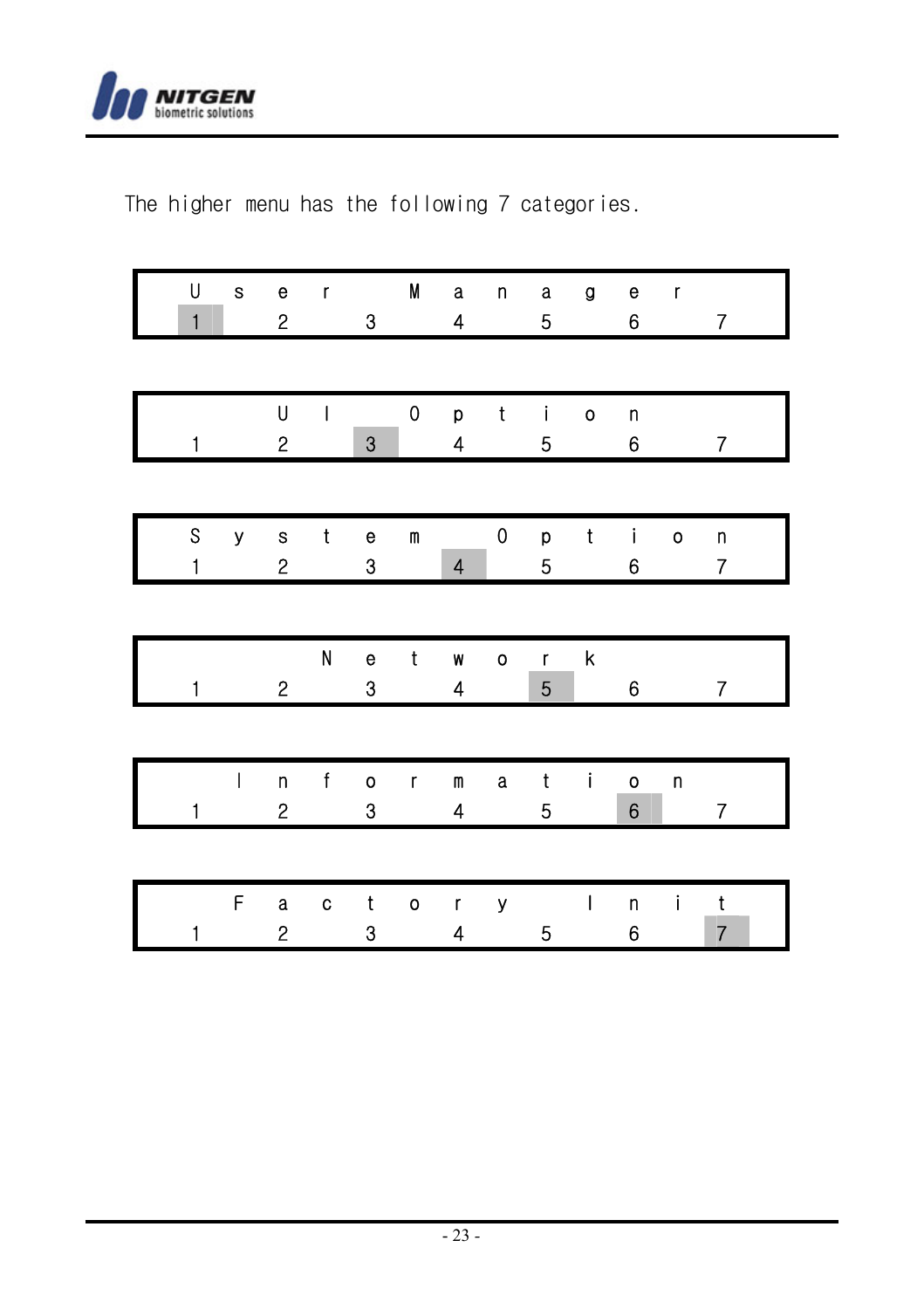

# 3.4 Detailed Menu

# **3.4.1 User Management**

The user management menu manages database in which user information is stored. It is accessible only through master's authentication (see Master Authentication in chapter 2.) Four sub menus are provided including user registration, change and deletion. Use direction buttons and choose ENTER.

|  |  | [User Manager]] |  |  |  |  |
|--|--|-----------------|--|--|--|--|
|  |  | 1 2 3 4         |  |  |  |  |

### 3.4.1.1 User Registration

| Register User |  |  |  |               |  |  |  |
|---------------|--|--|--|---------------|--|--|--|
|               |  |  |  | $1 \t 2 \t 3$ |  |  |  |

It is designed to store the information of users into database who will use the access controller. Please register the user with the following procedures after master authentication.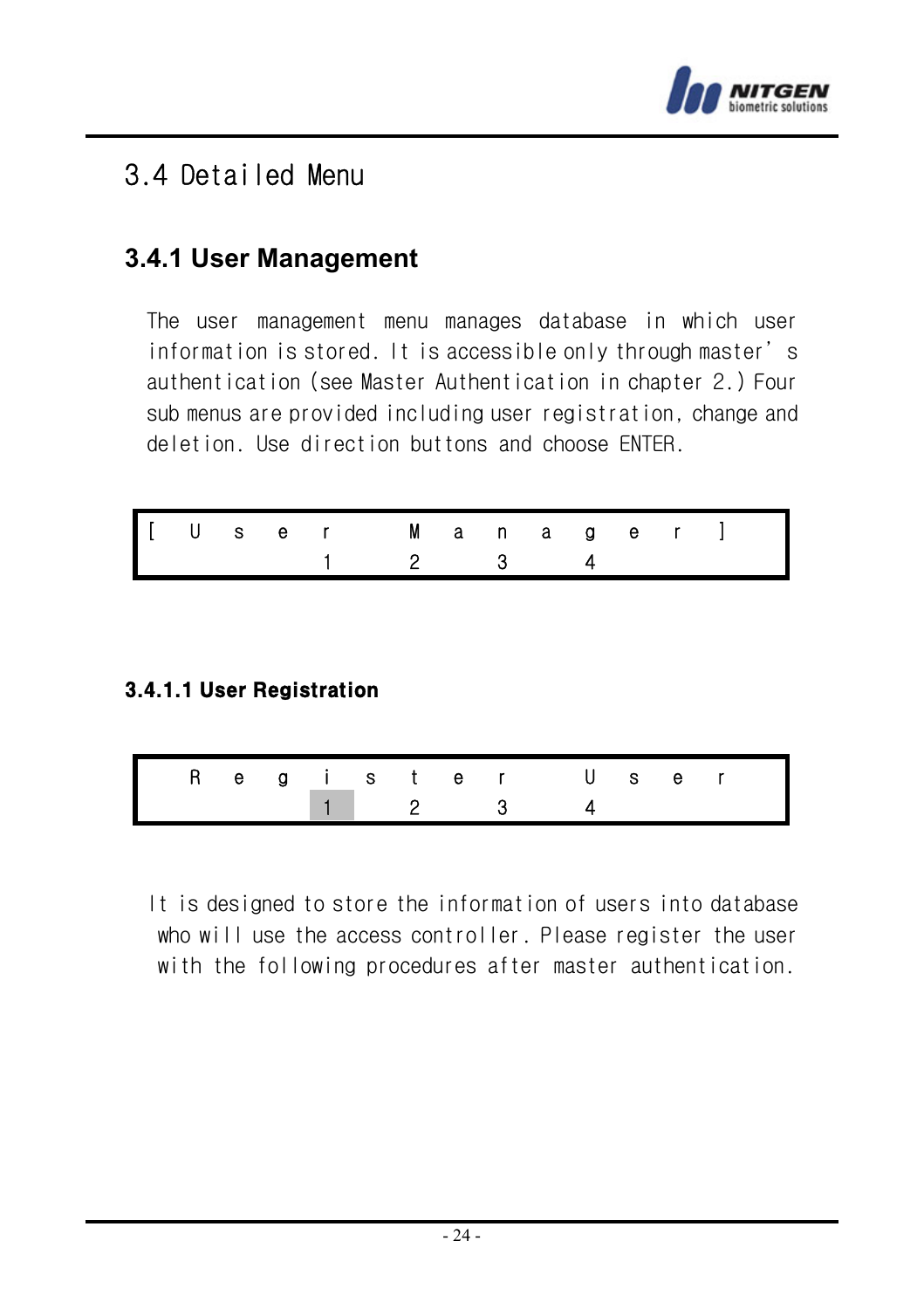

 $\bigoplus$ User registration is conducted in terminal when the terminal mode is set at SO. It can be conducted either in server or in terminal if the mode is set at NL. Note that terminal registration is possible if network is in normal operation under the NL mode, but is not possible if network is disconnected.

 $\bigcirc$  To change SO mode into NL mode, user DB in the terminal should all be erased and re-registered.

#### 1) To input user ID

When user registration menu is selected, you will see the following screen that waits for the input of user ID. After typing in an appropriate user ID, please press ENTER. If the same ID already exists, a failure message will be displayed and the system goes back to a previous menu.

| $\begin{array}{ccccccccc}\n1 & 2 & 3 & 4\n\end{array}$ |  |  |  |  |
|--------------------------------------------------------|--|--|--|--|

 $\bigoplus$ To correct ID during typing, please use a delete button. It will erase characters one by one or will go back to a higher menu when no character is input.

2) Authority setting

The following explains how to set user authority between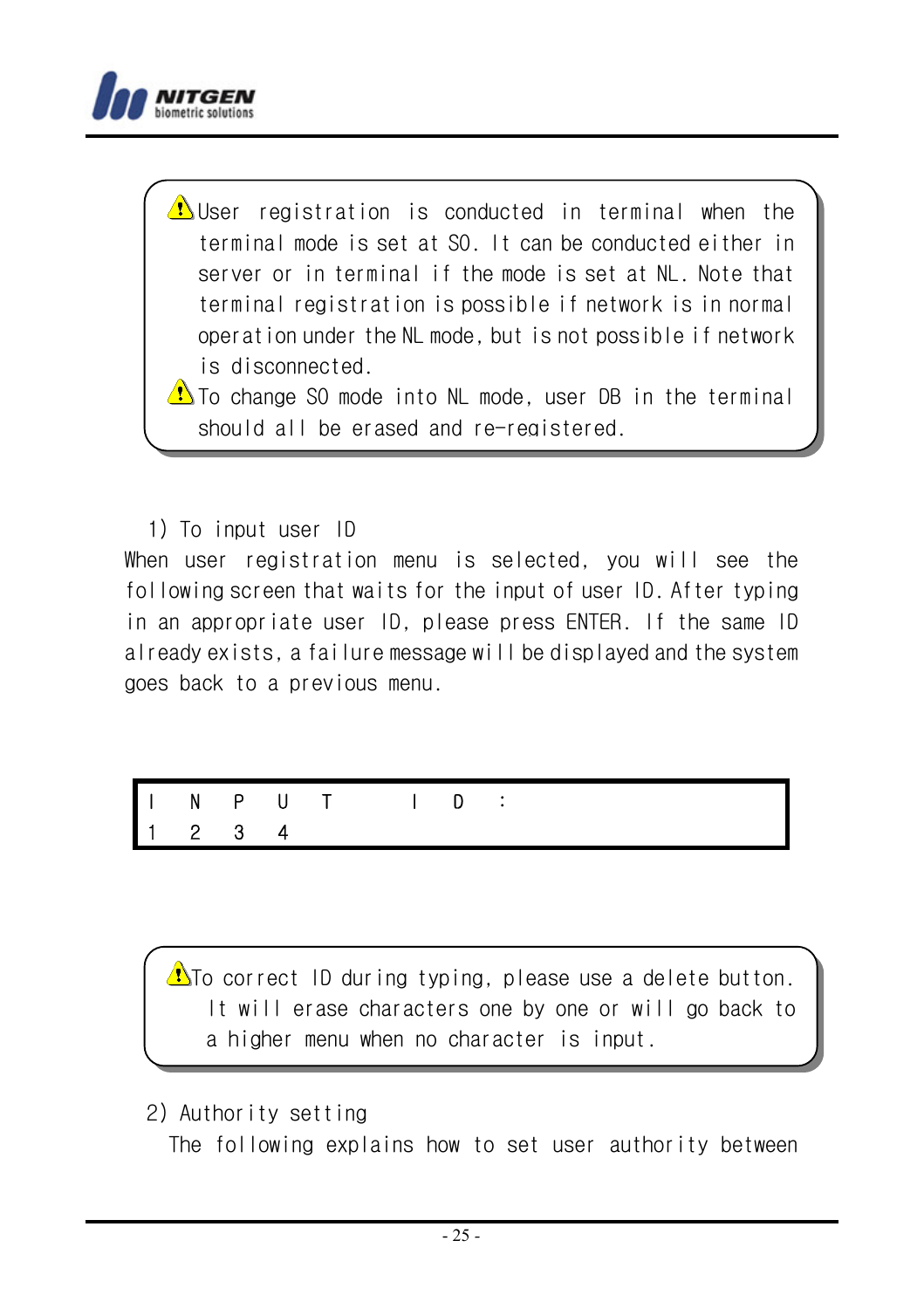

normal user and master. Please use a directional key and press ENTER to finish.

- Normal user: no right to terminal management with access authority only via identification.
- Master: terminal manager who has not only the right to access but also user DB management, environment setting and other menu.

| $\begin{array}{c}\nU \\ N\n\end{array}$ |    |         |                |  | е   |  |    |   |  |
|-----------------------------------------|----|---------|----------------|--|-----|--|----|---|--|
|                                         | -R | $M$ $A$ | $\blacksquare$ |  | M A |  | ь. | н |  |

3) Choice on Authentication Please choose the authentication mode of users among password, RF CARD, and other combinations. Please use a directional key and press ENTER to finish.

|  |  |  |                                                        | Authen. Mode |  |  |  |
|--|--|--|--------------------------------------------------------|--------------|--|--|--|
|  |  |  | $\begin{array}{ccccccccc}\n1 & 2 & 3 & 4\n\end{array}$ |              |  |  |  |

 $\triangle$  If RF is not selected during system setting, authentication with RF will not be displayed in authentication mode screen.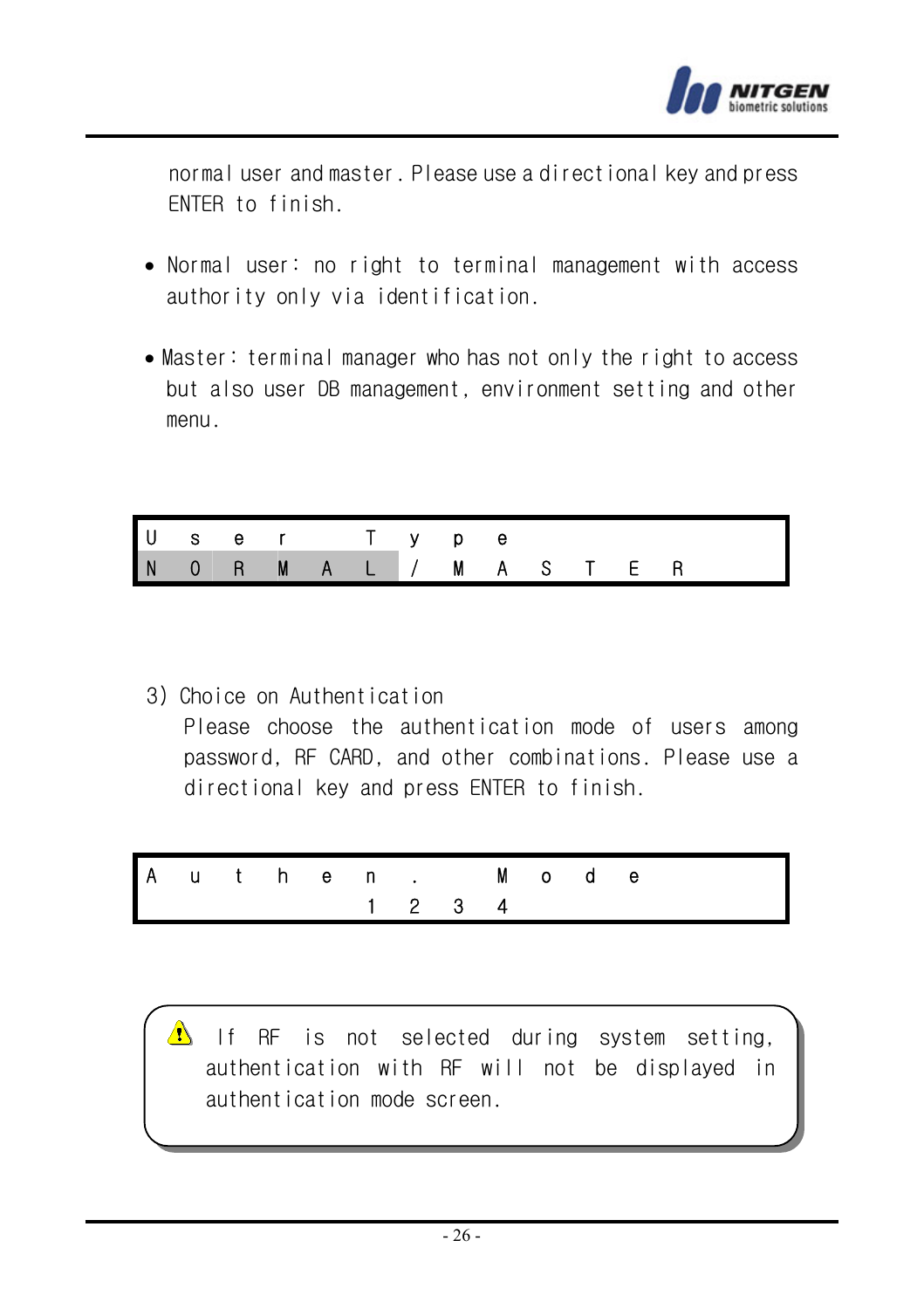

# • How to use by authentication mode

 $\mathscr{K}$ Legend: PW(password), RF(RF CARD), Enter( $\leftrightarrow$ 

"/"(OR combination), "&"(AND combination)

| Mode         | Description                                                        |
|--------------|--------------------------------------------------------------------|
| password     | Password only for authentication.                                  |
|              | $(1)$ $ D + \leftarrow + PW + \leftarrow$                          |
| <b>RF</b>    | RF CARD only for authentication.                                   |
|              | (T) RF                                                             |
| password/RF  | Password or RF CARD for authentication.                            |
|              | (T) RF                                                             |
|              | 2 ID + $\leftrightarrow$ + PW + $\leftrightarrow$ (PW failure, RF) |
| password& RF | Both password and RF CARD authentication                           |
|              | should be a success to complete                                    |
|              | authentication.                                                    |
|              | $(1)$ RF + PW + $\leftarrow$                                       |
|              | $(2)$ $1D + +$ $+$ $+$ $PW +$ $+$ $+$ $RF$                         |

4) Password input

User password is input when password or password-included authentication is selected. Your password can be between 4~8 digits.

For security reason, the input password will be displayed as  $\mathbb{F}_{\star}$ 』.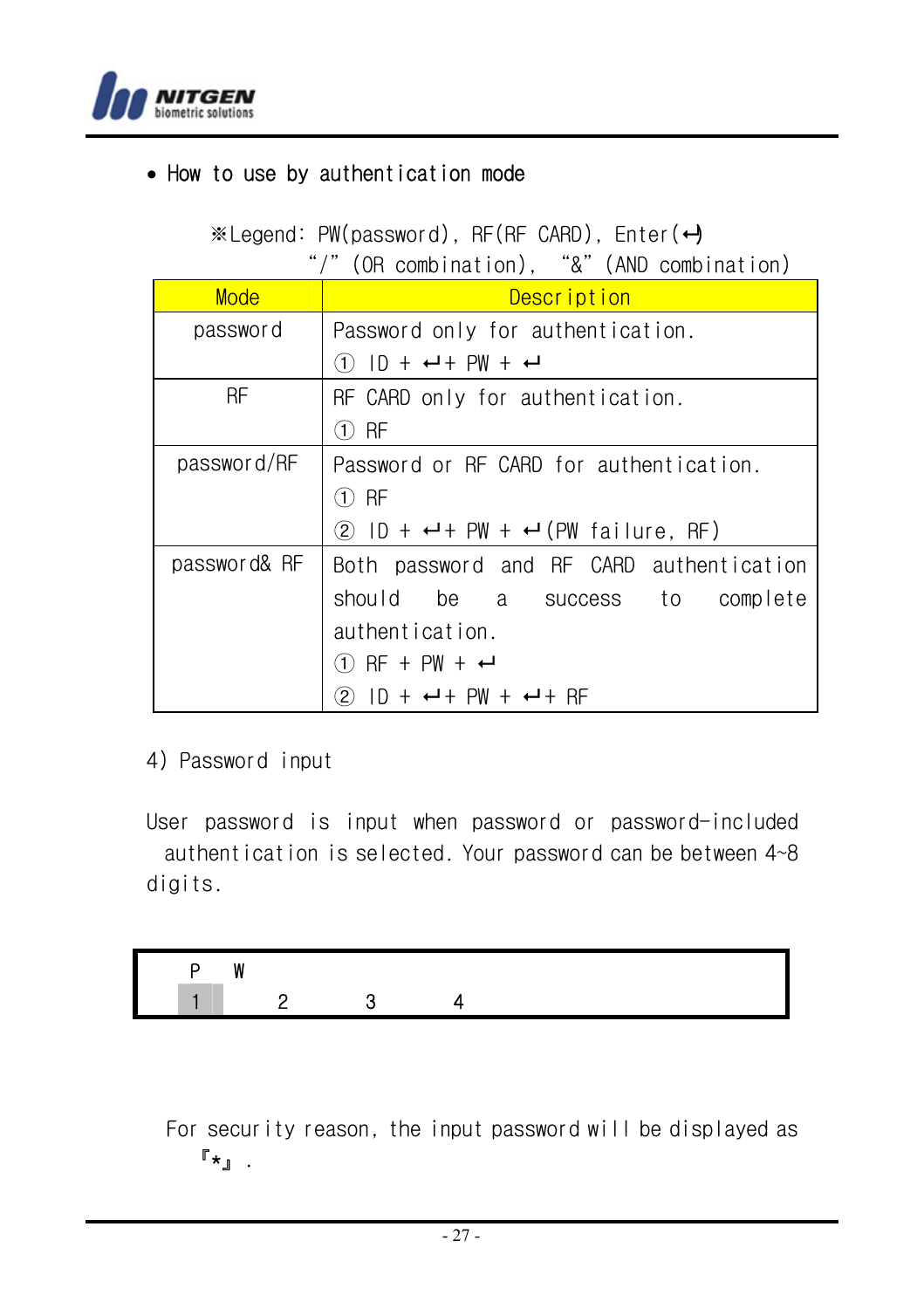

|  |          |  |  |  |  | INPUT PaSswd 1 |
|--|----------|--|--|--|--|----------------|
|  | <b>.</b> |  |  |  |  |                |

The input password is confirmed.

|  |  |          |  |  |  | INPUT PaSswd 2 |
|--|--|----------|--|--|--|----------------|
|  |  | <b>.</b> |  |  |  |                |

You will get a success message for successful password input and will get a failure message for failed password input. In case of failure, you will go back to the initial registration screen.

S u c C e s S !

5) RF CARD input

When RF CARD is selected at System Setting, users can be registered by using RF CARD. Please approach user's RF CARD near fingerprint sensor. Make sure that RF option is selected during terminal environment setting.

$$
\begin{array}{c|cc}\n & R & F \\
1 & 2 & 3 & 4\n\end{array}
$$

|  |  |  |  |  |  |  | Contact RF card |  |  |  |  |  |  |  |  |
|--|--|--|--|--|--|--|-----------------|--|--|--|--|--|--|--|--|
|--|--|--|--|--|--|--|-----------------|--|--|--|--|--|--|--|--|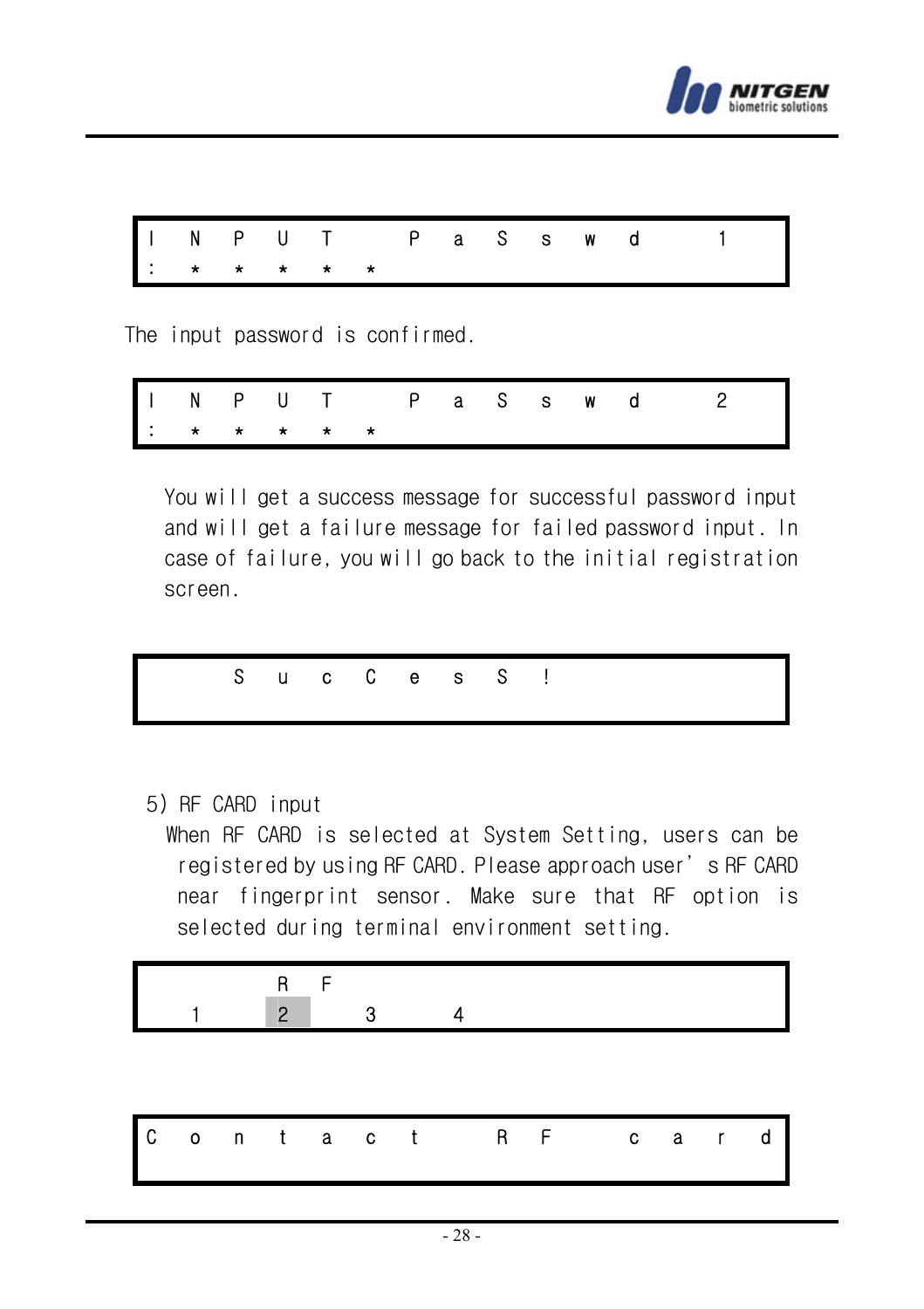

You will get a success message for successful RF CARD input and will get a failure message for failed RF CARD input. In case of failure, you will go back to the initial registration screen.

S u c c e s s !

6) Other Registration Methods

The previous methods can be freely combined for registration. Please refer to the following.

- 1. Password 2.RF
- 3. Password & RF 4. Password & RF

#### 3.4.1.2 User Information Change

It is designed to change user information including changes in fingerprint, password, RF CARD, Authentication, and authority.

| Modify User  |  |  |  |  |  |  |
|--------------|--|--|--|--|--|--|
| $\sqrt{2}$ 3 |  |  |  |  |  |  |

When choosing **『user information change』**, the following screen will be displayed to input user ID.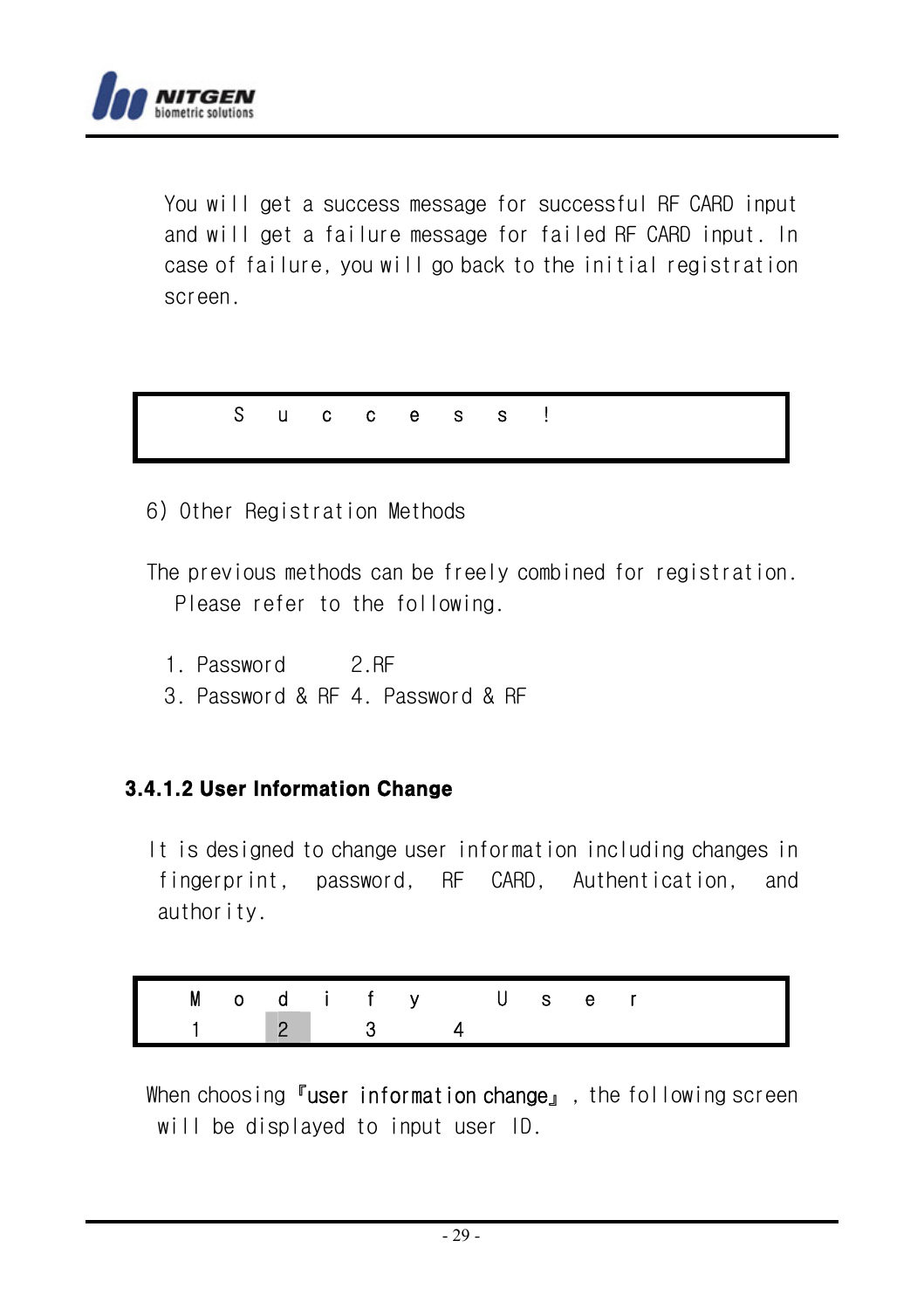

|  | $1 2 3 4$ |  |  |  |  |  |  |
|--|-----------|--|--|--|--|--|--|

After inputting ID and pressing ENTER, the following changeable items will be displayed. Please use a directional key and press ENTER to finish.

|  |  |  | Modify User                                     |  |  |  |  |
|--|--|--|-------------------------------------------------|--|--|--|--|
|  |  |  | $\begin{array}{cccc} 1 & 2 & 3 & 4 \end{array}$ |  |  |  |  |

1) Authentication method change

|  |  |  | Authen. Mode        |  |  |  |
|--|--|--|---------------------|--|--|--|
|  |  |  | $1 \t2 \t3 \t4 \t5$ |  |  |  |

Please selected authentication method that will be changed.

- 1. password 2.RF
- 3. password / RF 4. password & RF
- 2) Authority change

| User Typ |     |              |  |  |
|----------|-----|--------------|--|--|
|          | - 2 | $\mathbf{3}$ |  |  |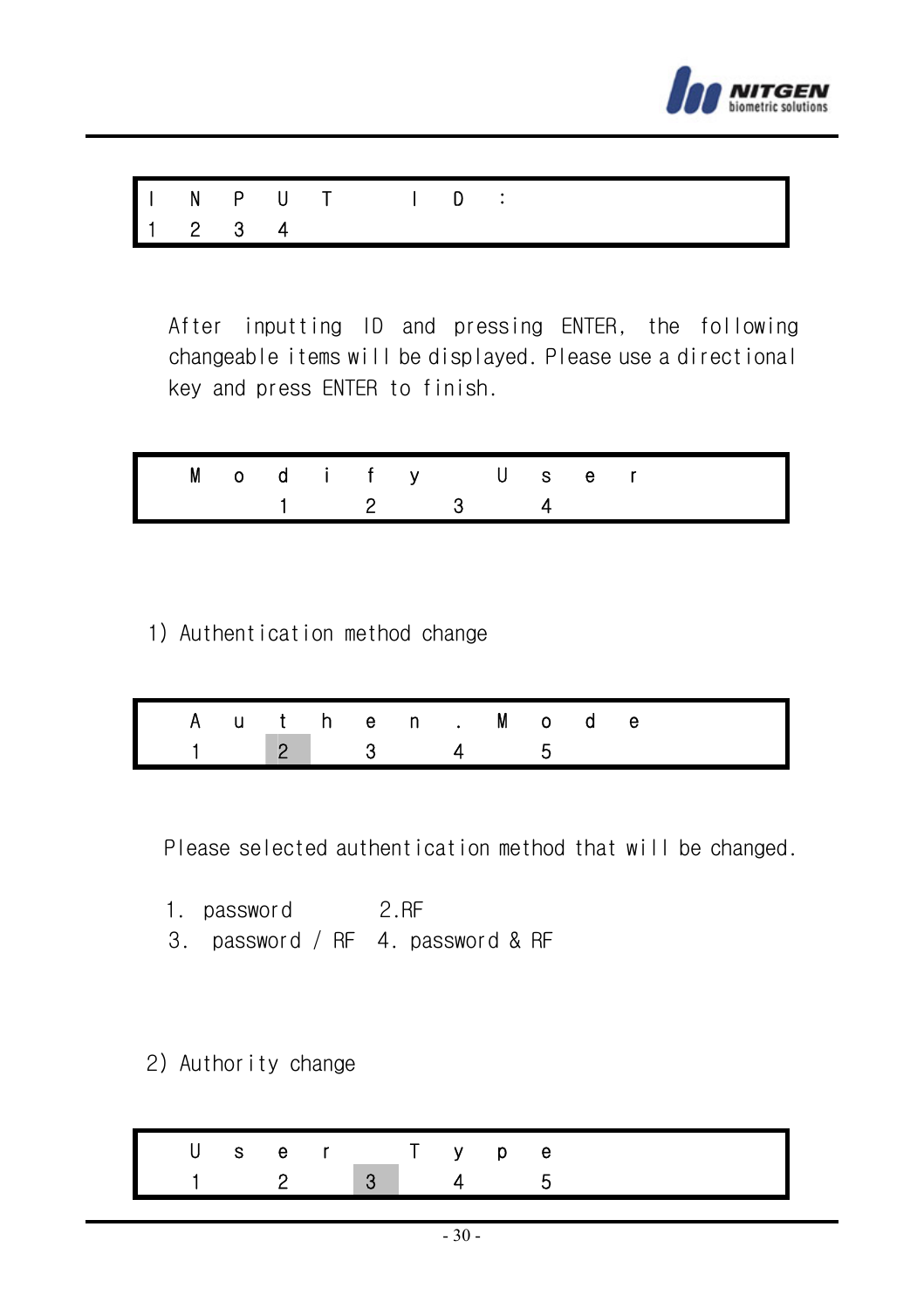

It changes the authority of individual registered users. User authority consists of normal and master user. Master users can enter into menu to do various terminal controls. Therefore, it is desirable to allocate master user authority only to a limited number of users.

|  |  |  | User Type     |  |  |  |
|--|--|--|---------------|--|--|--|
|  |  |  | NORMAL/MASTER |  |  |  |

#### 3) Password change

Registered password can be changed.

|  | Pass Word |  |  |         |  |
|--|-----------|--|--|---------|--|
|  |           |  |  | 2 3 4 5 |  |

Please input new password.

I N P U T P a s s w d 1 :

Please input the password again.

I N P U T P a s s w d 2 :

You will get a success message for successful input and will get a failure message for failed input. In case of failure, you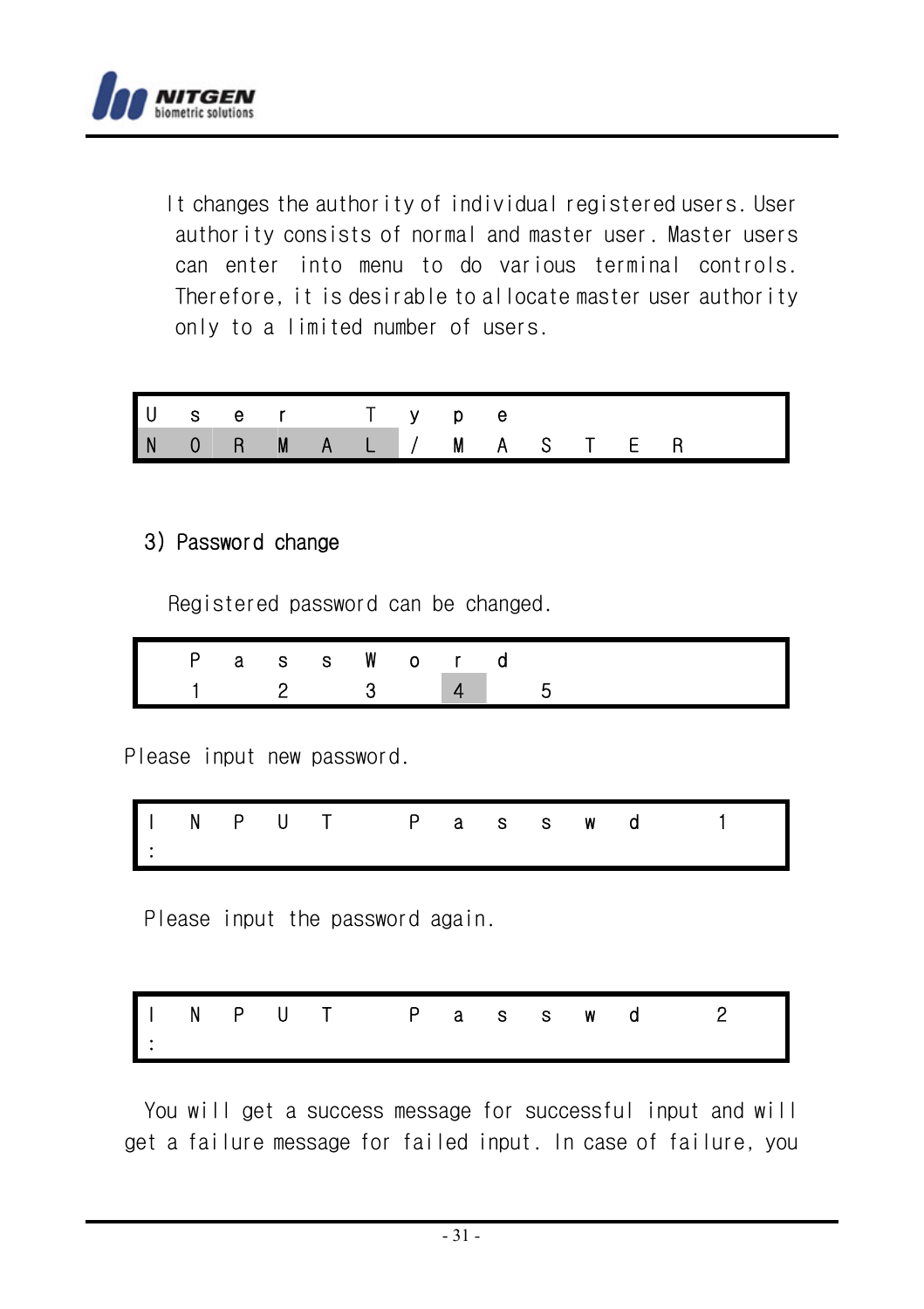

will go back to the initial registration screen.

4) RF CARD change

RF CARD of individual registered users can be changed.

|  | Change                        |  |              | - RF |  |
|--|-------------------------------|--|--------------|------|--|
|  | $\overline{2}$ $\overline{3}$ |  | $\mathbf{A}$ |      |  |

Please contact the RF CARD when the following message appears.

|  |  |  |  |  |  |  |  | Contact RF carD |  |  |  |  |  |  |  |
|--|--|--|--|--|--|--|--|-----------------|--|--|--|--|--|--|--|
|--|--|--|--|--|--|--|--|-----------------|--|--|--|--|--|--|--|

You will get a success message for successful input and will get a failure message for failed input. In case of failure, you will go back to the initial registration screen.

|  |  |  | Success! |  |
|--|--|--|----------|--|
|  |  |  |          |  |

#### 3.4.1.3 User Deletion

Registered users can be deleted and deleted.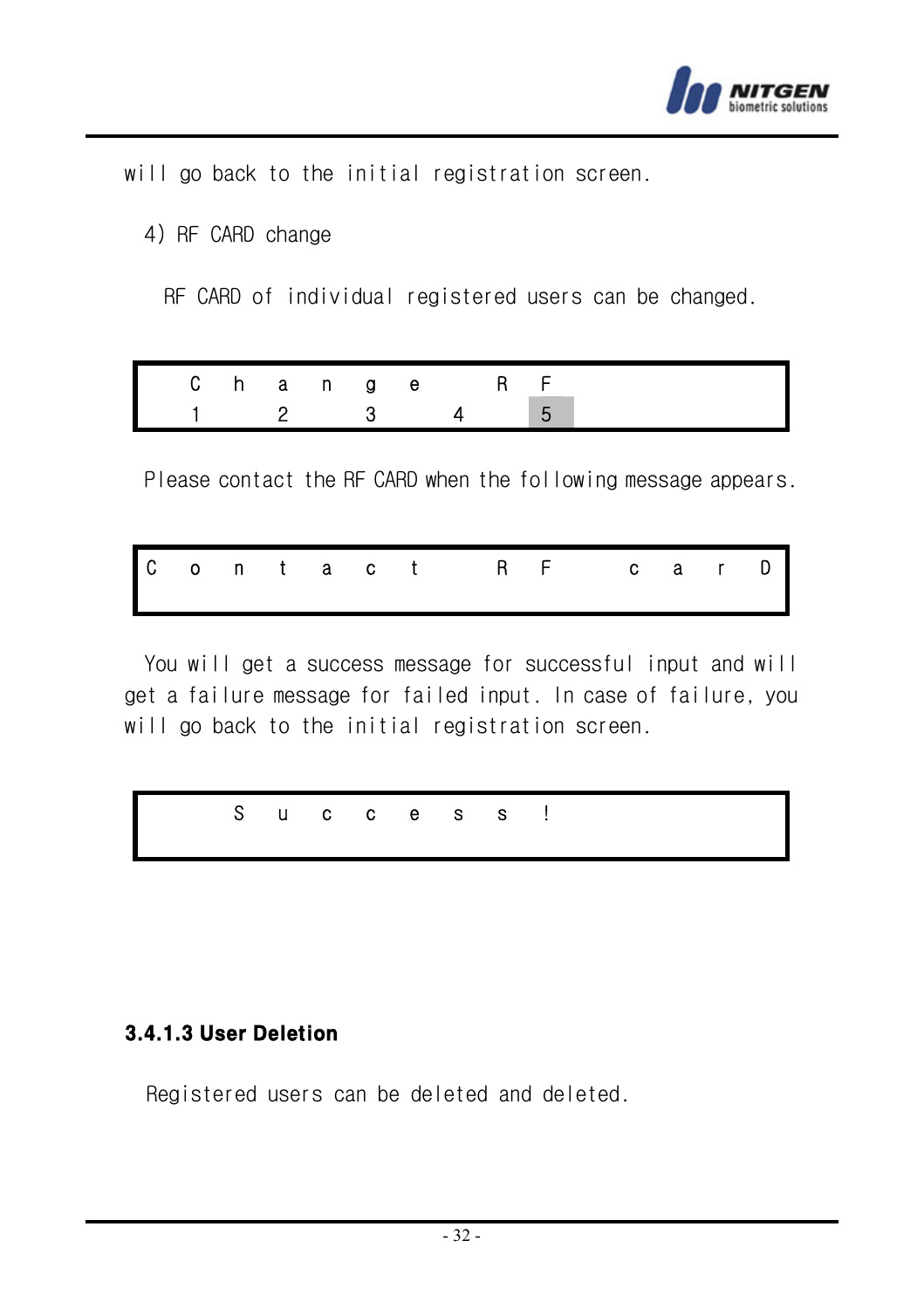

| Delete User     |  |  |  |  |  |  |  |
|-----------------|--|--|--|--|--|--|--|
| $1 \t2 \t3 \t4$ |  |  |  |  |  |  |  |

Please input user ID to be delete. When the ID does not exist, the process fails and goes back to the initial screen.

|  | 1 2 3 4 |  |  |  |  |  |  |
|--|---------|--|--|--|--|--|--|

Please confirm the selection.

|                                                                                                                             |  |  |  | Are You Sure? |  |  |  |  |
|-----------------------------------------------------------------------------------------------------------------------------|--|--|--|---------------|--|--|--|--|
| $\begin{array}{c c c c c c} \hline \textbf{Y} & \textbf{E} & \textbf{S} & \textbf{A} & \textbf{N} & \textbf{O} \end{array}$ |  |  |  |               |  |  |  |  |

The following message appears for successful deletion.

|--|

# 3.4.1.4 Deletion of All Users

All users can be deleted at once.

|                 |  |  | Delete All |  |  |  |
|-----------------|--|--|------------|--|--|--|
| $1 \t2 \t3 \t4$ |  |  |            |  |  |  |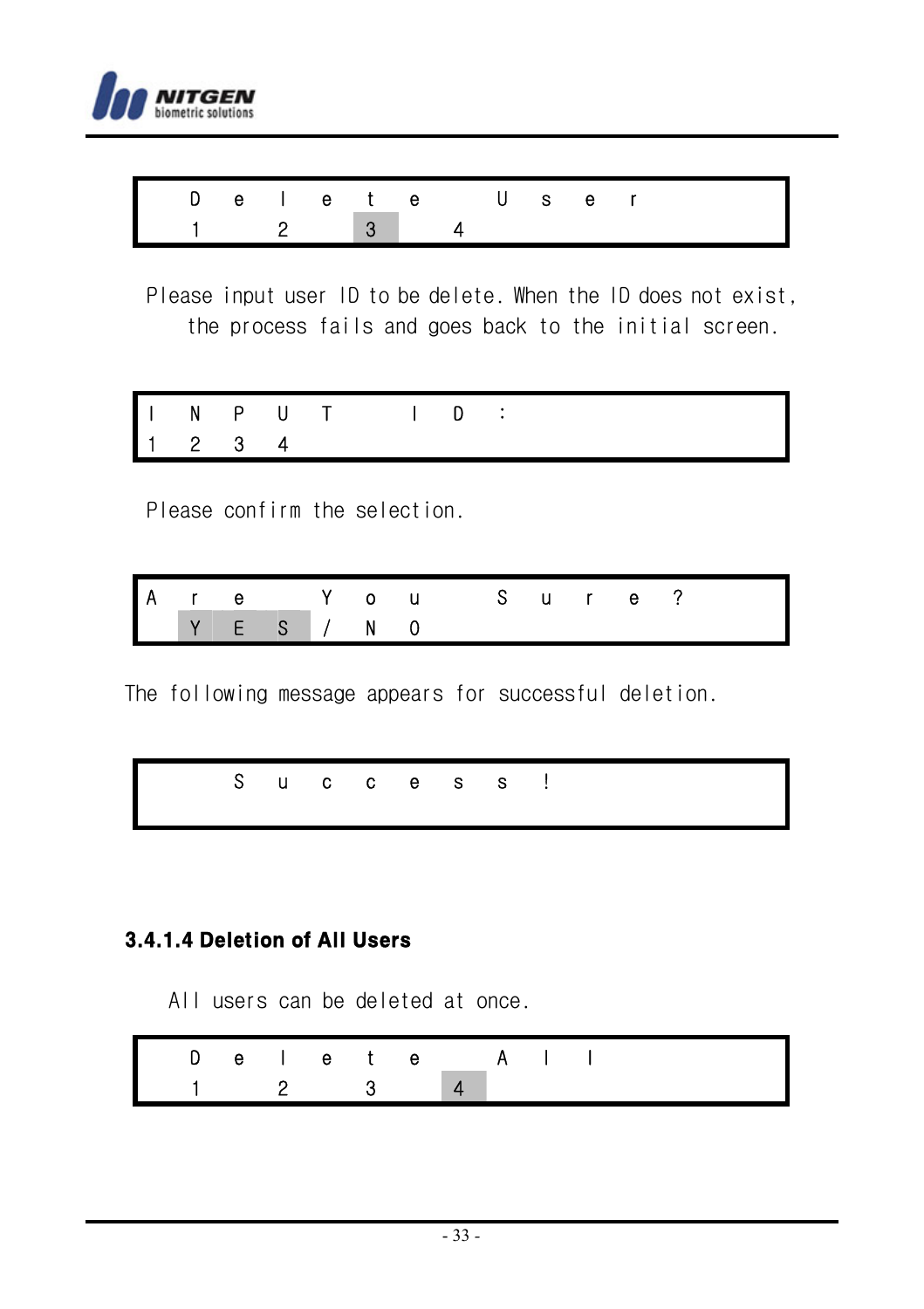

 $\triangle$  Please be careful as it will delete all registered users within a terminal.

When **『yes』** is selected, the deleting procedure begins.

|  |             |  | Are You Sure? |  |  |  |  |
|--|-------------|--|---------------|--|--|--|--|
|  | Y E S / N O |  |               |  |  |  |  |

|  |  |  | SucCess! |  |
|--|--|--|----------|--|
|  |  |  |          |  |

# **3.4.2 UI (User Interface) Setting**

The third function under the main menu is UI setting.

|                                                     |  | UI Option |  |  |  |  |
|-----------------------------------------------------|--|-----------|--|--|--|--|
| $1 \quad 2 \quad 3 \quad 4 \quad 5 \quad 6 \quad 7$ |  |           |  |  |  |  |

#### 3.4.2.1 Language

|  |  | anguage |  |  |  |
|--|--|---------|--|--|--|
|  |  |         |  |  |  |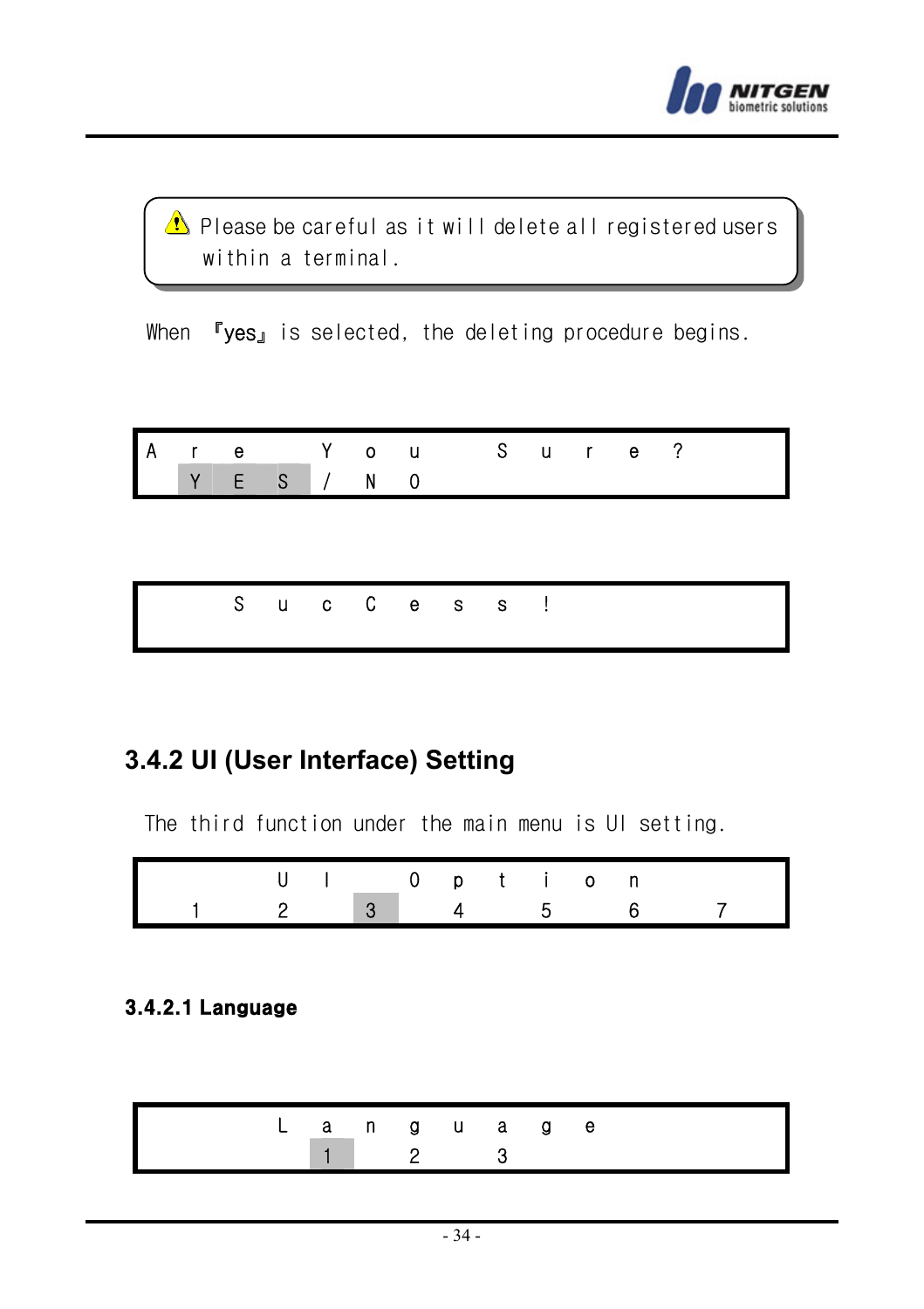

You can choose From Korean to Indonesian. E N G L I S H 1 / 2 / 3 / /4 / 5 / 6 / 7 / 8 S u c c e s s !

Default Supported Language :

- 1.Korean, 2.English, 3.Japanese, 4.Chinese,
- 5.Spanish, 6.French, 7.Thai, 8.Indonesian

### 3.4.2.2 Voice Guidelines

|  | ∠o i ce        |  |
|--|----------------|--|
|  | $\overline{2}$ |  |

| - റ | $\begin{array}{ccc} & & c & e \end{array}$ |  |  |  |  |
|-----|--------------------------------------------|--|--|--|--|
|     | N/OFF                                      |  |  |  |  |

| Success! |  |  |  |  |  |
|----------|--|--|--|--|--|
|          |  |  |  |  |  |
|          |  |  |  |  |  |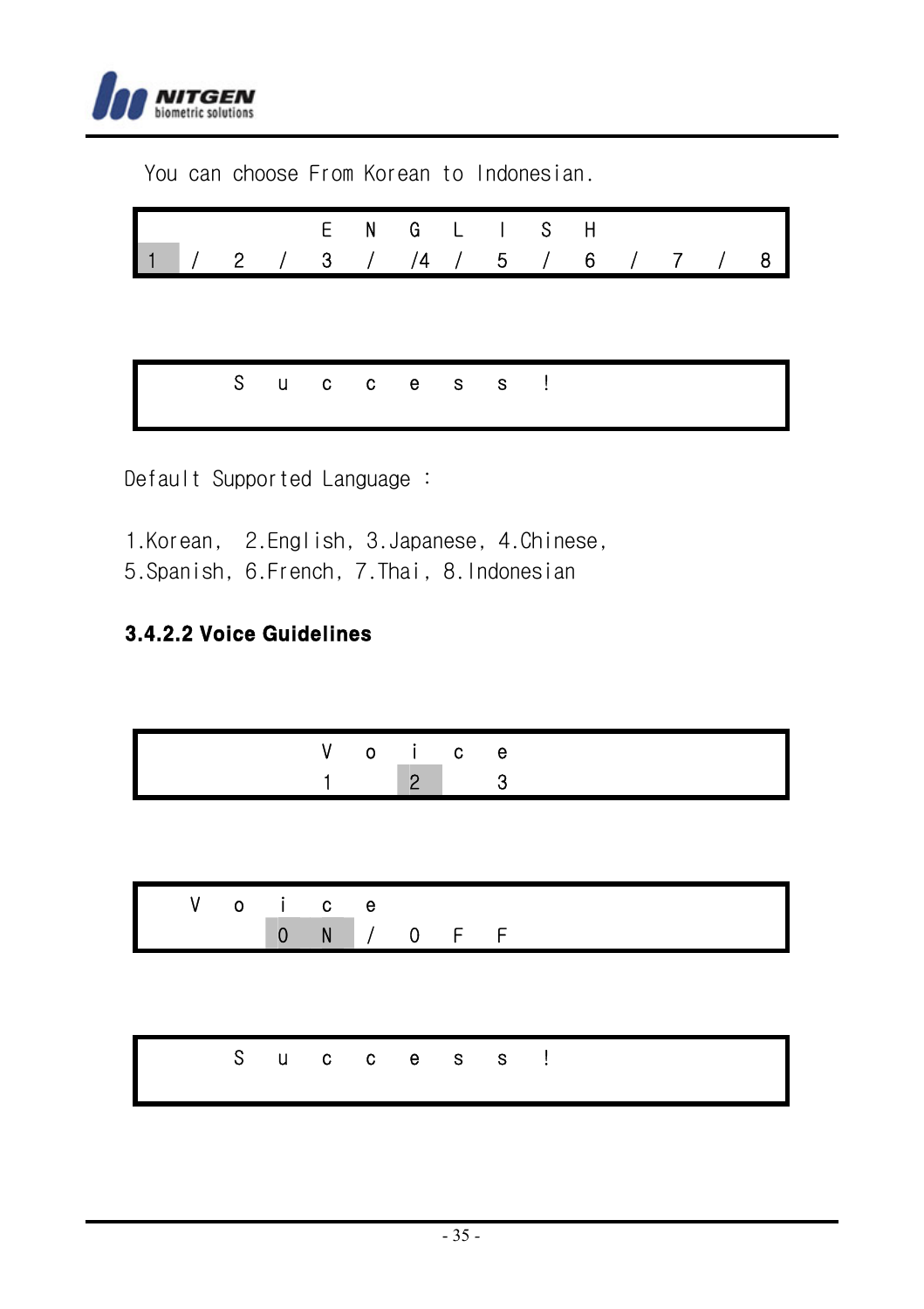

# 3.4.2.3 Button tone

It decides whether you will hear a button tone or not when a specific button is pressed.

| в | e e l |  |
|---|-------|--|
|   |       |  |

|  | Beep |             |  |  |  |  |
|--|------|-------------|--|--|--|--|
|  |      | 0 N / 0 F F |  |  |  |  |

|  |  |  | Success! |  |
|--|--|--|----------|--|
|  |  |  |          |  |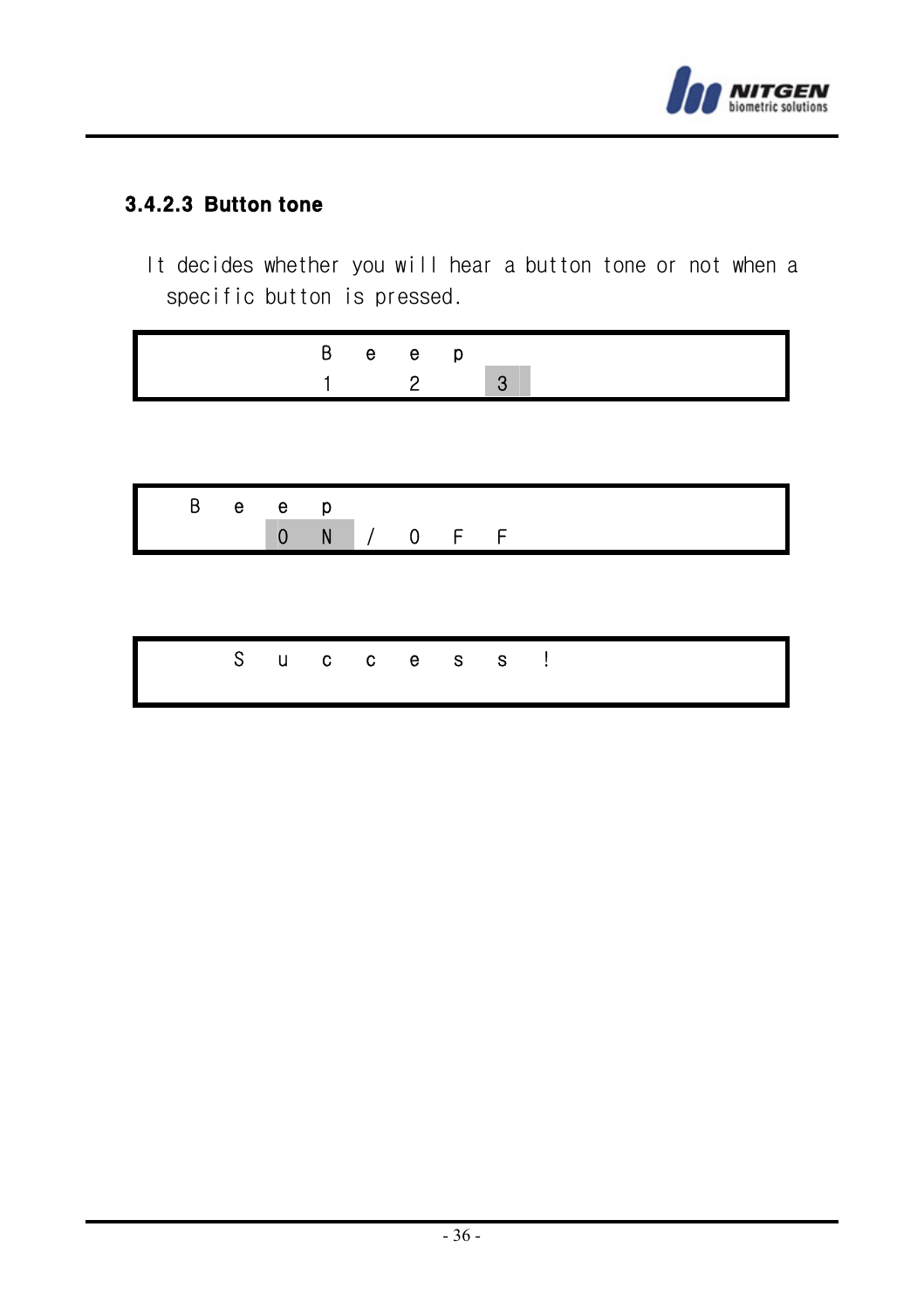

# **3.3.4 System Setting**

The fourth main menu is system setting.

| System Option                                       |  |  |  |  |  |  |  |
|-----------------------------------------------------|--|--|--|--|--|--|--|
| $1 \quad 2 \quad 3 \quad 4 \quad 5 \quad 6 \quad 7$ |  |  |  |  |  |  |  |

You can then enter into the sub menu of System Option.

|  |  |  | [ S y s t e m 0 p t i o n ]<br>1 2 3 4 5 6 7 8 |  |  |  |  |
|--|--|--|------------------------------------------------|--|--|--|--|
|  |  |  |                                                |  |  |  |  |

# 3.4.3.1 Log Storage

The first menu decides whether to store log or not.

|     |                |              | $\begin{bmatrix} 1 & 0 & 0 \end{bmatrix}$ |  |                 |  |
|-----|----------------|--------------|-------------------------------------------|--|-----------------|--|
| l 1 | $\blacksquare$ | $\mathbf{R}$ | $\boldsymbol{\Lambda}$                    |  | $\sim$ 7 $\sim$ |  |

When log is on, relevant authentication log during user authentication is sent to a server.

|  | N/OFF |  |  |  |  |  |
|--|-------|--|--|--|--|--|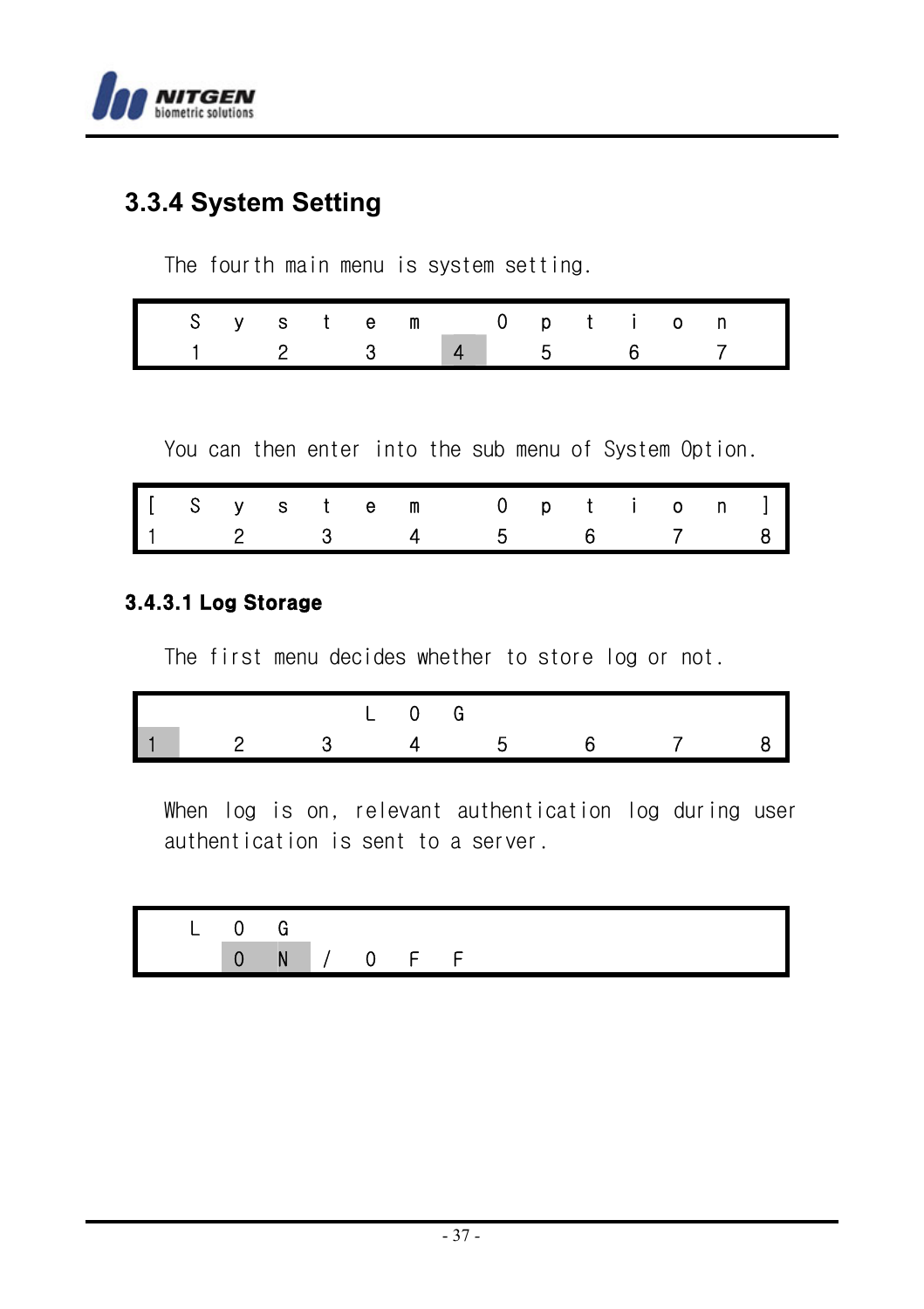

# 3.4.3.2 RF CARD

It is to select whether RF CARD is used for user authentication. Please use a directional button and press ENTER to finish.

|                |                                          | RF card |  |  |  |
|----------------|------------------------------------------|---------|--|--|--|
| $\blacksquare$ | $\begin{array}{ccc} & 2 & \end{array}$ 3 |         |  |  |  |

You have three options: OFF RF CARD is not used, 26bit for low frequency HID card, 34bit for high frequency Mifare card.

| $\mathsf{I}$ 0 | RF card |  |  |  |          |  | FF / 2 6 b i t / 3 4 b i |  |
|----------------|---------|--|--|--|----------|--|--------------------------|--|
|                |         |  |  |  |          |  |                          |  |
|                |         |  |  |  | Success! |  |                          |  |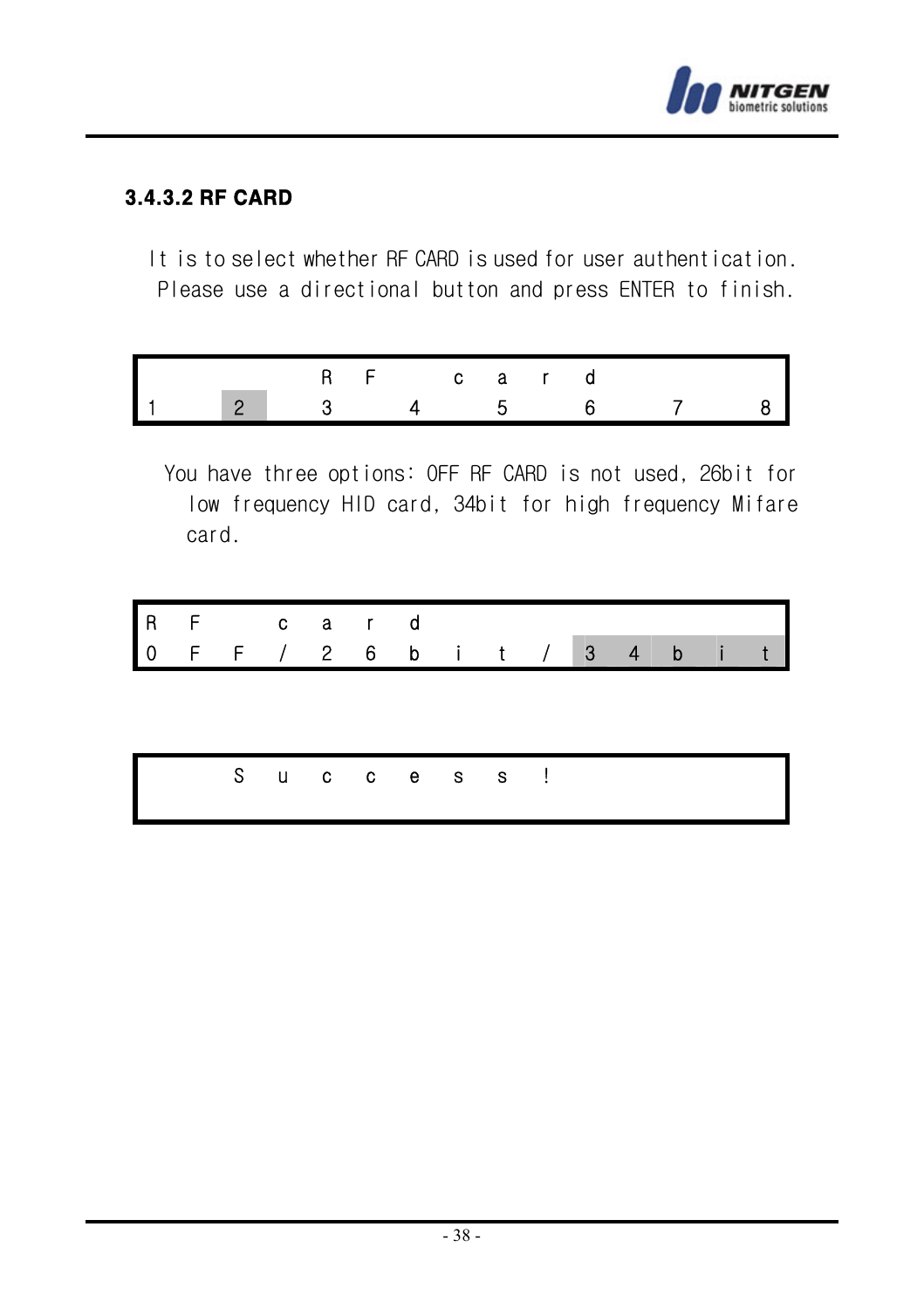

#### 3.4.3.3 Wiegand

It decides whether to use Wiegand communication protocol to send authentication results and user ID to a server.

|  | W |  | IFGA | N. |  |  |
|--|---|--|------|----|--|--|
|  |   |  |      |    |  |  |

Please press ENTER to go into a sub menu.

Wiegand 통신 프로토콜은 3가지 중 하나를 선택합니다.

| $\frac{W}{OFF}$ |    |            |     |            |
|-----------------|----|------------|-----|------------|
|                 | 26 | <b>BIT</b> | -34 | <b>RIT</b> |

OFF는 Wiegand 출력을 사용하지 않습니다. 다음 단계로는 해당 비트 출력에 대한 Facility Code를 설정합니 다.

| ΙW  | and the state of the state of the | G | А | N              |    |   |  |  |  |
|-----|-----------------------------------|---|---|----------------|----|---|--|--|--|
| OFF | $\frac{1}{26}$                    | B |   | $\blacksquare$ | 34 | B |  |  |  |

Facility code for 26 bits has values between 1~255.

|  |  |                    |  | Facility Code |  |  |  |
|--|--|--------------------|--|---------------|--|--|--|
|  |  | $(1 - 2 5 5 )$ : 0 |  |               |  |  |  |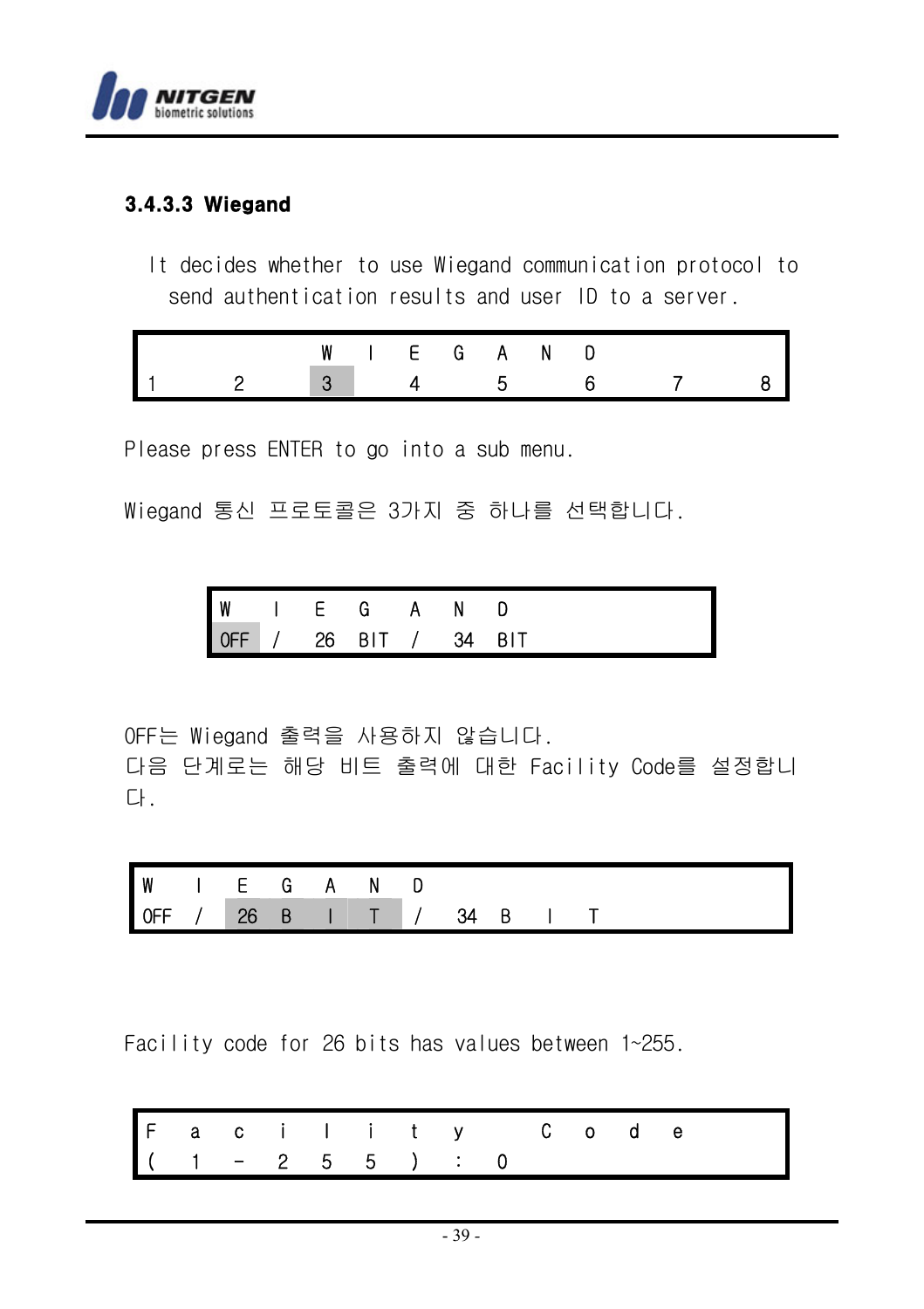

Please set the facility code for 34 bits.

| WIEGAND<br>OFF / 26 B I T / 34 B I |  |  |  |               |  |  |  |
|------------------------------------|--|--|--|---------------|--|--|--|
|                                    |  |  |  |               |  |  |  |
| $\mathsf{I}$ F                     |  |  |  | acility Code  |  |  |  |
| $(1 - 3)$                          |  |  |  | 2 7 6 7 ) : 0 |  |  |  |

% please refer to the appendix for details about Wiegand output format.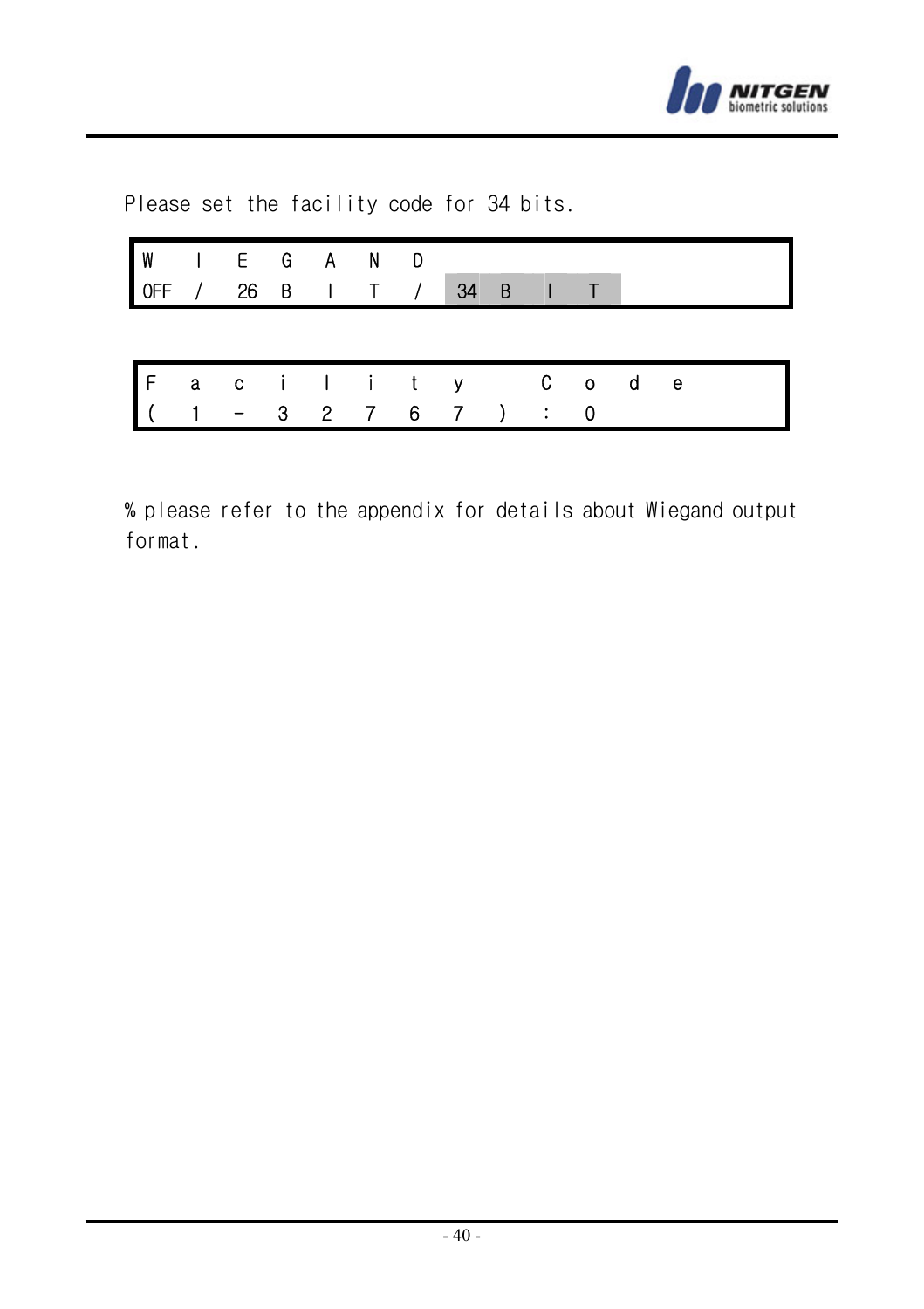

# 3.4.3.4 Function Key

It decides whether to use Function keys (F1~F4) or not. When access control mode is set, function keys will not be used. Yet, attendance mode will use function keys.

|  |  |  |  | Function Mode |  |  |                |
|--|--|--|--|---------------|--|--|----------------|
|  |  |  |  |               |  |  | 8 <sup>1</sup> |

AC refers to access control mode and T&A refers to attendance mode.

|  |  |             |  |  | Function Mode |  |  |  |
|--|--|-------------|--|--|---------------|--|--|--|
|  |  | A C / T & A |  |  |               |  |  |  |

#### 3.4.3.5 Authentication Mode

Please select authentication mode.

|  |              | A u T h M o d e |  |             |  |  |
|--|--------------|-----------------|--|-------------|--|--|
|  | $\mathbf{R}$ |                 |  | $5 \quad 6$ |  |  |

There are 2 modes available. In SO mode, a terminal is not connected to network and operates standalone. In this case, database only within the terminal is searched for authentication. In NL mode, a terminal is connected to network and it requires a server authentication. Please refer to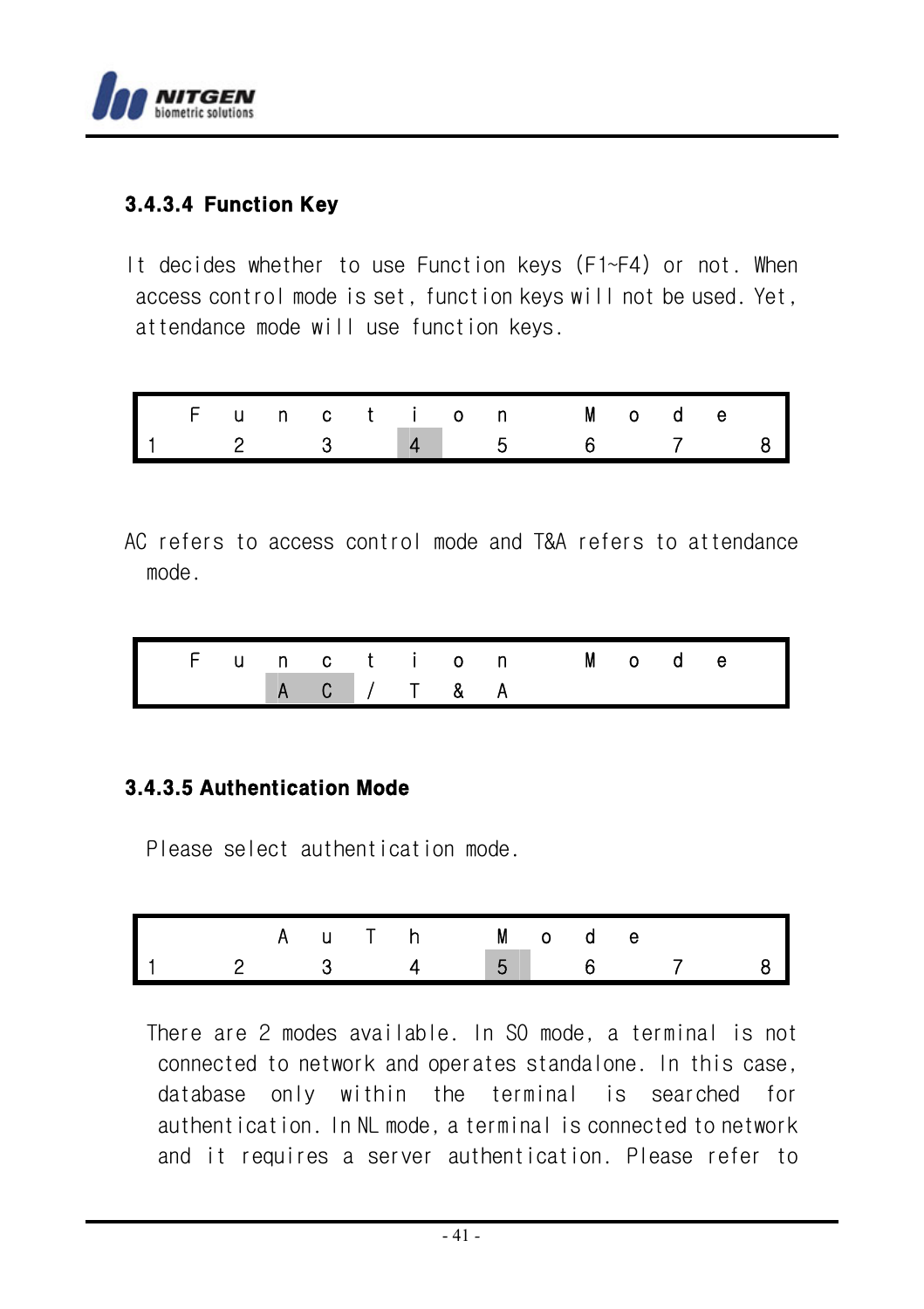

Access manager manual for details on server authentication. A u t h M o d e S 0 / N L

#### 3.4.3.6 Time Setting

You can set time for a terminal.

| Time Setting<br>1 2 3 4 5 6 7 8 |  |  |  |  |  |  |  |
|---------------------------------|--|--|--|--|--|--|--|
|                                 |  |  |  |  |  |  |  |

|  |                           |  | 2 0 0 6 / 0 3 / 0 1 |  |
|--|---------------------------|--|---------------------|--|
|  | $1 \t1 \t3 \t4 \t6 \t1 9$ |  |                     |  |

The setting is sustained for 9 hours during power shortage.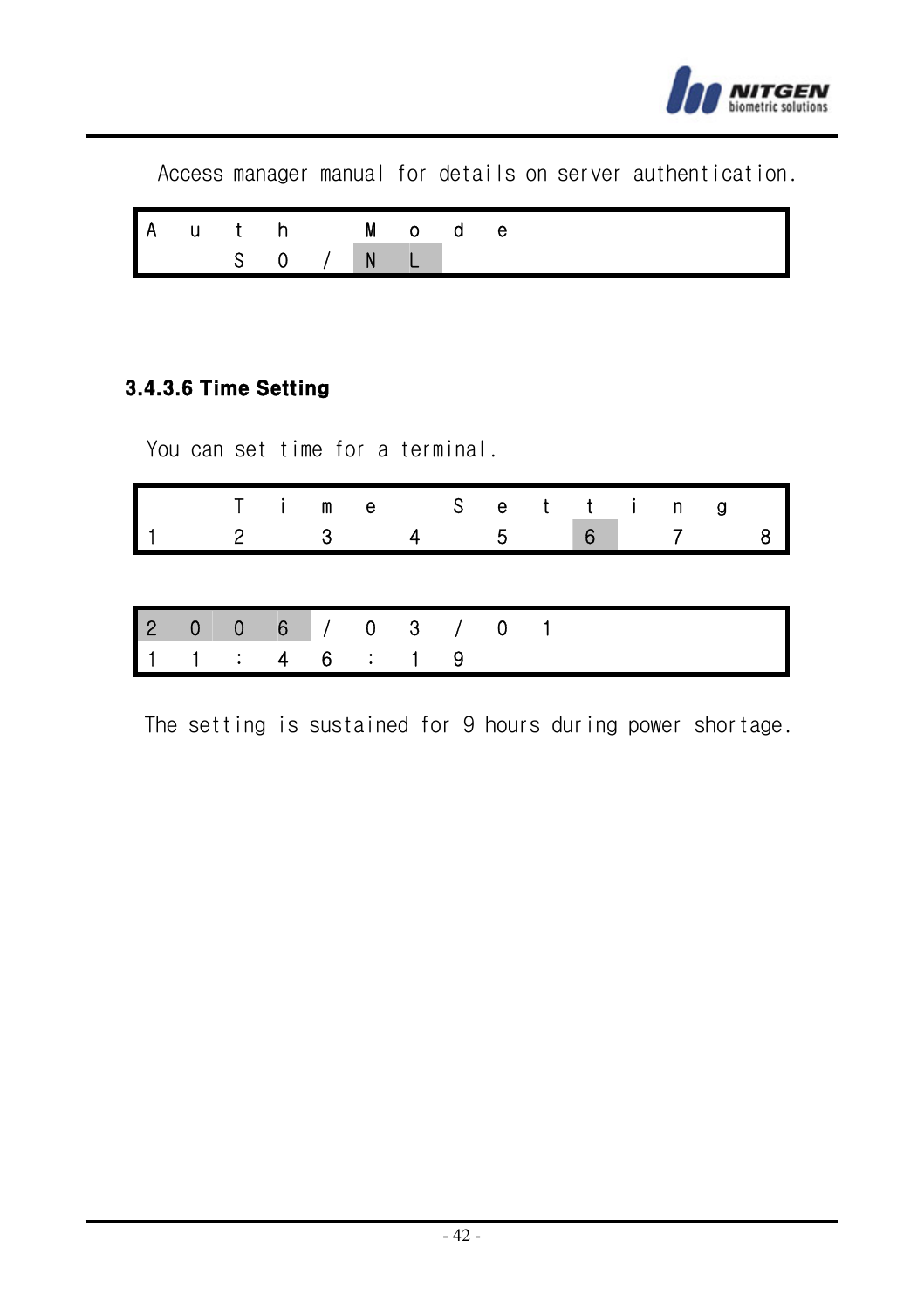

# 3.4.3.7 Terminal Mode

Terminal mode is an option to control Wiegand output. When a terminal is set at normal mode, wiegand output is Facility Code and user ID. If it is set at reader mode, wiegand output is ay values read from a card reader.

|     | T.          | $\overline{2}$ |     | - 3 | erminal  | -5  |              | 6.           |      | M o d e      |   |  |
|-----|-------------|----------------|-----|-----|----------|-----|--------------|--------------|------|--------------|---|--|
|     |             |                |     |     |          |     |              |              |      |              |   |  |
|     |             |                |     |     | Terminal |     |              |              |      | Mode         |   |  |
| l R | $\mathbf e$ | a,             | d d |     | er / T   | e e | $\mathsf{r}$ | $\mathbf{m}$ | -i - | $\mathsf{n}$ | a |  |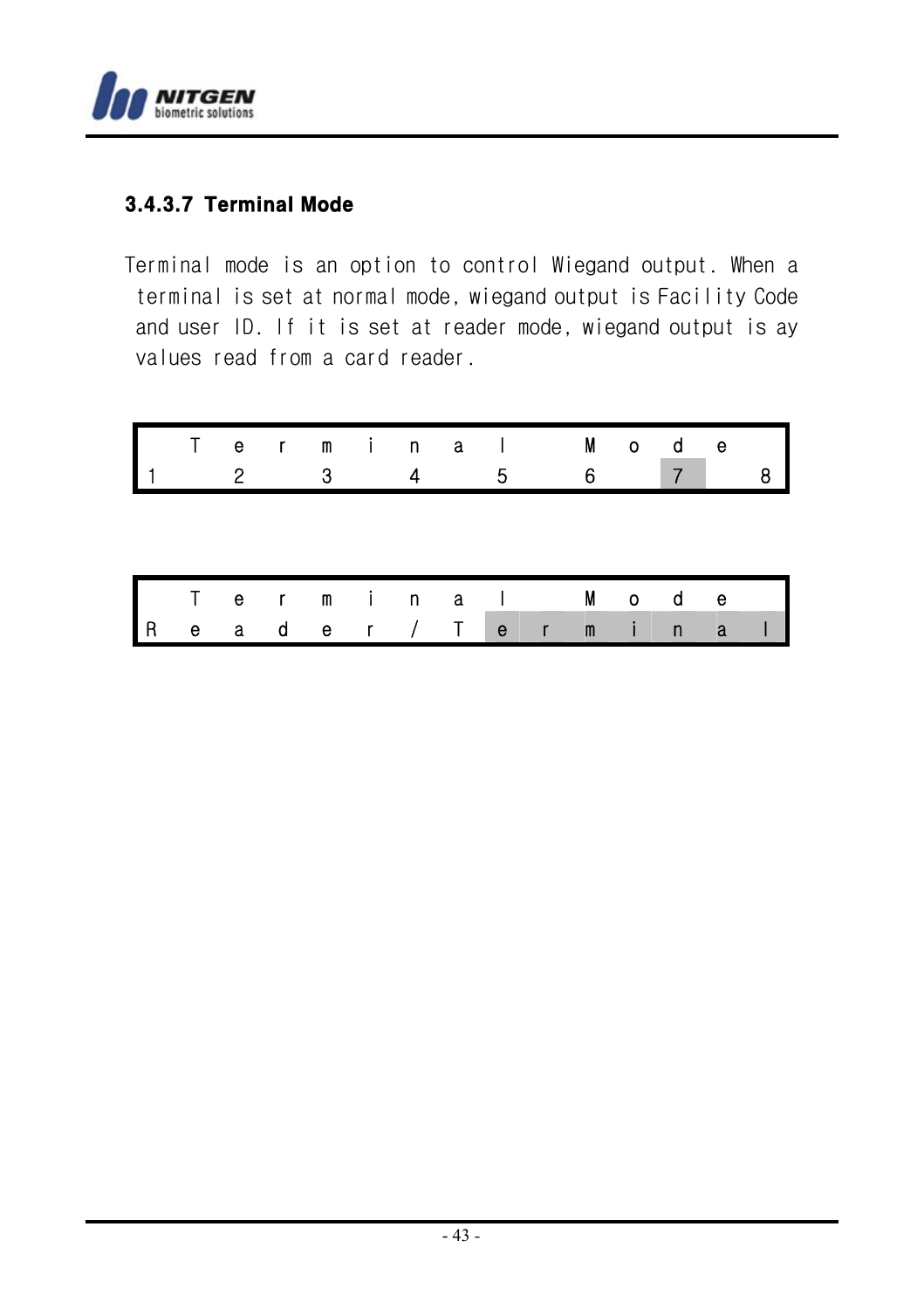

# 3.4.3.8 Time zone

It is to decide whether to use Time zone or not. It Time zone is on, the function will be used. Please refer to Access manager manual for details on the use of time zone.

|              |     | - 3 |   |  | -5        | Timezone Mode |  |         |  |
|--------------|-----|-----|---|--|-----------|---------------|--|---------|--|
|              |     |     |   |  |           |               |  |         |  |
|              |     |     |   |  | T imezone |               |  | M o d e |  |
| $\mathbf{0}$ | - N | - 0 | F |  |           |               |  |         |  |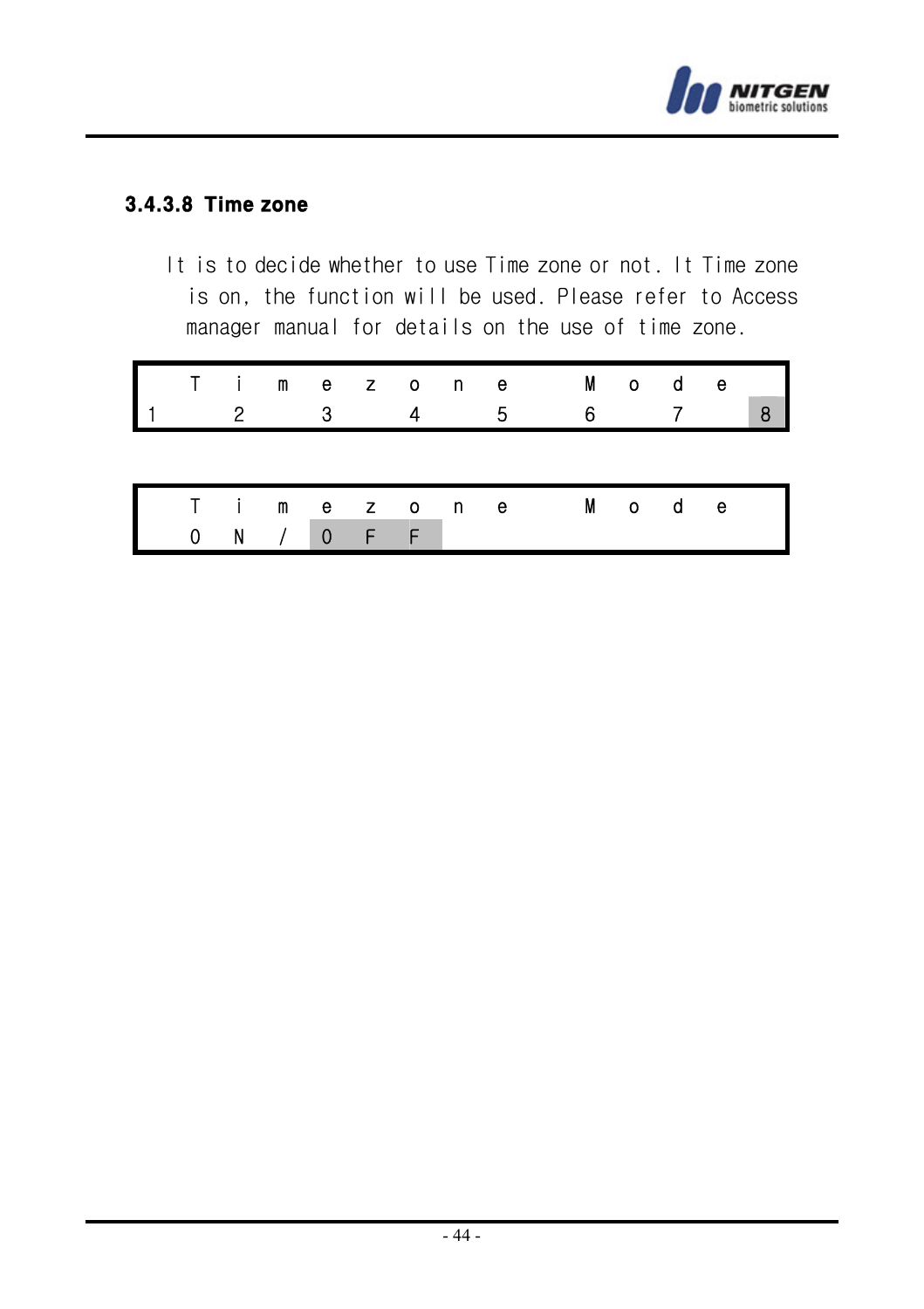

# **3.4.4 Network Setting**

The fifth main menu is network setting.

|  |            |  | etwork           |  |
|--|------------|--|------------------|--|
|  | <u>વ વ</u> |  | $\overline{4}$ 5 |  |

When selecting network setting, you will find the following 4 sub menu.

|  |                             |  |  | $[$ N e t w o r k $]$ |  |
|--|-----------------------------|--|--|-----------------------|--|
|  | $1 \quad 2 \quad 3 \quad 4$ |  |  |                       |  |

# 3.4.4.1 Terminal ID

The values for Terminal ID should not be overlapping within one server and a unique number for each terminal is used for network access.

|  | ermina. |  |  |  |  |  |
|--|---------|--|--|--|--|--|
|  | - 2     |  |  |  |  |  |

The values can vary between 1~255.

|  |  |                    |  | Terminal ID |  |  |
|--|--|--------------------|--|-------------|--|--|
|  |  | $(1 - 2 5 5 )$ : 0 |  |             |  |  |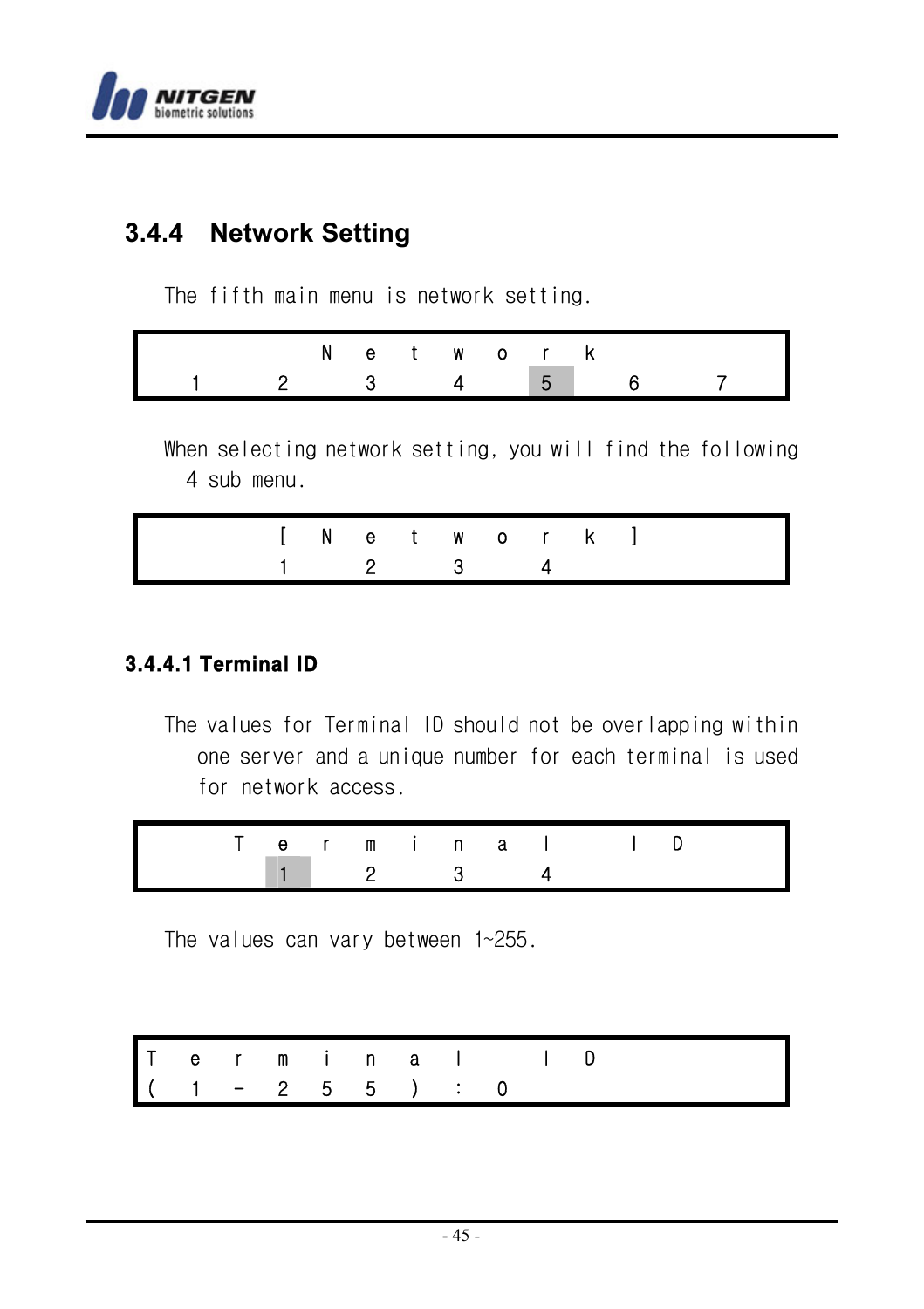

# 3.4.4.2 TCP/IP

The following is about TCP/IP setting.

|  | T C P / I P           |  |  |
|--|-----------------------|--|--|
|  | $\sqrt{2}$ $\sqrt{3}$ |  |  |

There are 5 sub-menus out of which 2 may not appear depending on DHCP setting.

① DHCP

|    |                |   | U | - S | 2     | 3                | e DHCP? |  | 5 |  |  |
|----|----------------|---|---|-----|-------|------------------|---------|--|---|--|--|
|    |                |   |   |     |       |                  |         |  |   |  |  |
|    |                |   |   |     |       |                  |         |  |   |  |  |
|    |                |   |   |     |       |                  |         |  |   |  |  |
| Iυ | $s$ e          |   |   |     |       | <b>D H C P ?</b> |         |  |   |  |  |
|    | $\overline{0}$ | N |   | - 0 | $F$ F |                  |         |  |   |  |  |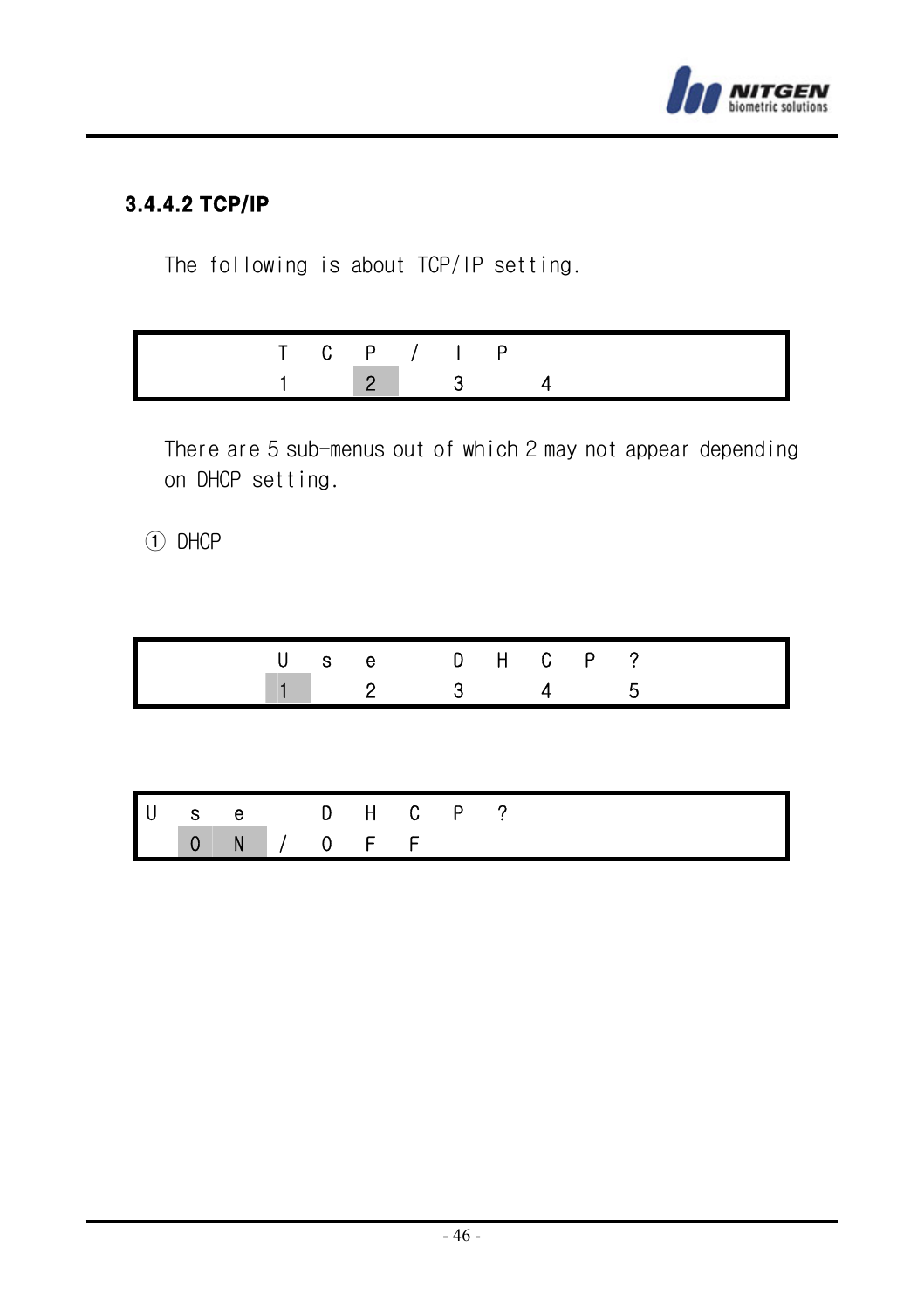

② Terminal IP

Terminal IP is manually set. It does not appear if DHCP is ON.

|  |  |  |  | erminall                            |  |
|--|--|--|--|-------------------------------------|--|
|  |  |  |  | $1 \quad 2 \quad 3 \quad 4 \quad 5$ |  |

|  |  |  |  | Terminal IP                                  |  |  |
|--|--|--|--|----------------------------------------------|--|--|
|  |  |  |  | $\begin{array}{ccc}\n0 & 0 & 0\n\end{array}$ |  |  |

③ Subnet Mask

Subnet mask is manually set. It does not appear if DHCP is ON.

|     |   |     |  |     |         | subnet mask<br>3 |       |  |  |
|-----|---|-----|--|-----|---------|------------------|-------|--|--|
|     |   |     |  |     |         |                  |       |  |  |
| l s |   |     |  |     | ubneT m |                  | a s k |  |  |
| l 2 | 5 | - 5 |  | 2 5 | - 5     |                  |       |  |  |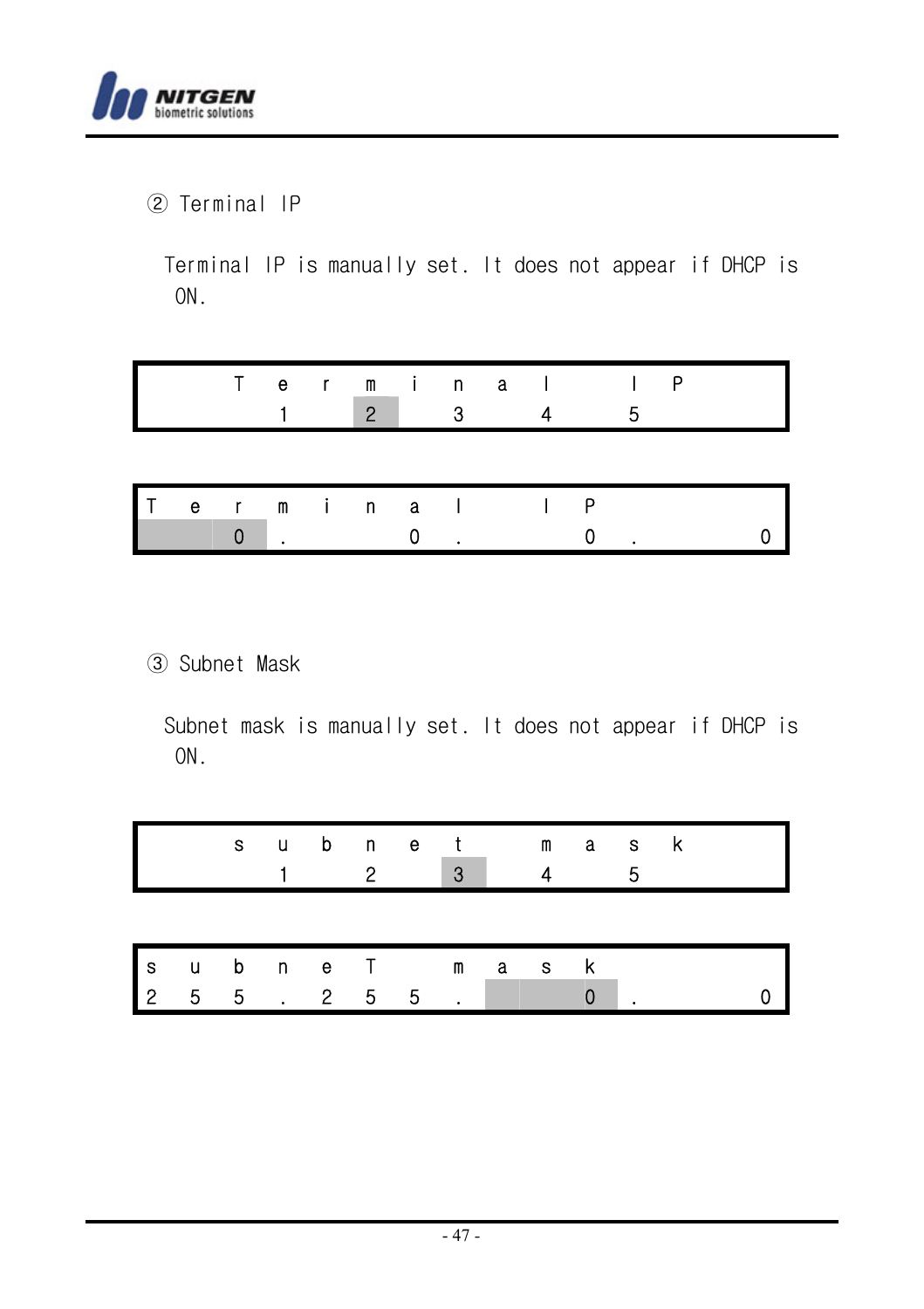

### ④ Gateway

Gateway can be set when needed and it is used mostly when connected to external network. If the system is used only within Intranet, you do not need to input any value for it.

|  |  |  | Gatewa <sup>\</sup> |                                                            |  |
|--|--|--|---------------------|------------------------------------------------------------|--|
|  |  |  |                     | $\begin{array}{ccccccccccccc}\n2 & 3 & 4 & 5\n\end{array}$ |  |

| l G |  | atewo <mark>n</mark> | a |  |  |  |  |
|-----|--|----------------------|---|--|--|--|--|
|     |  |                      |   |  |  |  |  |

- ⑤ Server IP
- Please input Server IP that has an Access Server installed and the value of the IP should be a fixed IP.

|     |   |              | S   | 2              | er ver | 3   |  | I. | Ρ<br>5 |  |
|-----|---|--------------|-----|----------------|--------|-----|--|----|--------|--|
|     |   |              |     |                |        |     |  |    |        |  |
|     |   |              |     |                |        |     |  |    |        |  |
| l s | e | $\mathsf{r}$ | v e | $\blacksquare$ |        | I P |  |    |        |  |
|     |   |              |     |                |        |     |  |    |        |  |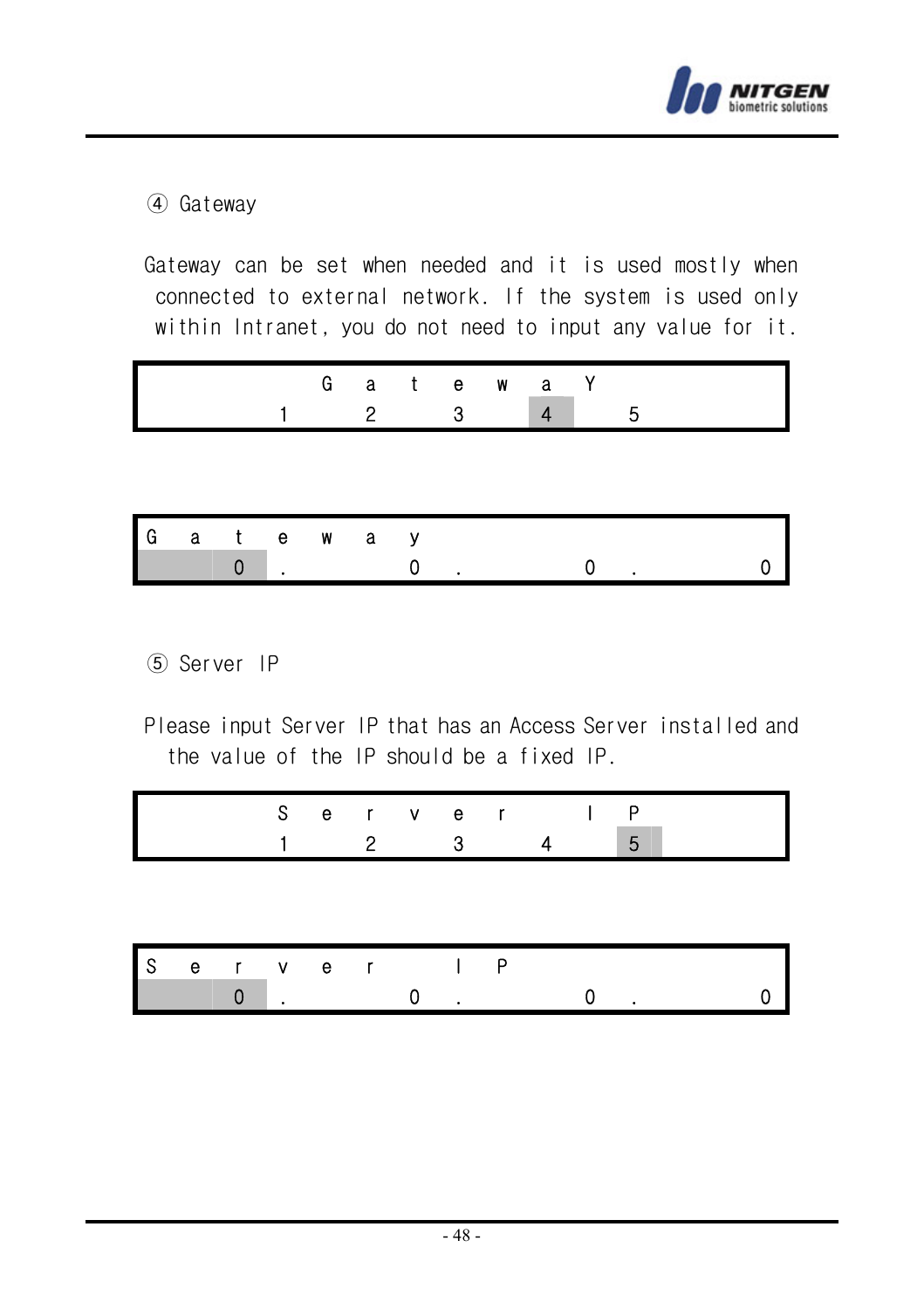

### 3.4.4.3 Limiting Communication Time

A terminal sends a signal on a regular basis in order to check connection status to a server, and the current menu selects the cycle. The value should be set with an extreme caution and both long and short time have strength and weakness.

- When the time is short, the terminal status is quickly reflected to a server. In turn, longer time makes a response slower. If the value is too small, network connection is on and off continuously if communication lines are not in a good condition.
- Therefore, this value should be changed depending on network environment and mostly, it is desirable to use factory setting values.

|  |  | 2 | N / W T imeouT<br>3 |  |  |  |
|--|--|---|---------------------|--|--|--|
|  |  |   |                     |  |  |  |
|  |  |   | N/W TImeouT         |  |  |  |
|  |  |   | $2 - 2 0$ ) : 1 0   |  |  |  |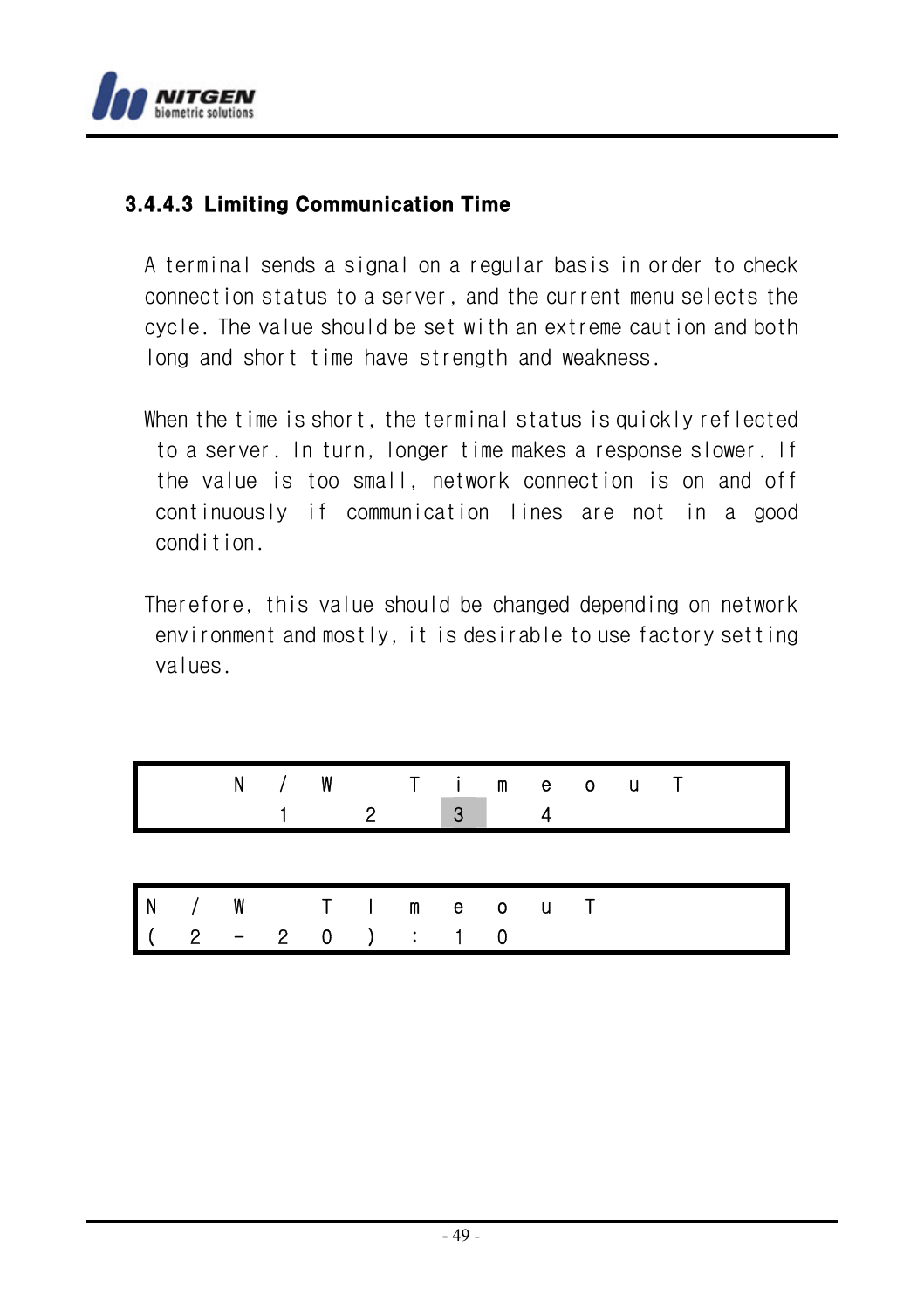

# 3.4.4.4 Port Setting

Please input connection port number to be used for a server. In most cases, factor setting values do not change.

|  |  | Port Number                 |  |  |  |
|--|--|-----------------------------|--|--|--|
|  |  | $1 \quad 2 \quad 3 \quad 4$ |  |  |  |

|  |                             | Port Number |  |  |  |  |
|--|-----------------------------|-------------|--|--|--|--|
|  | $\vert \cdot \vert$ 7 3 3 2 |             |  |  |  |  |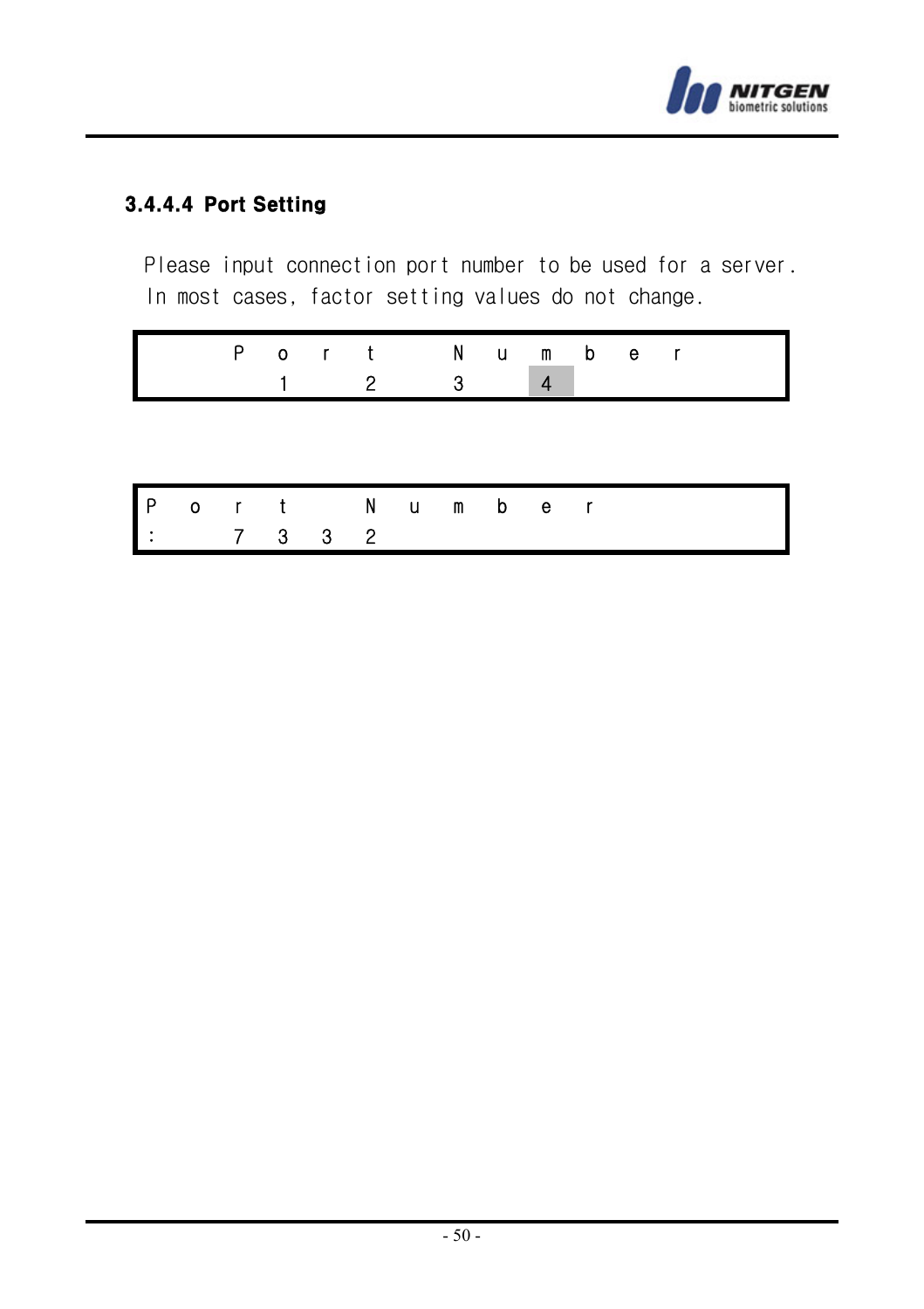

# **3.4.5 Cofirmation of Terminal Information**

You can check terminal information from the sixth main menu.

|  |  |  |  |  | Information |                             |  |
|--|--|--|--|--|-------------|-----------------------------|--|
|  |  |  |  |  |             | $1 \t2 \t3 \t4 \t5 \t6 \t7$ |  |

# 3.4.5.1 Number of Users

It gives information on the number of users currently registered in a terminal. There are normal users and master users.

|   |   | # |       | 0 | $\mathsf{f}$ |               | $\circ$ | U s e r |  |  |
|---|---|---|-------|---|--------------|---------------|---------|---------|--|--|
|   |   |   |       |   |              |               |         |         |  |  |
| N |   |   |       |   | 0 R M A L :  |               |         | 9 9 9 9 |  |  |
| M | A |   | ST ER |   |              | $\sim$ $\sim$ |         |         |  |  |

Currently, the system has 123 normal users and 4 master users.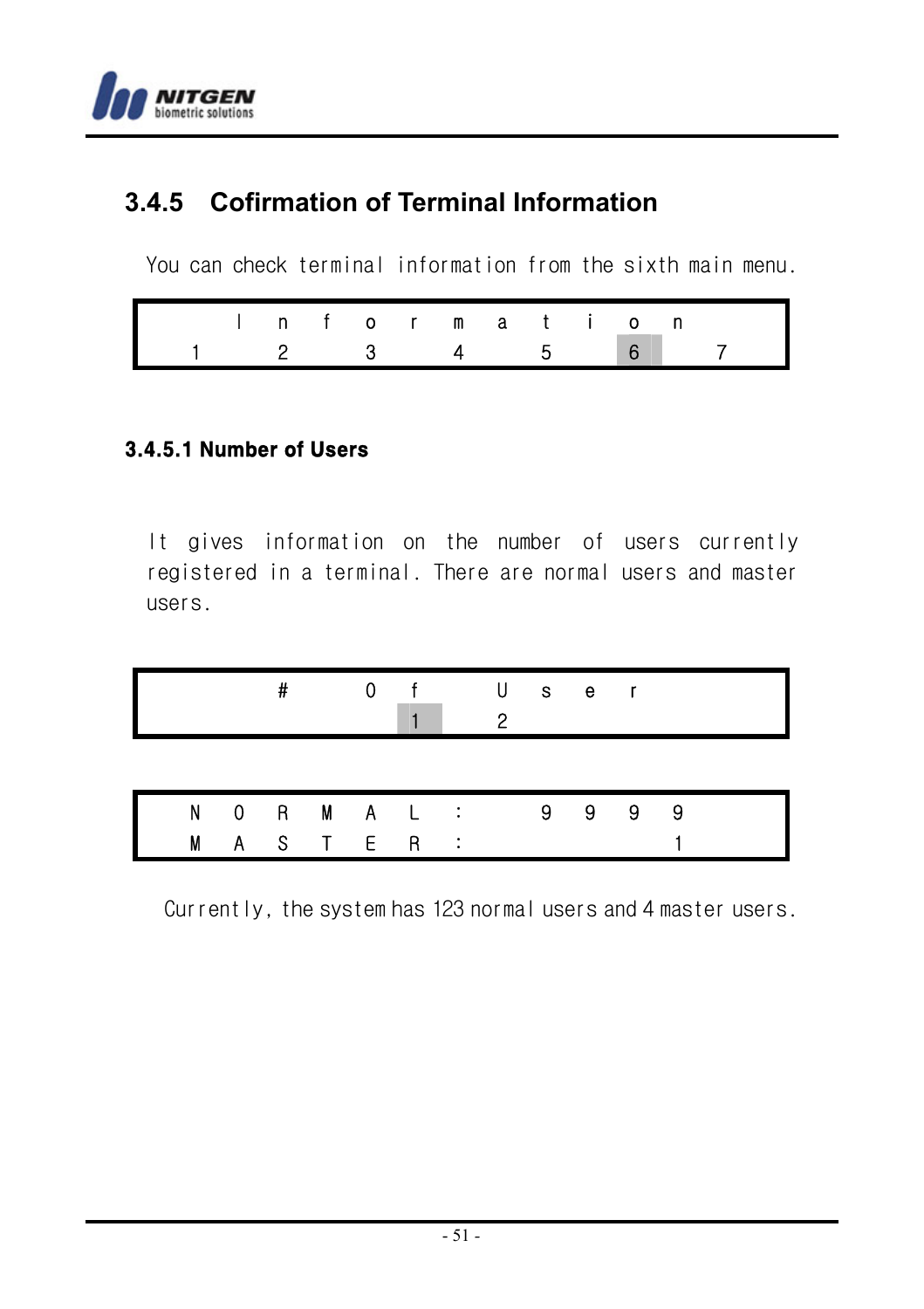

# 3.4.5.2 Version Check

You can find information on the version of firmware in a terminal.

|  |             |  |  |                    | F / W Version<br>$\overline{2}$ |        |  |
|--|-------------|--|--|--------------------|---------------------------------|--------|--|
|  |             |  |  |                    |                                 |        |  |
|  | F/W Version |  |  |                    |                                 |        |  |
|  |             |  |  | $2 \t 5 \t 3 \t 0$ |                                 | $-0$ 3 |  |

The current firmware version is 2.530-03.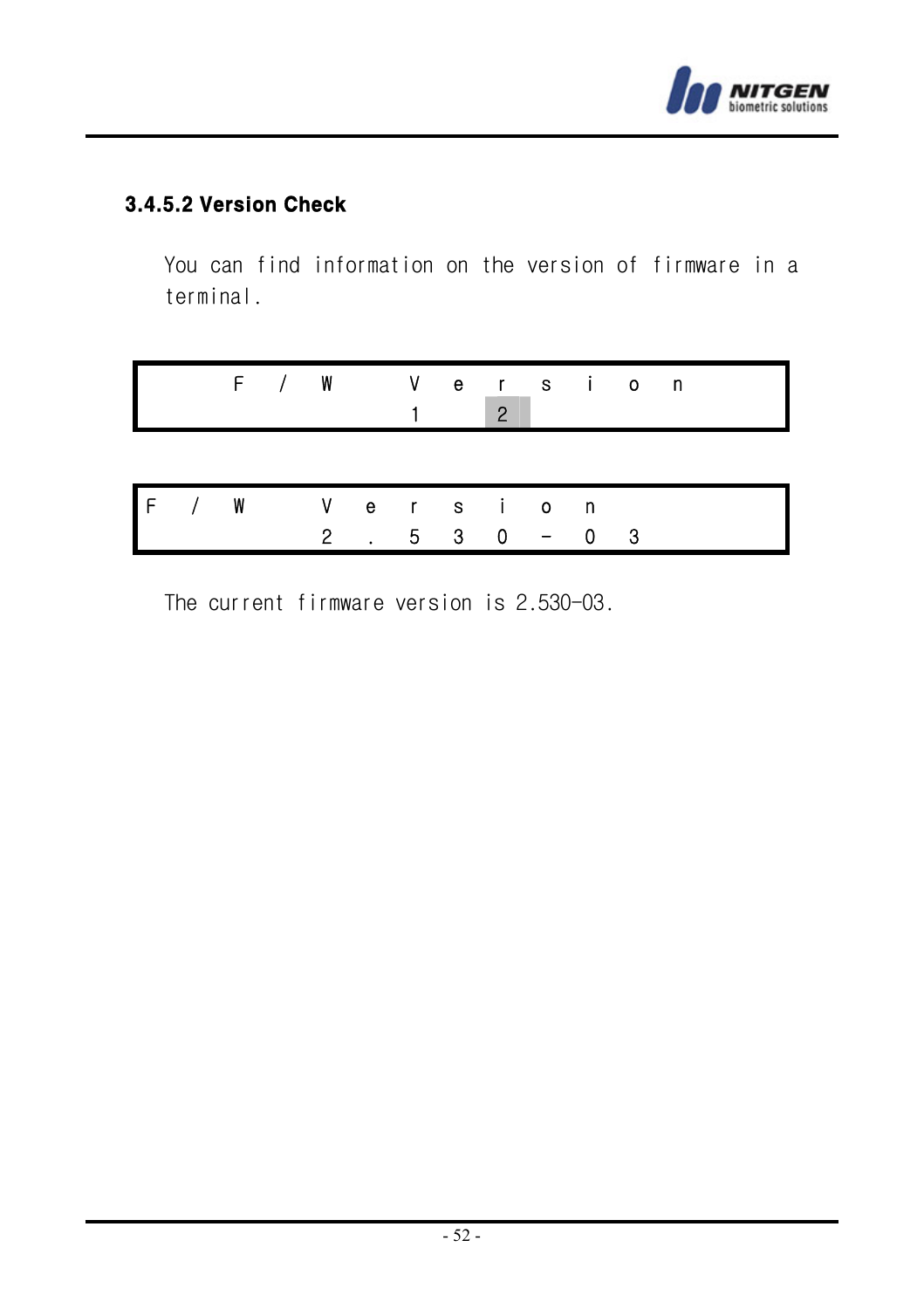

# **3.4.6 Factory Default Setting**

The menu is used only once during factory testing or site installation.

|                                                     | Factory Init |  |  |  |  |  |  |
|-----------------------------------------------------|--------------|--|--|--|--|--|--|
| $1 \quad 2 \quad 3 \quad 4 \quad 5 \quad 6 \quad 7$ |              |  |  |  |  |  |  |

#### 3.4.6.1 DB Format

All DB are formatted.

|               |        |                  | D<br>1         | Β            | $\overline{c}$                    | F           | o<br>3       | $\langle \mathbf{r} \rangle$ | m<br>4       | a           | t<br>5 |                          |
|---------------|--------|------------------|----------------|--------------|-----------------------------------|-------------|--------------|------------------------------|--------------|-------------|--------|--------------------------|
|               |        |                  |                |              |                                   |             |              |                              |              |             |        |                          |
|               |        |                  | D              | B            |                                   | F           | $0 \qquad r$ |                              | $\, {\bf m}$ | $\mathbf a$ | $-t$   |                          |
| l y           | E      | S                | $\prime$       | N            | $\mathbf 0$                       |             |              |                              |              |             |        |                          |
|               |        |                  |                |              |                                   |             |              |                              |              |             |        |                          |
| $\frac{A}{Y}$ | r<br>E | е<br>$\mathsf S$ | $\overline{1}$ | Υ<br>N       | $\pmb{\mathsf{O}}$<br>$\mathbf 0$ | $\mathbf u$ |              | S.                           | $\mathsf{u}$ | $r$ e       |        | $\overline{\phantom{a}}$ |
|               |        |                  |                |              |                                   |             |              |                              |              |             |        |                          |
|               |        |                  |                |              |                                   |             |              |                              |              |             |        |                          |
|               |        | F                | O              | $\mathbf{r}$ | m                                 | a           | $\mathbf{t}$ | $\mathbf{i}$                 | $\mathsf n$  | g           |        |                          |

When format is completed, the system goes back to the initial screen.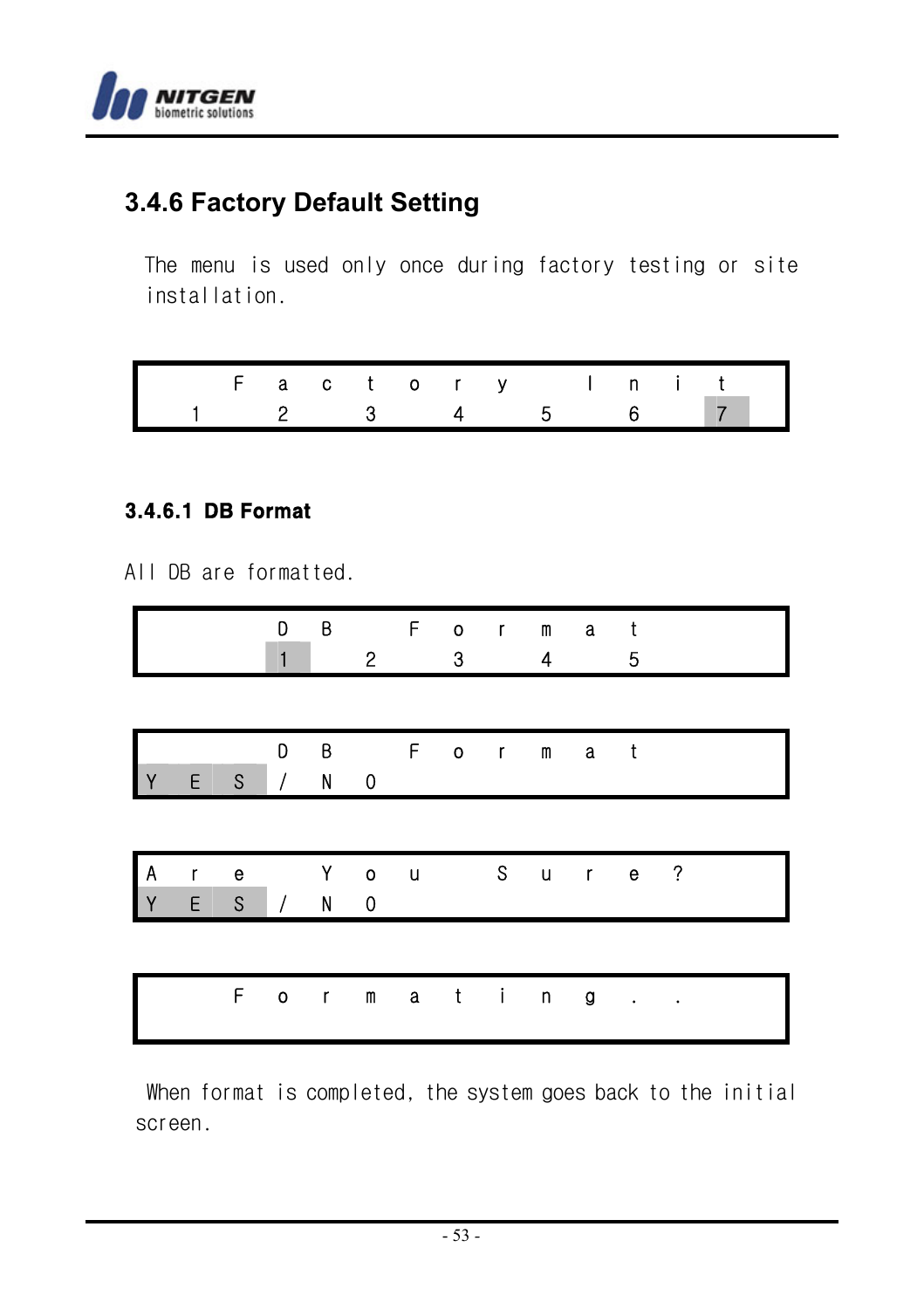

### 3.4.6.2 Factory Format

Factory Format is a command to restore all information stored within a terminal into initial values including user DB, option DB, log information and logo. Therefore, the function should be used with an extreme caution.

| I۴                |                   | a c t             |                                              | $\circ$                 | $\mathsf{r}$<br>$\overline{2}$ | $\mathbf{y}$ | 3 | F        | $\mathbf{o}$<br>$\overline{4}$ | $\mathbf{r}$ | m<br>5       | $\mathbf{a}$             | $-t$         |  |
|-------------------|-------------------|-------------------|----------------------------------------------|-------------------------|--------------------------------|--------------|---|----------|--------------------------------|--------------|--------------|--------------------------|--------------|--|
|                   |                   |                   |                                              |                         |                                |              |   |          |                                |              |              |                          |              |  |
| $\frac{F}{Y}$     | a<br>E            | c<br>$\mathsf{s}$ | $\mathbf{t}$<br>$\left\langle \right\rangle$ | $\circ$<br>$\mathsf{N}$ | $\mathbf{r}$<br>$\overline{0}$ | $\mathbf{y}$ |   |          | F o r                          |              | m            | $\mathbf{a}$             | $\mathbf{t}$ |  |
|                   |                   |                   |                                              |                         |                                |              |   |          |                                |              |              |                          |              |  |
| A<br>$\mathbf{V}$ | $\mathsf{r}$<br>E | е<br>$\mathsf{S}$ | 1                                            | Υ<br>N                  | $\mathbf{o}$<br>$\mathbf 0$    | $\mathsf{u}$ |   | $\sim$ S | $\sf u$                        | $\mathsf{r}$ | $\mathbf{e}$ | $\overline{\phantom{a}}$ |              |  |
|                   |                   |                   |                                              |                         |                                |              |   |          |                                |              |              |                          |              |  |
|                   |                   | F                 | $0 \qquad r$                                 |                         | $\pmb{\mathsf{m}}$             | $\mathbf a$  |   | $t$ i    | $\mathsf{n}$                   | g            | $\bullet$    |                          |              |  |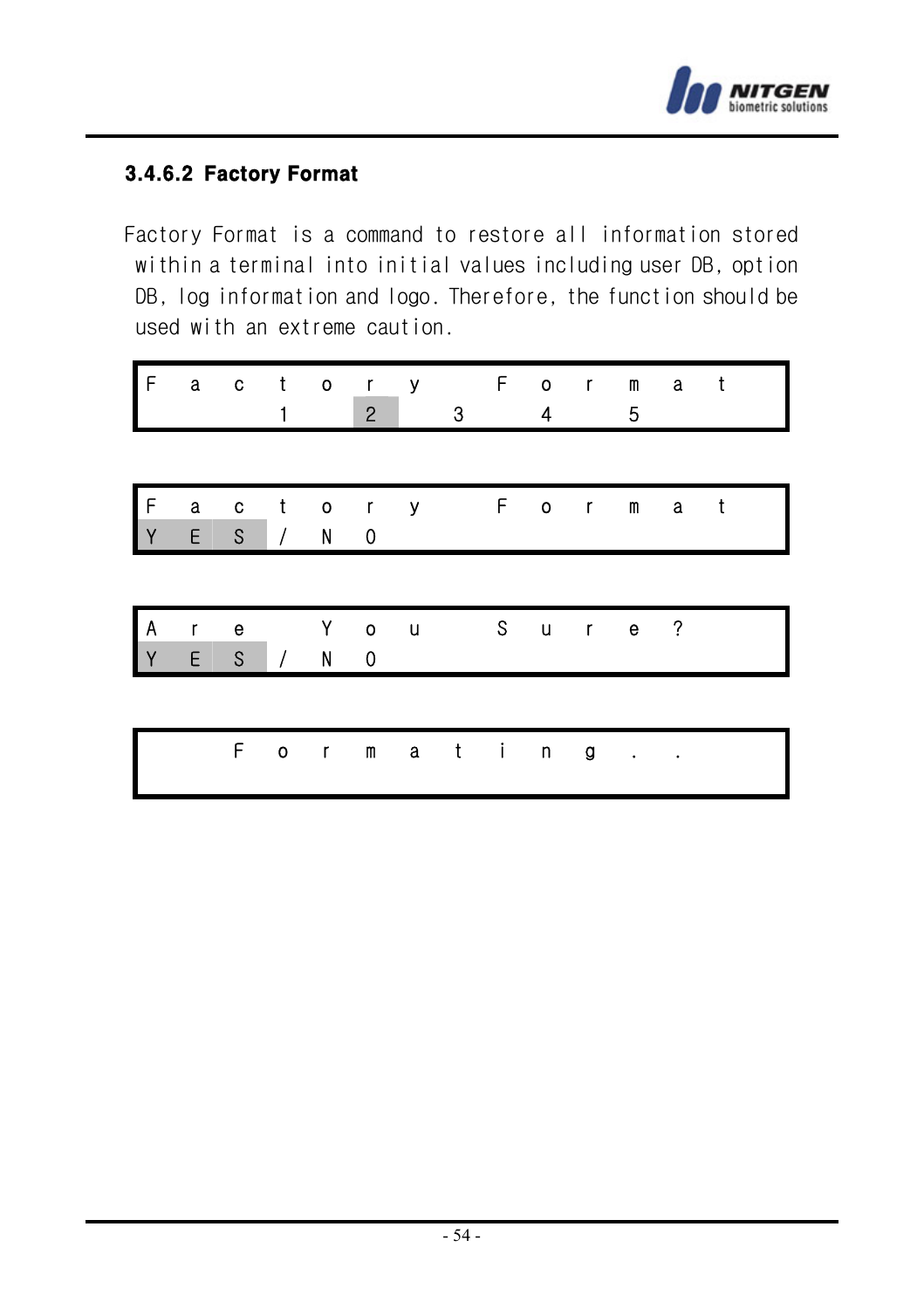

# 3.4.6.3 Number of Characters in ID

The length of ID for a site will be selected. As the length of ID is a fixed value for each site, the function should be used with an extreme caution. The value cannot be changed if there is DB in existence.

|    |          | D   | 2 | ົ | Length |  | д |  |  |
|----|----------|-----|---|---|--------|--|---|--|--|
|    |          |     |   |   |        |  |   |  |  |
| İΙ | D Length |     |   |   |        |  |   |  |  |
|    |          | - 5 |   |   |        |  |   |  |  |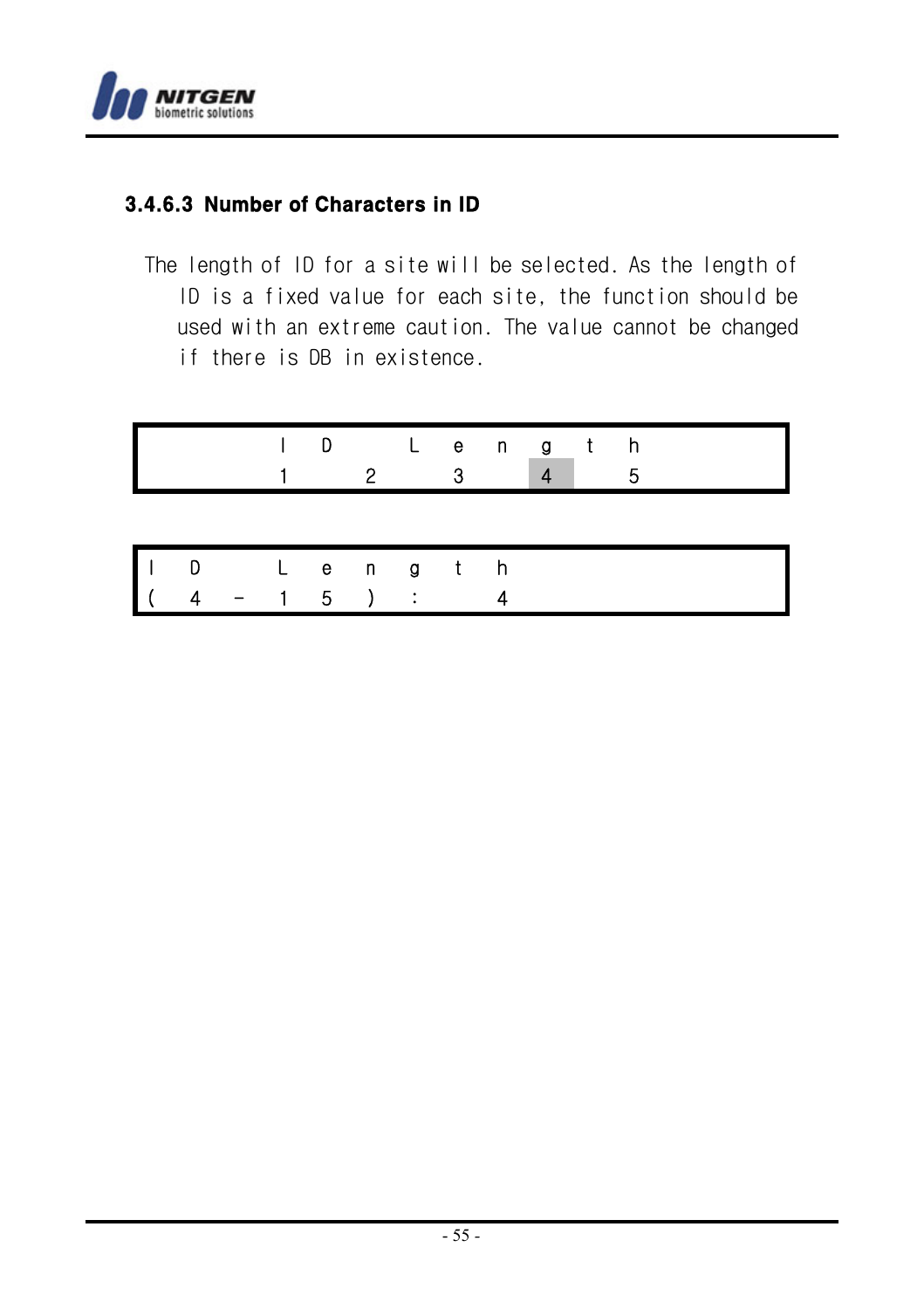

# 3.4.6.4 Reset Terminal

|  |  | Reset Term                    |                |  |  |
|--|--|-------------------------------|----------------|--|--|
|  |  | $\overline{2}$ $\overline{3}$ | $\overline{4}$ |  |  |

Terminals can be reset without disassembling. Please choose 『yes』 in a confirmation screen to reset a terminal.

|  |             |  | Are You Sure? |  |  |  |  |
|--|-------------|--|---------------|--|--|--|--|
|  | Y E S / N O |  |               |  |  |  |  |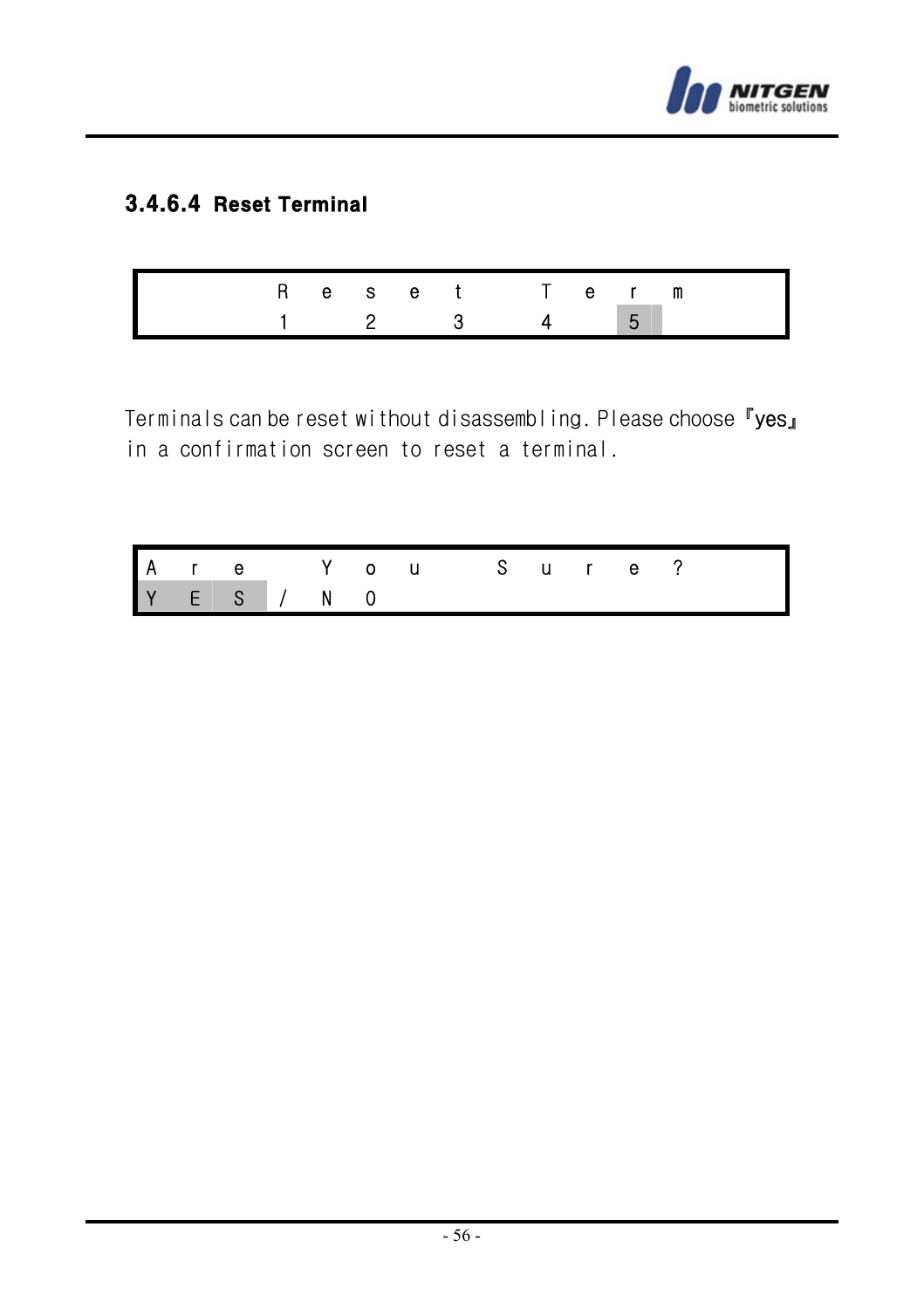

# Appendix 1: Network Connection Error and Solutions

When a terminal is not registered in a server, it should be registered on the server.

$$
\begin{array}{cccccccc}\n0 & 0 & 1 & & & & \\
0 & 0 & 1 & & & & \\
\end{array}
$$

When a terminal ID is not valid, please check the ID again and set it again with a valid ID (1~255.)

$$
\begin{array}{ccccccccc}\n0 & 0 & 2 & & & & \\
\top & \mathsf{E} & \mathsf{R} & & \mathsf{I} & \mathsf{D} & & \mathsf{E} & \mathsf{R} & \mathsf{R}\n\end{array}
$$

If the number of user ID characters in a server and a terminal is not the same, please set the same number of characters for both IDs.



If the number of registered user fingerprints in a server and a terminal is not the same, please set the same number of fingerprints for the server and the terminal.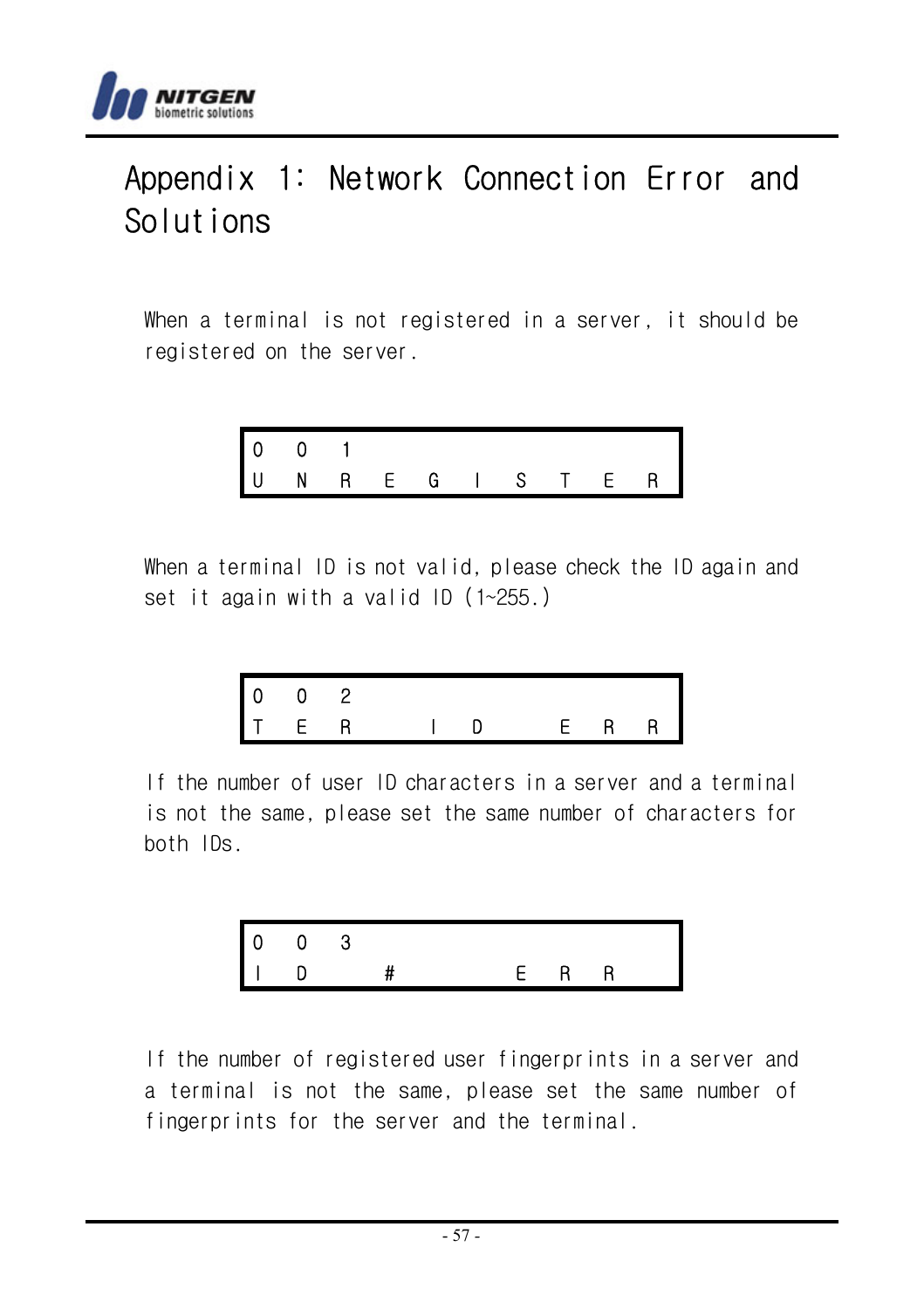



When a terminal ID conflicts, please change the terminal ID into an unregistered one.

| $\begin{array}{ccc} 0 & 0 \\ T & E \end{array}$ |                |                 |        |              |              |   |        |
|-------------------------------------------------|----------------|-----------------|--------|--------------|--------------|---|--------|
|                                                 | $\overline{R}$ | <b>Contract</b> | . D. . | $\mathbf{C}$ | $\mathbf{0}$ | N | F LICT |

When MAC Address is not consistent, please contact the customer service center.

| - 0 |       |         |  |  |  |
|-----|-------|---------|--|--|--|
|     | M A C | ADDREAR |  |  |  |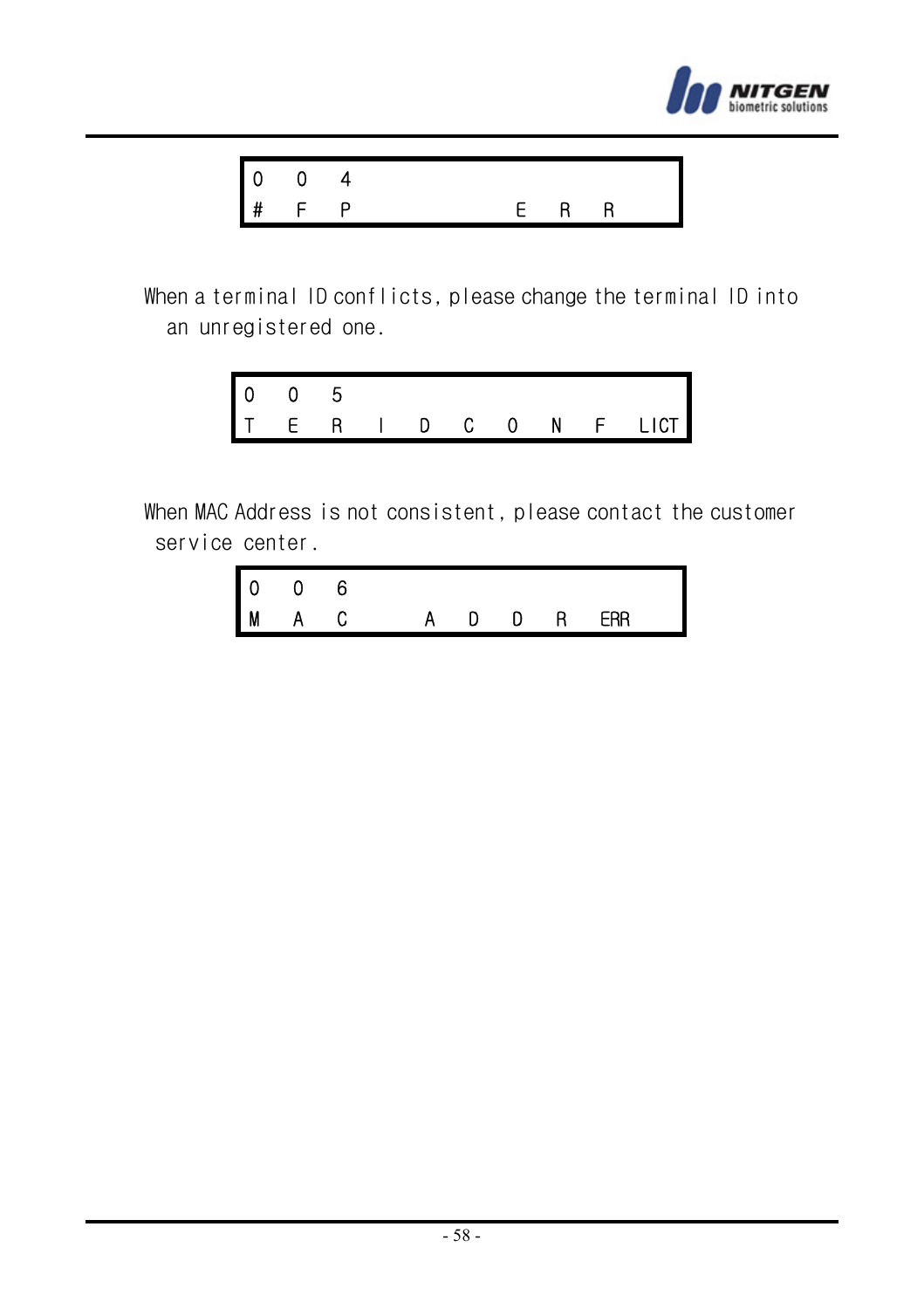

# Appendix 2: Terminal Initialization Error and Solutions

The following is a list of terminal initialization errors and solutions.

| Err. Code | Details                                       | Solution                                   |
|-----------|-----------------------------------------------|--------------------------------------------|
| 001       | Unidentified Error                            | Rebooting or A/S                           |
| 002       | FPGA<br>Initialization<br><i>Failure</i>      | Rebooting or A/S                           |
| 003       | LCD <sub>2</sub><br>Initialization<br>Failure | To check LCD module<br>connection or A/S   |
| 004       | RTC.<br>Initialization<br>Failure             | A/S                                        |
| 005       | Optic module Error                            | To check Optic module<br>connection or A/S |
| 010       |                                               | A/S                                        |
| 011       |                                               | A/S                                        |
| 012       |                                               | A/S                                        |
| 013       | System Software Error                         | A/S                                        |
| 014       |                                               | A/S                                        |
| 015       |                                               | Rebooting                                  |
| 016       |                                               | A/S                                        |

※ Error code 001~003 refer to steps before LCD initialization and therefore do not appear on LCD screen.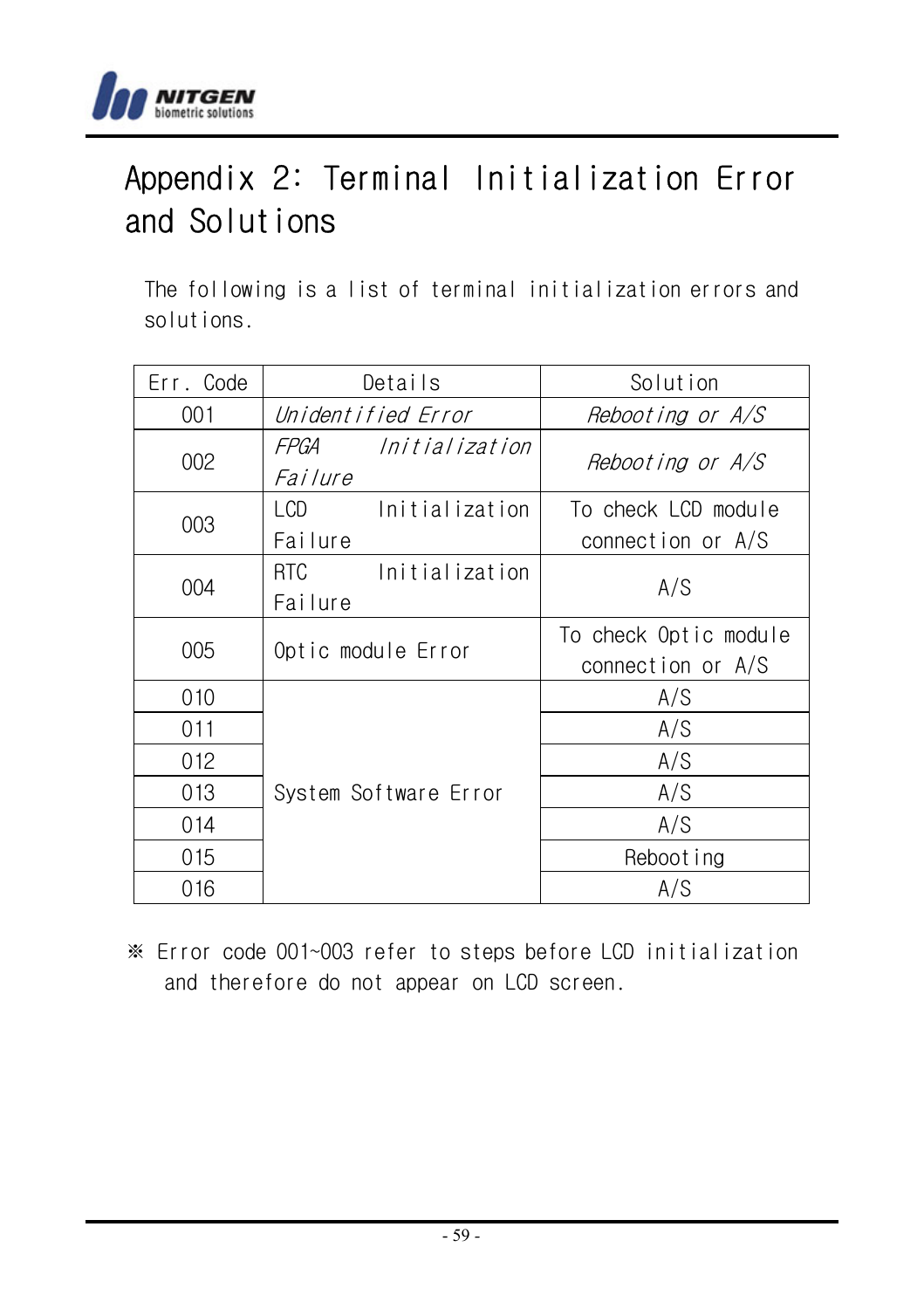

# Appendix 3: Law and Regulation

| Device Type         | User Guideline                        |
|---------------------|---------------------------------------|
|                     | The device is designed for home users |
| B-level Device      | and can be used for all locations     |
| (home communication | including residential areas as it is  |
| device)             | registered as a qualified device      |
|                     | against electromagnetic wave.         |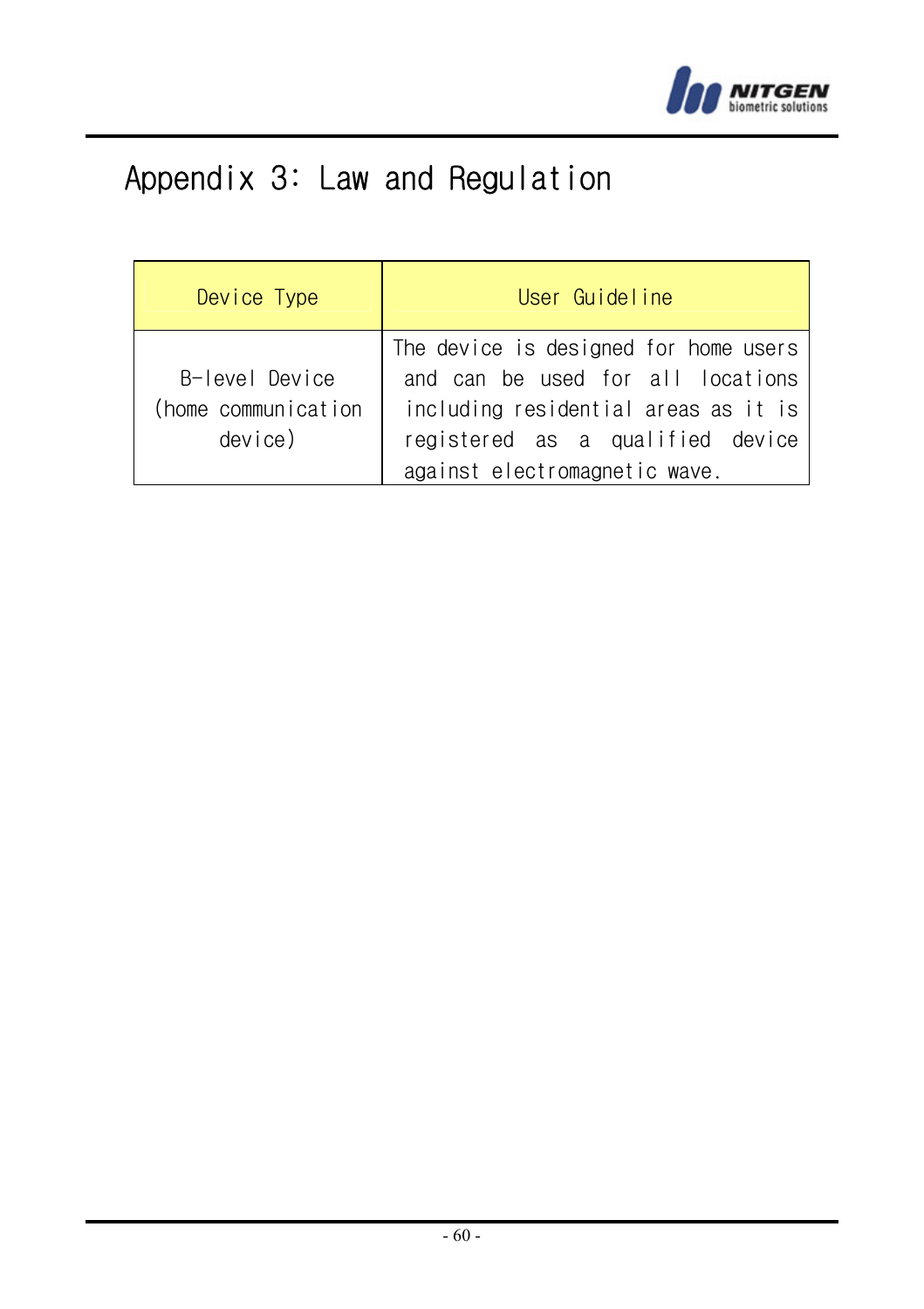

# Appendix 4: Wiegand Protocol Format

# **1. Wiegand Input**

| 8 Bit (site code) | 16 Bit (card number) |  |
|-------------------|----------------------|--|
|                   | MSB                  |  |

#### - 34 Bit

| 16 Bit (site code) | 16 Bit (card number) |  |
|--------------------|----------------------|--|
|                    | MSB                  |  |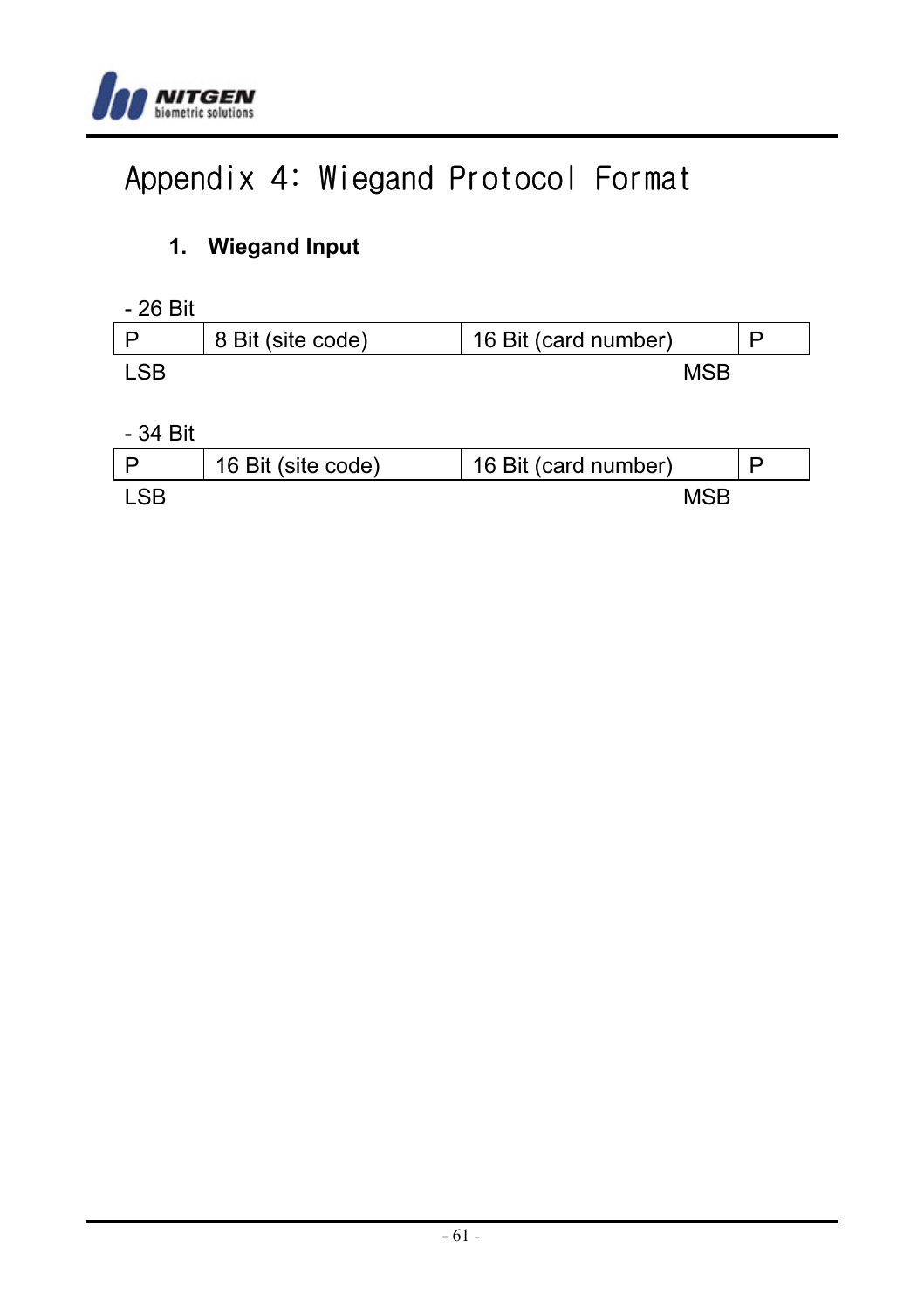

# **2. Wiegand Output**

- $\bullet$  Output: MSB  $\rightarrow$  LSB
- Even Parity: Odd number 1
- Odd Parity: Even number 1

### 2.1 Terminal mode <Access Controller>

#### - 26 Bit

|             | 8 Bit (facility code) | 16 Bit (user ID)  |  |  |  |
|-------------|-----------------------|-------------------|--|--|--|
| Even Parity |                       | <b>Odd Parity</b> |  |  |  |
| LSB         |                       | MSB               |  |  |  |

### - 34 Bit

|             | 16 Bit (facility code) | 16 Bit (user ID)  |  |  |  |
|-------------|------------------------|-------------------|--|--|--|
| Even Parity |                        | <b>Odd Parity</b> |  |  |  |
| LSB.        |                        | MSB               |  |  |  |

### 2.2 Terminal mode <Reader>

Wiegand Input to be used without any change.